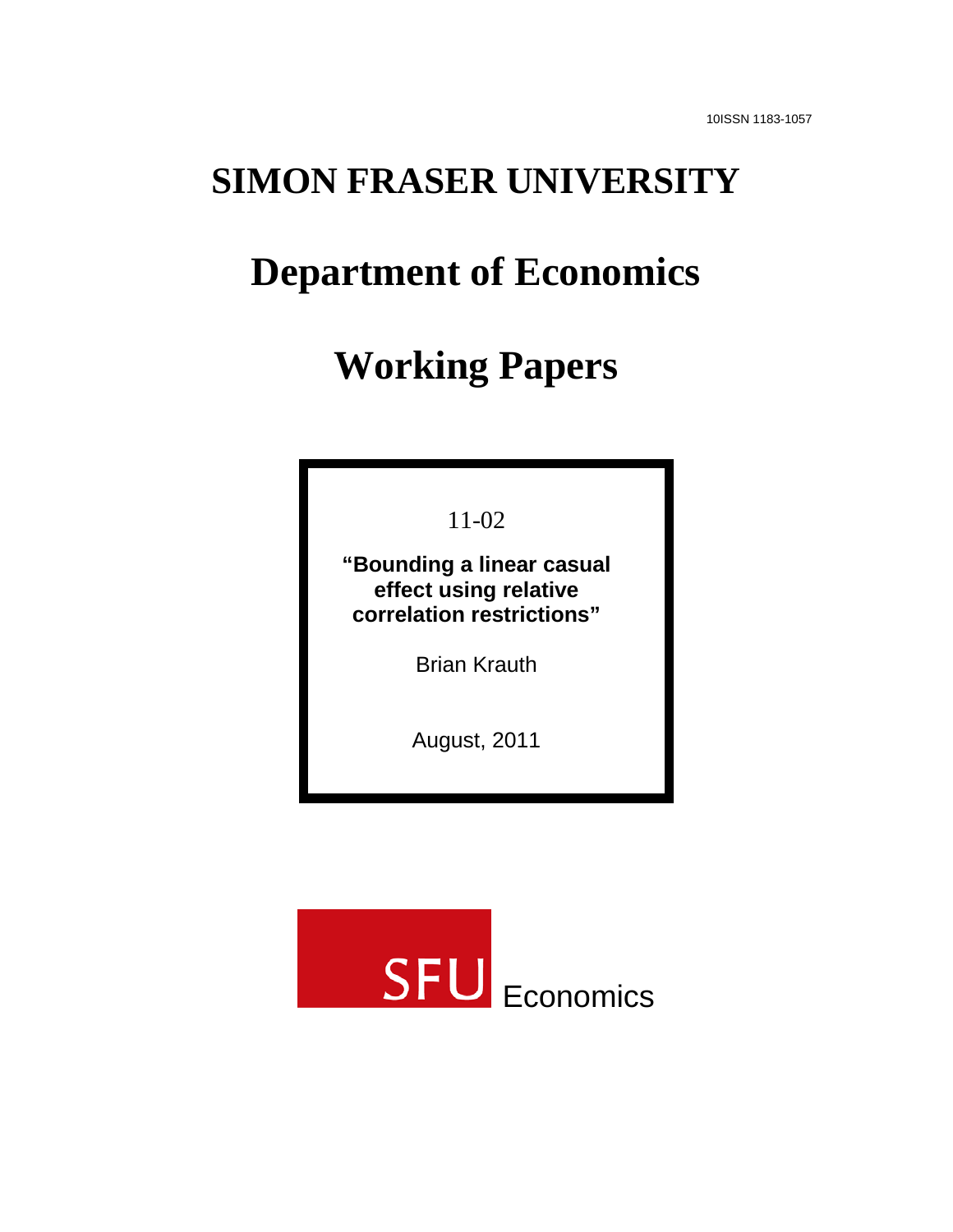## <span id="page-1-0"></span>Bounding a linear causal effect using relative correlation restrictions  $*$

Brian Krauth

Department of Economics Simon Fraser University

August 9, 2011

#### Abstract

This paper describes and implements a simple approach to the most common problem in applied microeconometrics: estimating a linear causal effect when the explanatory variable of interest might be correlated with relevant unobserved variables. The main idea is to place restrictions on the correlation between the variable of interest and relevant unobserved variables relative to the correlation between the variable of interest and observed control variables. These relative correlation restrictions allow a researcher to construct informative bounds on parameter estimates, and to assess the sensitivity of conventional estimates to plausible deviations from the identifying assumptions. The estimation method and its properties are described, and two empirical applications are demonstrated.

Keywords: sensitivity analysis, partial identification, endogeneity

<sup>∗</sup>This research has benefited from comments by seminar audiences at Duke, Guelph, McMaster, Toronto, Virginia, Waterloo, York, the Federal Trade Commission, the 2008 CEA meetings, and the 2006 Joint Statistical Meetings. All errors are mine. Author contact information: email <bkrauth@sfu.ca>. The author acknowledges support from the Social Sciences and Humanities Research Council of Canada. Stata code is available at [http://www.sfu.ca/](http://www.sfu.ca/~bkrauth/code) [~bkrauth/code](http://www.sfu.ca/~bkrauth/code).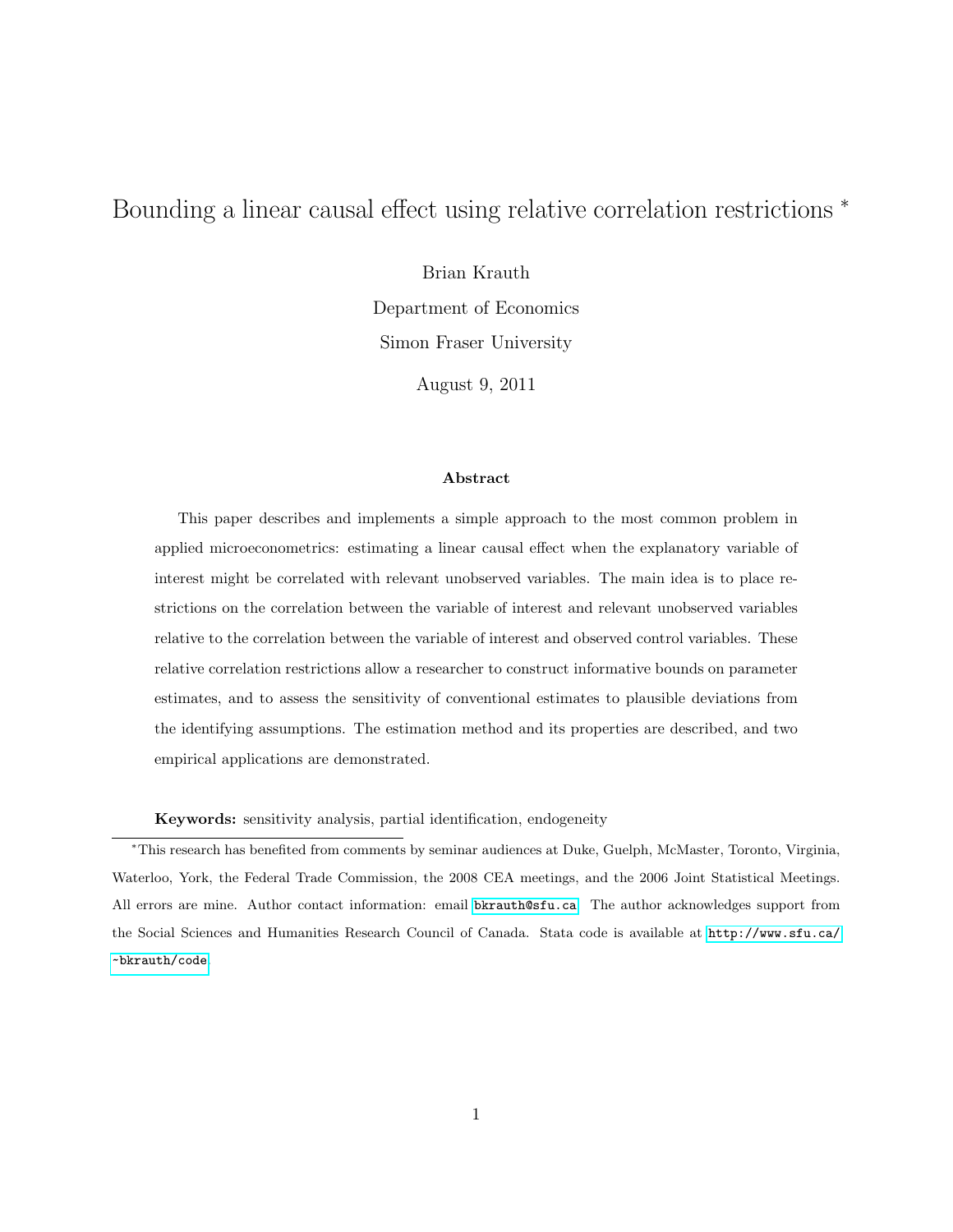## 1 Introduction

This paper describes a simple approach to the most common problem in applied microeconometrics: estimating a linear causal effect when the variable of interest might be correlated with relevant unobserved variables. The microeconometrician's standard methods - natural experiments, instrumental variables, fixed effects, and simply adding control variables - are all designed to solve this problem. However, there are many cases where the assumptions needed to identify the effect of interest are plausible but not necessarily exactly true. In this case it is useful to have a means of determining how sensitive one's results are to small or moderate deviations from the identifying assumptions.

This paper provides a simple means of performing such a sensitivity analysis when the causal effect is estimated by OLS regression of the outcome of interest on the explanatory variable of interest and a set of control variables. The validity of doing so depends on the strong assumption of conditional exogeneity, i.e., that the explanatory variable of interest is uncorrelated with the unobservable factors in the regression. This paper models deviations from conditional exogeneity in terms of a single parameter that measures the correlation between the explanatory variable of interest and the unobservable factors, relative to the correlation between the explanatory variable of interest and the control variables. In this framework, the conditional exogeneity assumption can be interpreted as a point restriction on the relative correlation parameter (i.e., that it is exactly zero) that yields consistent point estimates of the effect. When this point restriction is replaced by a weaker interval restriction, the effect is partially identified and one can construct consistent bounds on its true value. Hypothesis tests and confidence intervals can also be constructed and have the usual interpretation.

Two example applications show the potential usefulness of the methods developed here. The first application is to data from a natural or designed experiment in which there are small deviations from true random assignment. It is based on Krueger's [\(1999\)](#page-30-0) analysis of data from Project STAR, a well-known study of the effect of smaller class size on student outcomes. The second application is to an observational study in which the claim of conditional exogeneity is controversial, but the usual tricks of applied microeconometrics are equally unappealing. It is based on Subramanian and Kawachi's [\(2003\)](#page-31-0) study using CPS data to measure the effect of income inequality on individual health.

The methods developed in this paper find that the experimental Project STAR results are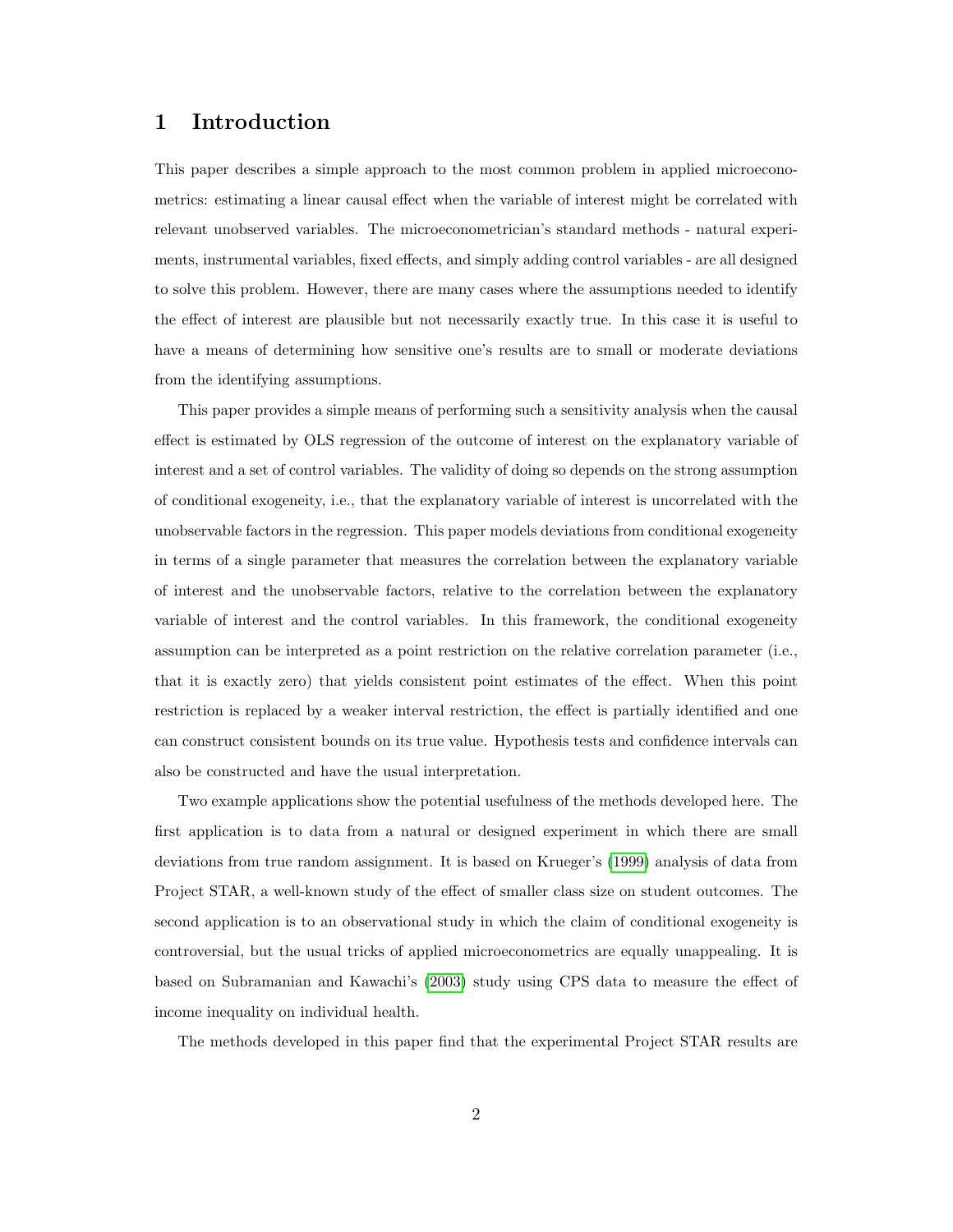much more robust than the observational results on inequality and health. While this finding is not surprising, what matters here is that the difference is found entirely in the data, and can be quantified in a relatively straightforward manner. For example, the positive effect of smaller classes on kindergarten test scores remains even if the correlation between class size and unobservables is as much as ten times the correlation observed between class size and the observed control variables. In contrast, the positive relationship between state-level income inequality and an individual's probability of being in fair to poor health disappears if the correlation between inequality and unobservables is as much as 23% of the correlation between inequality and the observed control variables.

#### 1.1 Related literature

Empirical researchers in economics have long augmented their main results with some form of informal sensitivity analysis. Leamer [\(1978\)](#page-30-1) was an early and forceful proponent of formalizing and expanding the use of sensitivity analysis in parametric models, and developed Bayesian-influenced methods for systematic sensitivity analysis of measurement error [\(Klepper](#page-30-2) [and Leamer, 1984\)](#page-30-2), model selection [\(Leamer, 1978\)](#page-30-1), and other common empirical problems. Manksi [\(1994;](#page-30-3) [2003\)](#page-31-1) adopts a mostly nonparametric frequentist approach, and recasts sensitivity analysis as estimation and inference under assumptions that yield only partial identification of the parameter of interest. Manski's research has also led to an extensive theoretical literature on inference under partial identification.

The particular type of sensitivity parameter used in this paper is similar in spirit to those seen in a number of recent papers, in that it characterizes the unmeasurable deviation from conditional exogeneity in terms that are proportional to some related measurable quantity. Rosenbaum [\(2002\)](#page-31-2), following a tradition of sensitivity analysis in the statistics literature dating back to Cornfield et al. [\(1959\)](#page-29-0), develops a treatment-effects framework in which there is an unobserved binary variable affecting both outcomes and selection into treatment. The sensitivity parameter is defined as the maximum odds ratio of (unobserved) treatment probabilities among pairs of cases that have been matched on observed characteristics. Imbens [\(2003\)](#page-30-4) uses as a sensitivity parameter the proportion of otherwise unexplained variation in the outcome that could be explained by the unobserved term in a treatment selection equation. Altonji, Elder, and Taber [\(2005\)](#page-29-1) evaluate the sensitivity of the estimated Catholic school effect to endogenous school selection by incorporating a parametric selection model in which the degree of selection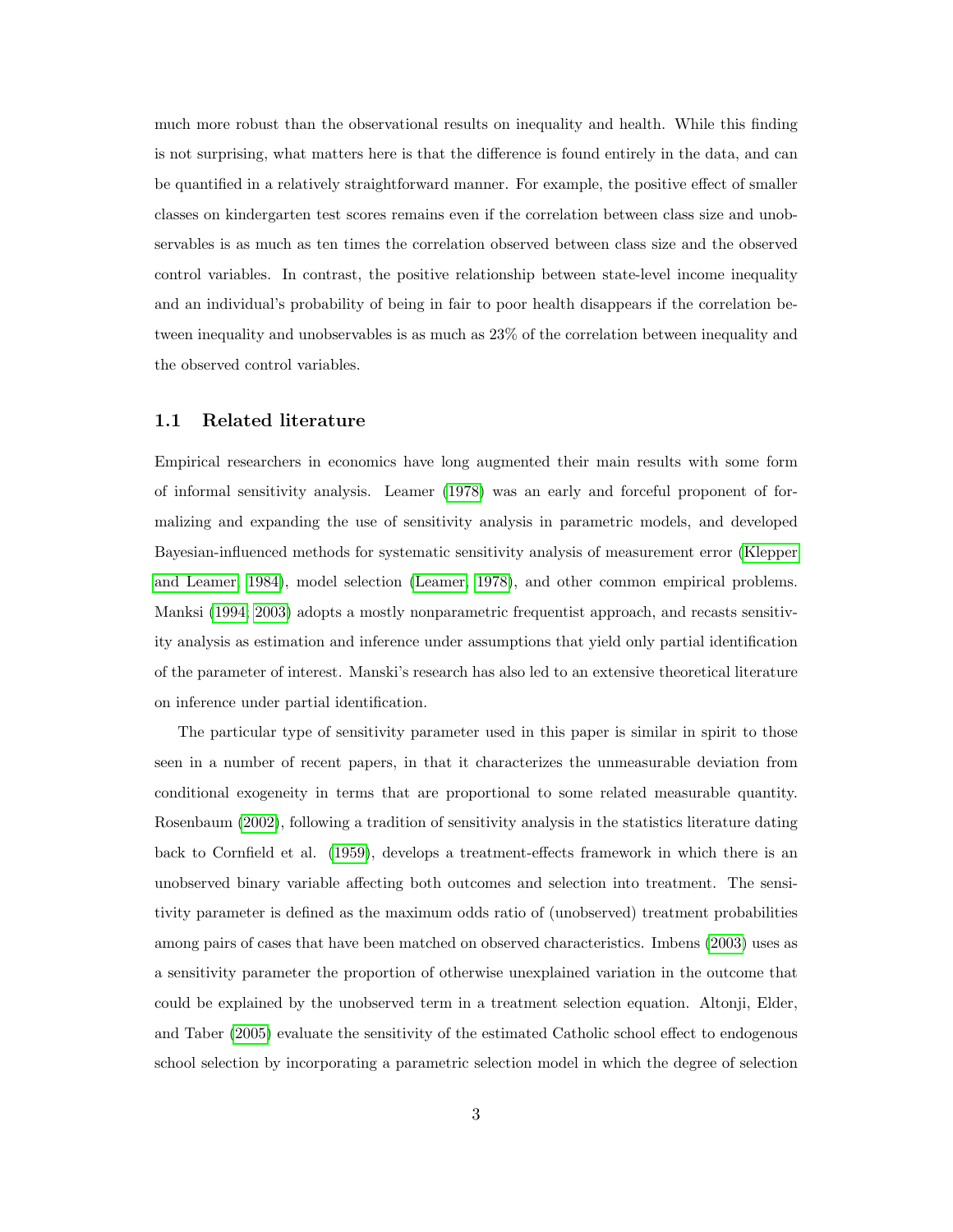on unobservables is proportional to the degree of selection on observables. Krauth [\(2007\)](#page-30-5) evaluates the sensitivity of estimated peer effects in youth smoking to nonrandom peer selection by modeling the within-group correlation in unobservables as a proportion of the within-group correlation in observables. Lewbel [\(2011\)](#page-30-6) exploits a cross-equation covariance restriction to bound the parameters of a heteroskedastic simultaneous equations model without using instruments. Conley, Hansen and Rossi [\(2010\)](#page-29-2), Kraay [\(2010\)](#page-30-7), and Nevo and Rosen [\(2010\)](#page-31-3) develop systematic methods of sensitivity analysis in instrumental variables regression in which the conventional IV exclusion restriction is "almost" true. Like these earlier studies, this paper models deviations from the standard approach in relative terms. Unlike those earlier papers, the analysis here is applicable to a simple OLS-based research design.

## <span id="page-4-0"></span>2 Methodology

#### <span id="page-4-1"></span>2.1 Model

Let  $\mathbf{D} \equiv [\mathbf{x} \ y \ z]$ , where y is a scalar outcome, z is a scalar explanatory variable of interest, and x is a k-length row vector of additional control variables including an intercept. Our goal is to measure the effect of  $z$  on  $y$ , where the causal model assumes this effect is constant and linear. That is:

ASSUMPTION 1:  $y = y(z) = \theta_0 z + u$ 

where the random function  $y(.)$  is a potential outcome function giving the outcome associated with each possible value of z, the parameter of interest  $\theta_0$  represents the effect of z on y, and the unobserved random variable  $u$  represents the effect of all other factors. These other factors are not affected by  $z$  but may be correlated with it. Section [3.1](#page-15-0) considers an extension in which the effect of  $z$  on  $y$  is heterogeneous across individuals.

The control variables do not enter into the causal model, and are only of interest to the extent they aid in the estimation of  $\theta_0$ . Let  $u^p = \mathbf{x}\beta_0$  be the best linear predictor of u given **x**,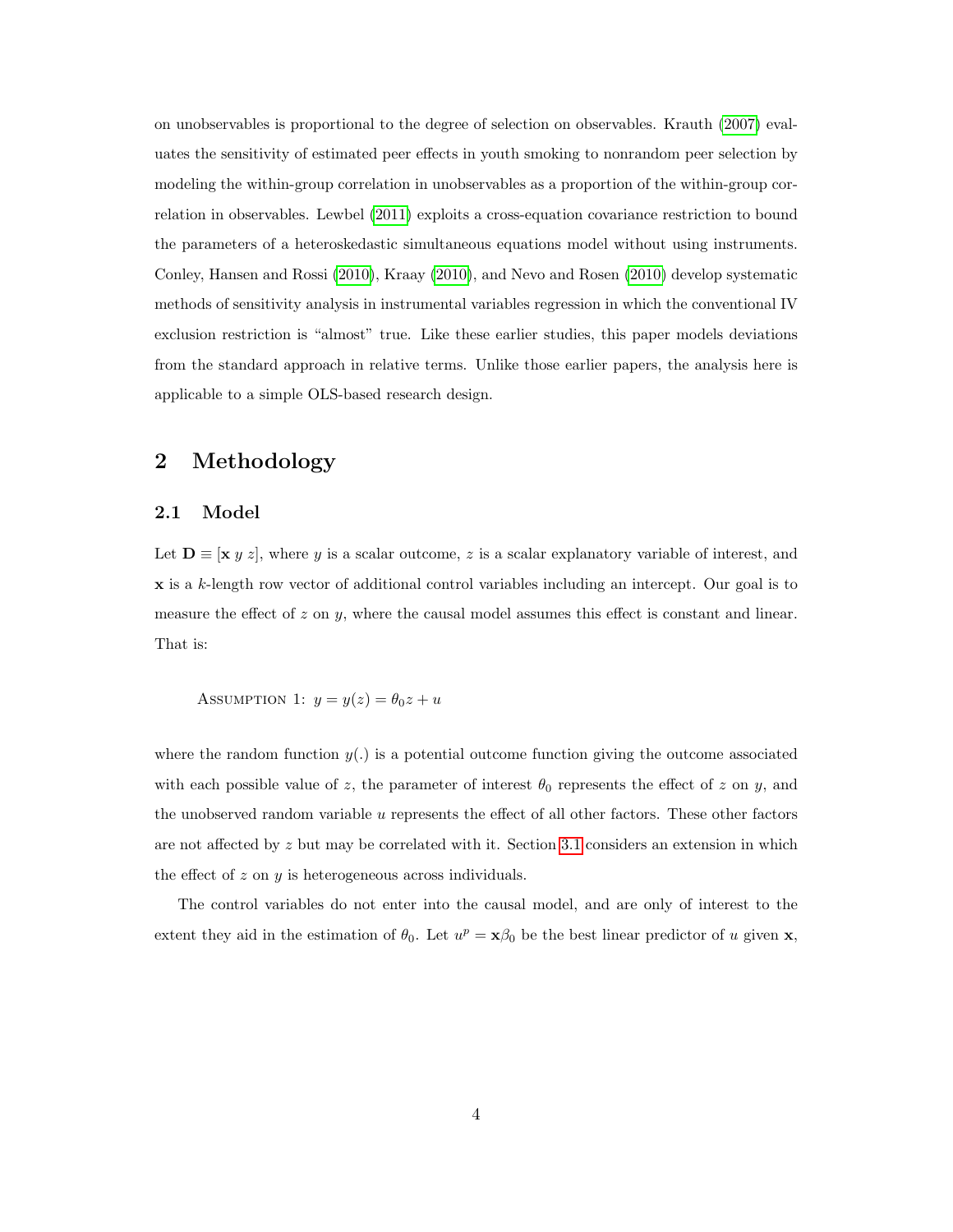i.e.:

<span id="page-5-0"></span>
$$
\beta_0 \equiv E(\mathbf{x}'\mathbf{x})^{-1} E(\mathbf{x}'u)
$$
  
\n
$$
= E(\mathbf{x}'\mathbf{x})^{-1} E(\mathbf{x}'y) - \theta_0 E(\mathbf{x}'\mathbf{x})^{-1} E(\mathbf{x}'z)
$$
  
\n
$$
\mathbf{x}\beta_0 = \mathbf{x}E(\mathbf{x}'\mathbf{x})^{-1} E(\mathbf{x}'y) - \theta_0 \mathbf{x}E(\mathbf{x}'\mathbf{x})^{-1} E(\mathbf{x}'z)
$$
  
\n
$$
\iota^p
$$

(where  $y^p$  and  $z^p$  are the best linear predictors of y and z, respectively, given x) and let v be the corresponding residual:

<span id="page-5-2"></span><span id="page-5-1"></span>
$$
v \equiv u - \mathbf{x}\beta_0 \tag{2}
$$

Note that these are just definitions and that  $\beta_0$  has no particular causal interpretation. Putting [\(1\)](#page-5-0) and [\(2\)](#page-5-1) together, we get:

$$
y = \theta_0 z + \mathbf{x}\beta_0 + v \qquad \text{where } E(\mathbf{x}'v) = 0 \tag{3}
$$

which looks like the usual OLS regression equation, but is missing the necessary assumption that  $E(zv) = 0$ , or equivalently that  $corr(z, v) = 0$ .

Instead of the conventional practice of assuming this correlation is exactly zero, we impose a weaker *relative correlation restriction*. A relative correlation restriction is defined as a nonempty and closed interval  $\Lambda$  that is known by the econometrician to satisfy:

Assumption 2: 
$$
cov(z, v) \sqrt{var(\mathbf{x}\beta_0)} = \lambda_0 cov(z, \mathbf{x}\beta_0) \sqrt{var(v)}
$$
  
for some  $\lambda_0 \in \Lambda$ 

As long as both  $cov(z, \mathbf{x}\beta_0)$  and  $var(v)$  are nonzero, Assumption 2 is equivalent to a simpler and more intuitive condition:

<span id="page-5-3"></span>
$$
\lambda_0 = \frac{\text{corr}(z, v)}{\text{corr}(z, \mathbf{x}\beta_0)} \in \Lambda \tag{4}
$$

That is, we are assuming that the correlation of the variable of interest  $(z)$  with unobservables (v) relative to its correlation with observables  $(\mathbf{x}\beta_0)$  can be restricted to lie within some known range (Λ). That range can be very wide ( $\Lambda = \mathbb{R}$ ) in which case Assumption 2 implies almost no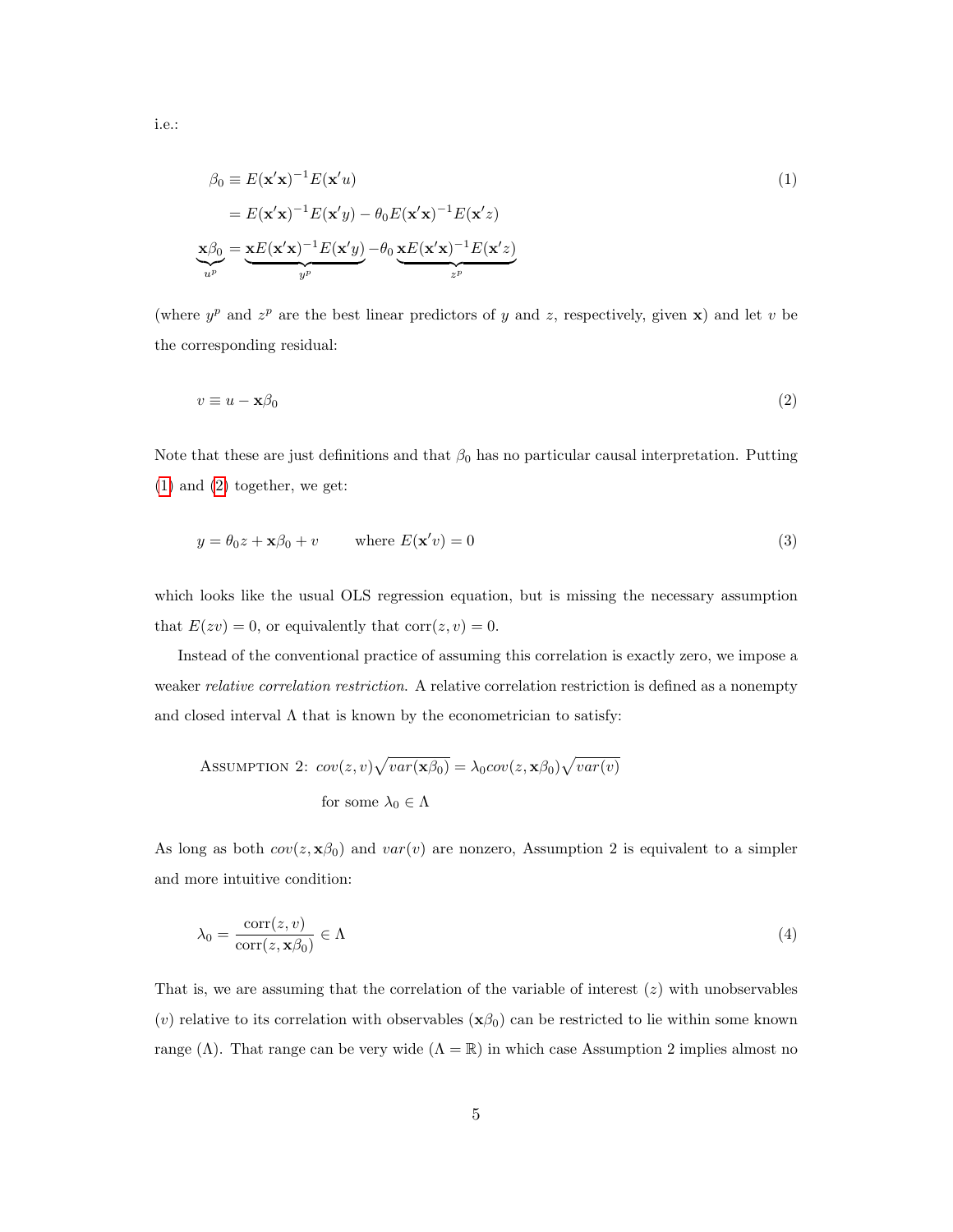restrictions on the model, or it can be vary narrow (e.g. conditional exogeneity, which can be written as  $\Lambda = \{0\}$ . Section [2.2](#page-7-0) discusses the interpretation of relative correlation restrictions, and the considerations relevant to selecting an appropriate relative correlation restriction for empirical work. In this section,  $\Lambda$  is taken as given.

In order to discuss identification, estimation and inference, suppose we have a sample of size n on D that can be used to construct a consistent and asymtpotically normal estimator of its first two moments. That is, we have a random vector  $\hat{m}_n$  such that:

$$
Assumption 3: \sqrt{n} (\hat{m}_n - m_0) \stackrel{D}{\rightarrow} N(0, \Sigma)
$$

where:

$$
m_0 \equiv \mathrm{vech}(E(\mathbf{D}'\mathbf{D}))
$$

and vech(.) is the half-vectorization function (i.e., given a symmetric matrix it returns a column vector of its unique elements). Since  $m_0$  is just a vector of first and second moments, Assumption 3 is satisfied by the corresponding sample average from a random sample.

Finally, a few convenient and easily-verified conditions are imposed on  $m_0$ . First, all variables exhibit nontrivial variation:

ASSUMPTION 4:  $E(D'D)$  is finite and positive definite

Positive-definiteness of  $E(D'D)$  is easily verified in data, and guarantees for example that  $\beta_0$  is well-defined.

Next, at least one of the control variables is useful in forecasting  $y$ :

ASSUMPTION 5:  $var(y^p) > 0$ 

Assumption 5 can be tested by an ordinary coefficient significance test.

The final assumption, made primarily for convenience, is that at least one of the control variables is useful in forecasting z:

ASSUMPTION 6:  $var(z^p) > 0$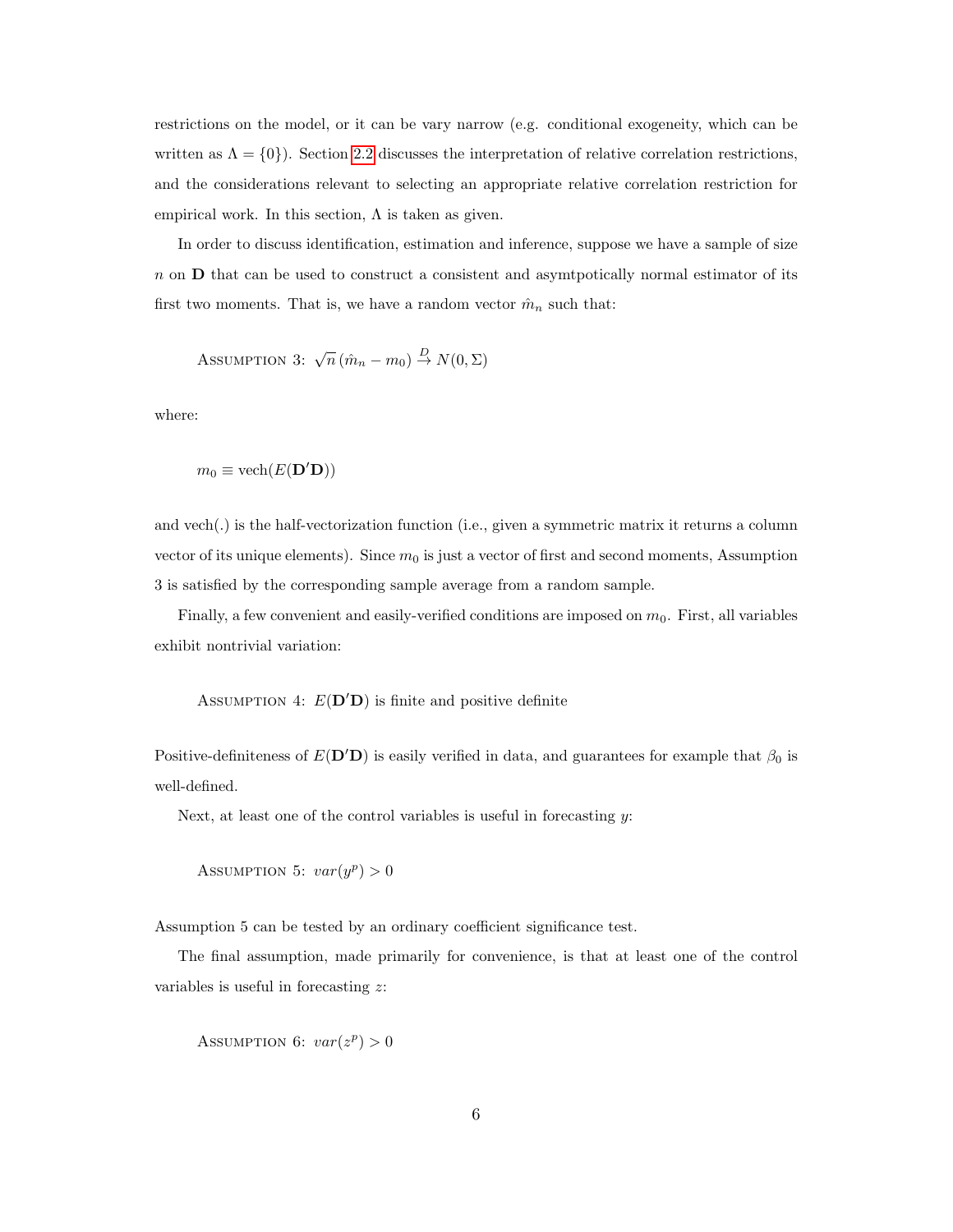Assumption 6 allows for a simple description of the estimation method and its properties in the remainder of Section [2.](#page-4-0) It is easily testable by an ordinary coefficient significance test, and is likely to hold in most cases of interest. However, Assumption 6 is violated in an important special case: when  $z$  is assigned completely at random. Section [3.1](#page-15-0) covers this special case, and shows that the results are similar to those presented in Section [2.](#page-4-0)

#### <span id="page-7-0"></span>2.2 Interpreting relative correlation restrictions

The relative correlation restriction  $\Lambda$  is the primary identifying assumption in this model. As a result, the usefulness of the model in applied work depends on whether one can construct plausible relative correlation restrictions. This section discusses that issue.

The model presented in Section [2.1](#page-4-1) could be parameterized in terms of the absolute correlation, i.e., the value of  $corr(z, v)$ . Instead, it is parameterized in terms of relative correlation, i.e., the ratio of  $corr(z, v)$  to  $corr(z, \mathbf{x}\beta_0)$ . This is done to reflect the common practice of using patterns in observed explanatory variables as evidence in favor of ultimately untestable assumptions about unobserved variables.

The clearest example of this is the standard practice in experimental studies of demonstrating covariate balance. Most economics papers using an experimental design present a table showing that pre-treatment variables are roughly balanced between treatment and control groups. This evidence of covariate balance is often cited in support of the identification scheme. Yet balance in observed covariates has no direct consequences for identification: any imbalance in observed covariates can be addressed in principle by regression, matching, and/or weighting. In contrast, balance in unobserved pretreatment covariates is a necessary and untestable condition for identification. In other words, the researcher is using the joint distribution of observed covariates to make inferences about the joint distribution of unobserved covariates.

In observational studies using control variables, a related common procedure is to report a simple regression, a "preferred specification" that includes the researcher's preferred control variables, and then some "robustness check" specifications that include additional control variables. The researcher then shows that the effect estimate changes substantially from the simple regression to the preferred specification, but does not change much between the preferred specification and the robustness checks. This is then used to argue that the identification problem has been solved, i.e., the researcher has found the exact set of control variables such that the remaining omitted variables are uncorrelated with the explanatory variable of interest.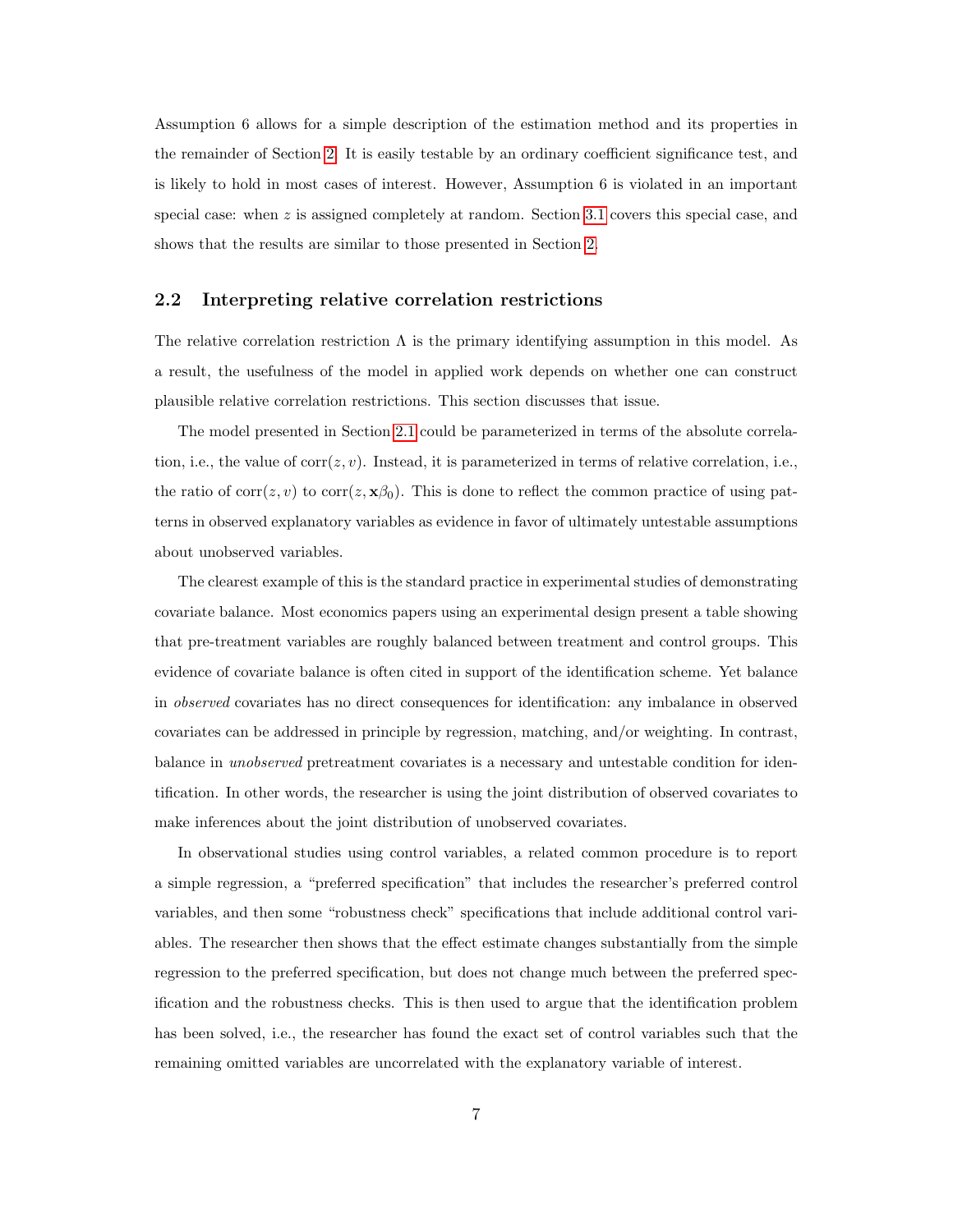In other words, it is common in both experimental and observational studies to informally use low correlation between the explanatory variable of interest and the control variables as evidence in support of the identifying assumption of zero correlation between the explanatory variable of interest and the regression error term. This inference is usually implicit, and takes an "all or nothing" form: if the observed correlation is low enough, then it is assumed that the unobserved correlation can be taken as exactly zero. By making this inference explicit, this implicit decision rule can be replaced with a more plausible one: a low observable correlation suggests a low (but not necessarily zero) unobservable correlation, while a higher observable correlation suggests a higher unobservable correlation.

To interpret the sign and scale of  $\lambda_0$  it is useful to consider the omitted variables bias formula for the simple linear regression of  $y$  on  $z$  with no control variables:

$$
\frac{cov(y, z)}{var(z)} = \frac{cov(\theta_0 z + \mathbf{x}\beta + v, z)}{var(z)}
$$
  
=  $\theta_0 + \frac{cov(z, \mathbf{x}\beta)}{var(z)} + \frac{cov(z, v)}{var(z)}$   
=  $\theta_0 + \text{corr}(z, \mathbf{x}\beta) \sqrt{\frac{var(\mathbf{x}\beta)}{var(z)}} + \lambda_0 \text{corr}(z, \mathbf{x}\beta) \sqrt{\frac{var(v)}{var(z)}}$   
bias from omitting **x**

This implies that:

- If  $\lambda_0 = 0$ , then corr $(z, v)$  is also zero. That is, there is no omitted variables bias in the OLS regression once we control for x.
- If  $\lambda_0 > 0$ , then corr $(z, v)$  has the same sign as corr $(z, \mathbf{x}\beta_0)$ . That is, controlling for **x** reduces but does not eliminate bias.
- If  $\lambda_0 < 0$ , then  $corr(z, v)$  has the oppposite sign of  $corr(z, \mathbf{x}\beta_0)$ . That is, controlling for **x** may reduce or increase bias.
- If  $\lambda_0 = 1$ , then corr $(z, v)$  is of both the same sign and magnitude as corr $(z, \mathbf{x}\beta_0)$ .

We can thus interpret  $\lambda_0$  as an index of how well-selected the control variables are for reducing the bias in OLS estimation. In a slightly different setting, Altonji, Elder and Taber [\(2005\)](#page-29-1) make the argument that equal correlation ( $\lambda_0 = 1$  here) is what one would expect on average if the control variables were chosen randomly from a large set of plausible explanatory variables. This argument has clear limitations – few researchers would select control variables at random – but it at least suggests that  $\lambda_0 = 1$  is something of a benchmark value. Presumably, researchers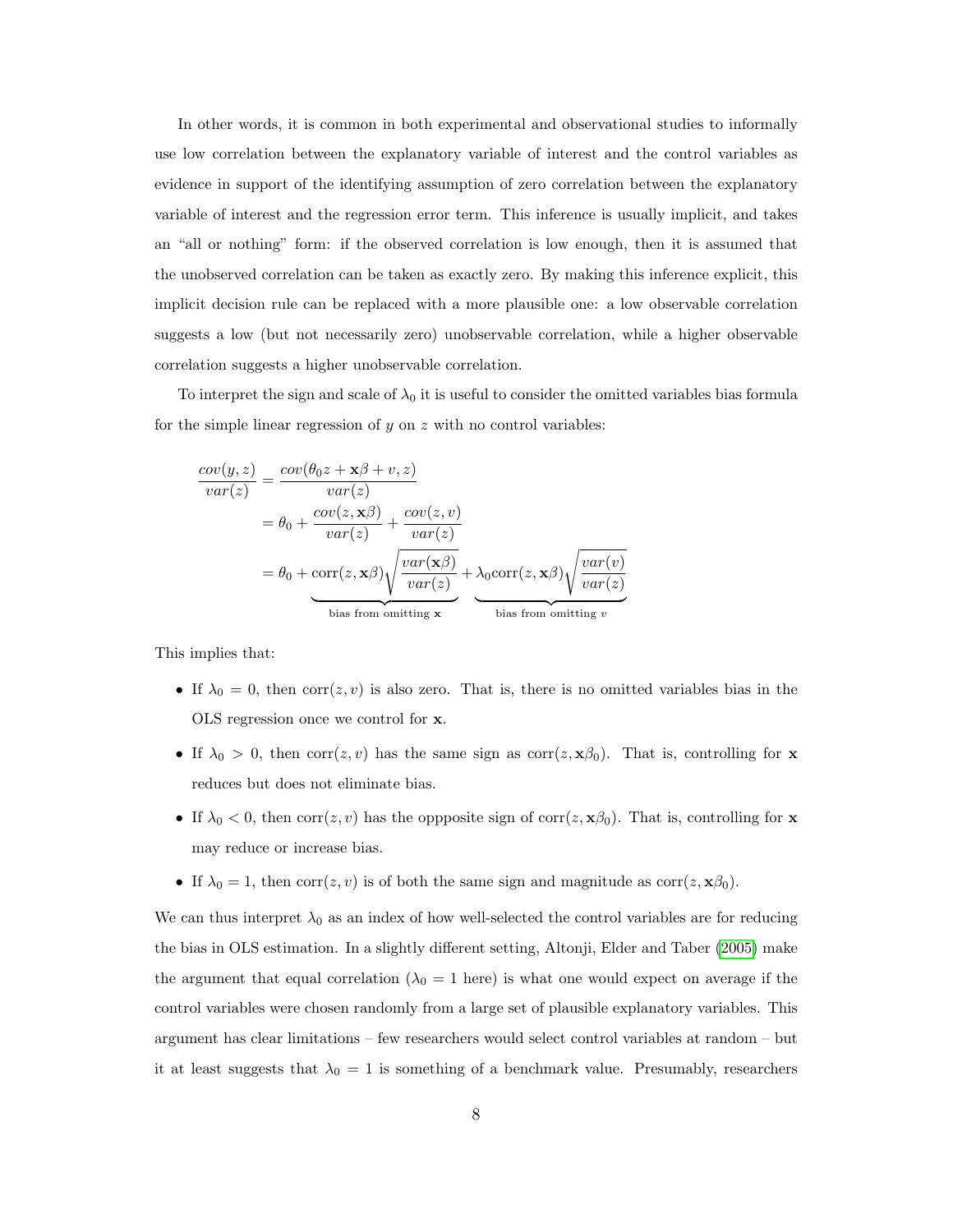would attempt to select precisely those available control variables that are most likely to reduce bias, and so a value of  $\lambda_0$  between zero and one can be interpreted as somewhere between a perfectly chosen set of control variables and a randomly chosen set of control variables.

It may also be useful to answer the reverse question: what value of  $\lambda_0$  would overturn the OLS results? For example, if the OLS estimate is positive, we may want to know how big  $\lambda_0$ would have to be in order to imply that the true effect is zero or negative. Alternatively, one might be interested in how big a relative correlation would be needed to reduce the implied effect by some percentage or amount relative to the OLS estimate, as in [Imbens \(2003\)](#page-30-4).

#### <span id="page-9-2"></span>2.3 Identification

In general, it is not possible in this setting to identify the true value of  $\theta_0$  but it is possible to identify a nontrivial set  $\Theta_0$  that must contain  $\theta_0$ . This set is known as the *identified set* for the true effect, and includes ordinary point identification ( $\Theta_0 = \{\theta_0\}$ ), partial identification ( $\Theta_0$  is a proper subset of  $\mathbb{R}$ ), and nonidentification ( $\Theta_0 = \mathbb{R}$ ) as special cases. This section characterizes the identified set for  $\theta_0$  and how it can be constructed.

First, note that the linear structure of the model implies that identification can be discussed entirely in terms of the relative correlation restriction  $\Lambda$  and the vector of second moments  $m_0$ . Estimation will then be based on a plug-in estimator that substitutes  $\hat{m}_n$  for the unknown  $m_0$ . Let an *allowable second moment vector* be defined as an arbitrary vector  $m$  the same length as  $m_0$  such that:

<span id="page-9-0"></span>
$$
E_m(\mathbf{D}'\mathbf{D})
$$
 is finite and positive definite\n
$$
\tag{5}
$$

$$
var_m(y^p) > 0 \tag{6}
$$

<span id="page-9-1"></span>
$$
var_m(z^p) > 0 \tag{7}
$$

where the subscript  $m$  indicates that the expected values in question are calculated as if the unknown vector of second moments  $m_0$  were equal to  $m$  (i.e.,  $E_m(\mathbf{D}'\mathbf{D}) = \text{vech}^{-1}(m)$ ). This notation will be useful in describing estimators for the parameters of interest that are based on  $\hat{m}_n$ , which in sufficiently large sample will be close to  $m_0$  but not identical. The model's assumptions described in Section [2.1](#page-4-1) imply that  $m_0$  satisfies [\(5\)](#page-9-0)-[\(7\)](#page-9-1) and is thus an allowable second moment vector. Since  $E_m(\mathbf{D}'\mathbf{D})$  is a continuous function of m, these conditions are also satisfied by any m sufficiently close to  $m_0$ . This will in turn imply that since  $\hat{m}_n \stackrel{p}{\to} m_0$ , the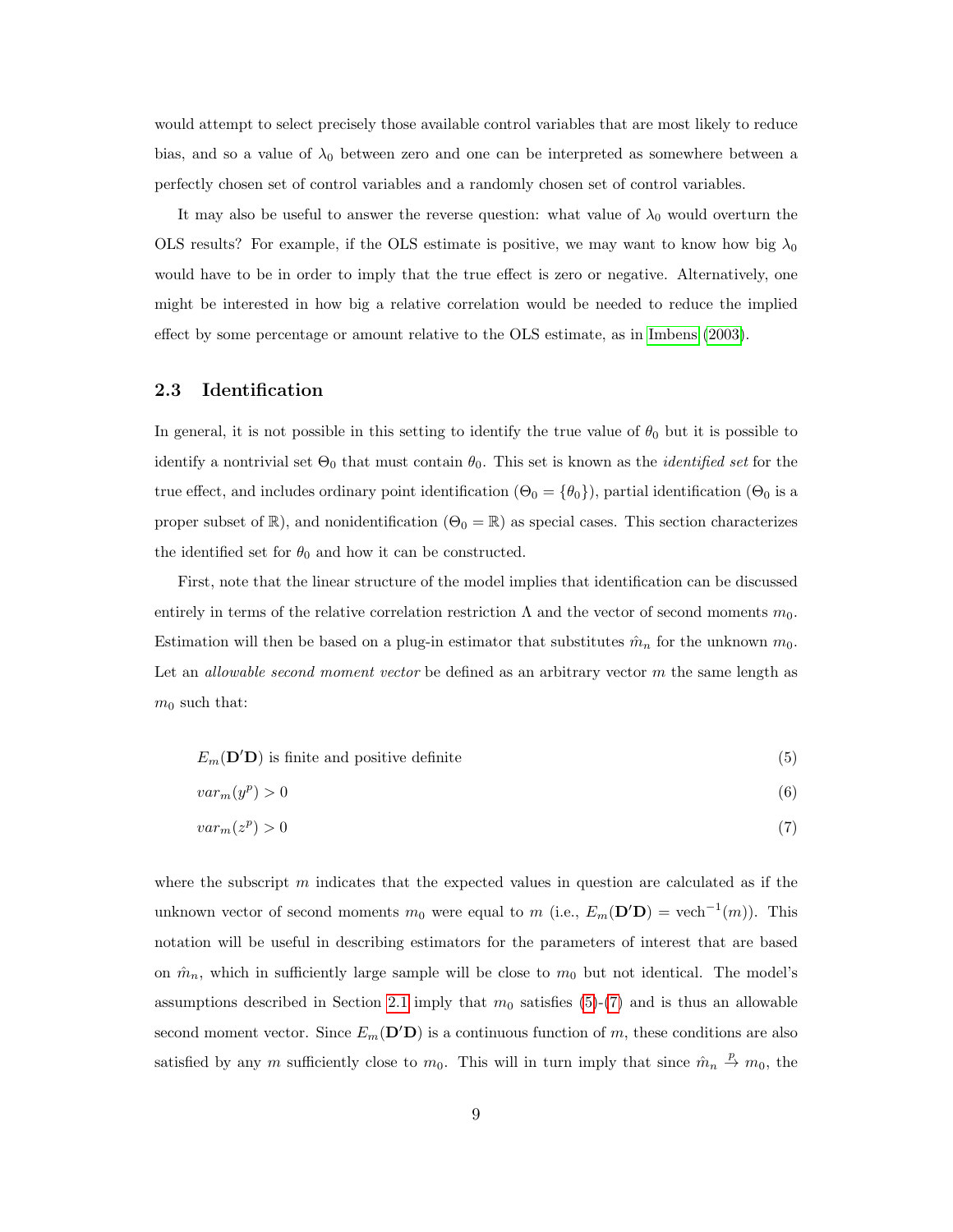probability that  $\hat{m}_n$  satisfies these conditions will be going to one as n goes to infinity.

Next, note that both  $\beta_0$  and  $\lambda_0$  would be identified if  $\theta_0$  were known. Ignoring for the moment the possibility of singular matrices or division by zero, let:

<span id="page-10-1"></span><span id="page-10-0"></span>
$$
\beta(\theta; m) \equiv E_m(\mathbf{x}'\mathbf{x})^{-1} E_m(\mathbf{x}'y) - \theta E_m(\mathbf{x}'\mathbf{x})^{-1} E_m(\mathbf{x}'z)
$$
\n(8)

and:

$$
\lambda(\theta; m) \equiv \frac{\text{corr}_m(z, y - \theta z - \mathbf{x}\beta(\theta; m))}{\text{corr}_m(z, \mathbf{x}\beta(\theta; m))}
$$
(9)

Equations [\(8\)](#page-10-0) and [\(9\)](#page-10-1) can be used to express the unknown parameters  $\beta_0$  and  $\lambda_0$  as known functions of the unknown structural parameter and vector of second moments, i.e.:

$$
\beta(\theta_0; m_0) = E(\mathbf{x}'\mathbf{x})^{-1} E(\mathbf{x}'y) - \theta_0 E(\mathbf{x}'\mathbf{x})^{-1} E(\mathbf{x}'z)
$$
  
\n
$$
= \beta_0
$$
  
\n
$$
\lambda(\theta_0; m_0) = \frac{\text{corr}(z, y - \theta_0 z - \mathbf{x}\beta_0)}{\text{corr}(z, \mathbf{x}\beta_0)}
$$
  
\n
$$
= \frac{\text{corr}(z, v)}{\text{corr}(z, \mathbf{x}\beta_0)}
$$
  
\n
$$
= \lambda_0
$$

Figure [1](#page-10-2) shows a typical example of what the  $\lambda(\theta; m)$  function looks like. Proposition 1 below describes its most important features more formally.

Finally, let  $\Theta_0(\Lambda; m)$  be defined as the set of all  $\theta$  satisfying:

<span id="page-10-3"></span>
$$
cov_m(z, y - \theta z - \mathbf{x}\beta(\theta; m))\sqrt{var_m(\mathbf{x}\beta(\theta; m))}
$$
  
=  $\lambda cov_m(z, \mathbf{x}\beta(\theta; m))\sqrt{var_m(y - \theta z - \mathbf{x}\beta(\theta; m))}$  (10)

for some  $\lambda \in \Lambda$ . By construction,  $\Theta_0(\Lambda; m_0)$  is the set of all  $\theta_0$  satisfying Assumption 2, i.e., the identified set for the true effect. Figure [1](#page-11-0) shows how  $\Theta_0(\Lambda; m_0)$  can be found from  $\lambda(\theta; m_0)$ .

<span id="page-10-2"></span>**Proposition 1 (Properties of**  $\lambda(.)$ ) Let m satisfy [\(5\)](#page-9-0)-[\(7\)](#page-9-1). Then the function  $\lambda(.; m)$  has the following properties: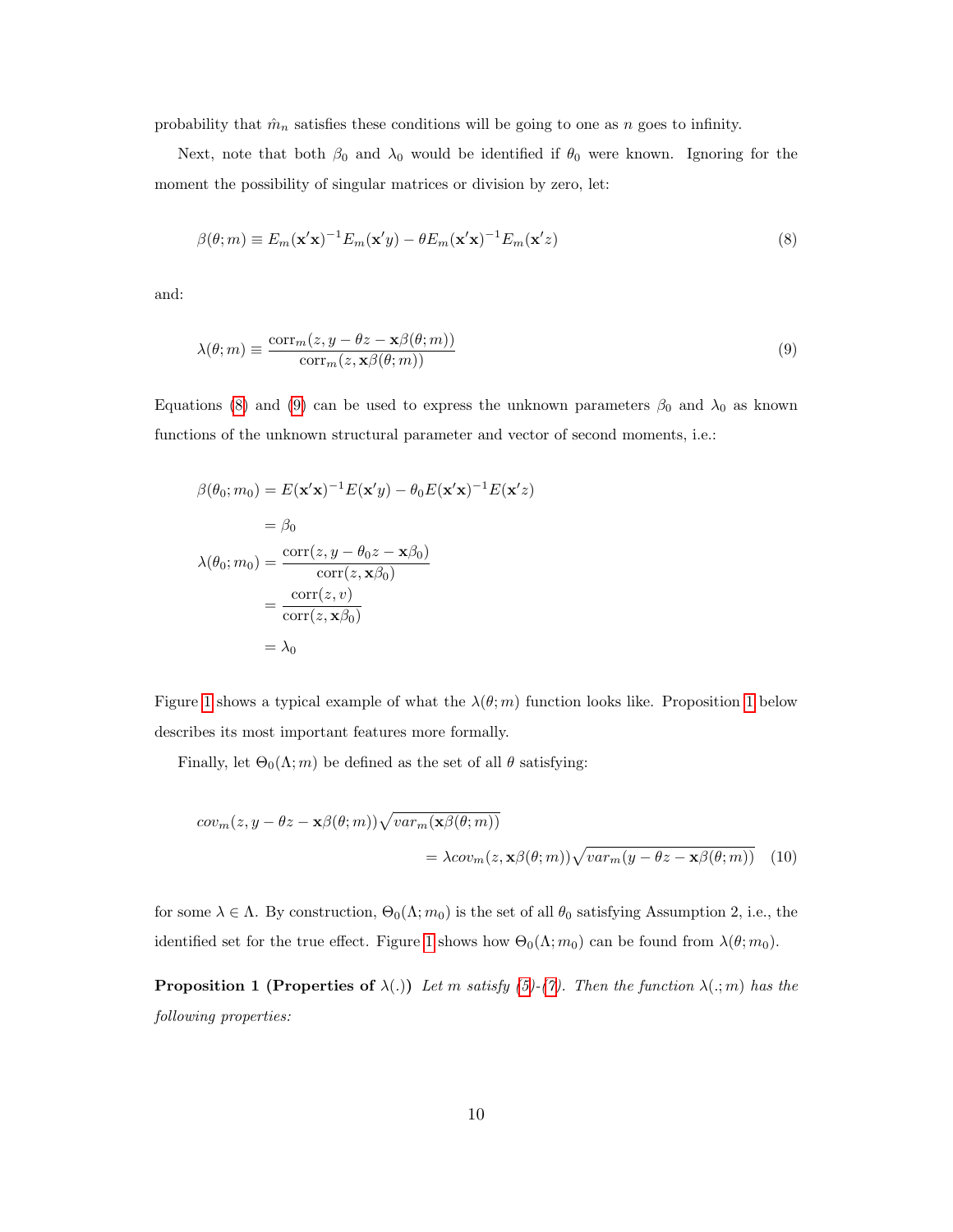

<span id="page-11-0"></span>Figure 1: A typical  $\lambda(\theta; m)$  function giving the relative corrrelation  $(\lambda)$  as a function of the assumed value  $\theta$  for the effect of interest. The function exists and is differentiable in  $\theta$  everywhere but at  $\theta^*$ (the value of  $\theta$  at which corr( $z, \mathbf{x}\beta(\theta)$ ) = 0). Its limit as  $\theta$  approaches positive or negative infinity is  $\lambda^*$ . Near  $\theta^*$ , the function goes towards positive or negative infinity. Both  $\theta^*$  and  $\lambda^*$  are easily identified from the data. The identified set  $\Theta_0 = [\theta_L, \theta_H]$  given the relative correlation restriction  $\Lambda = [\lambda_L, \lambda_H]$  can be found by inverting  $\lambda(\theta; m)$ .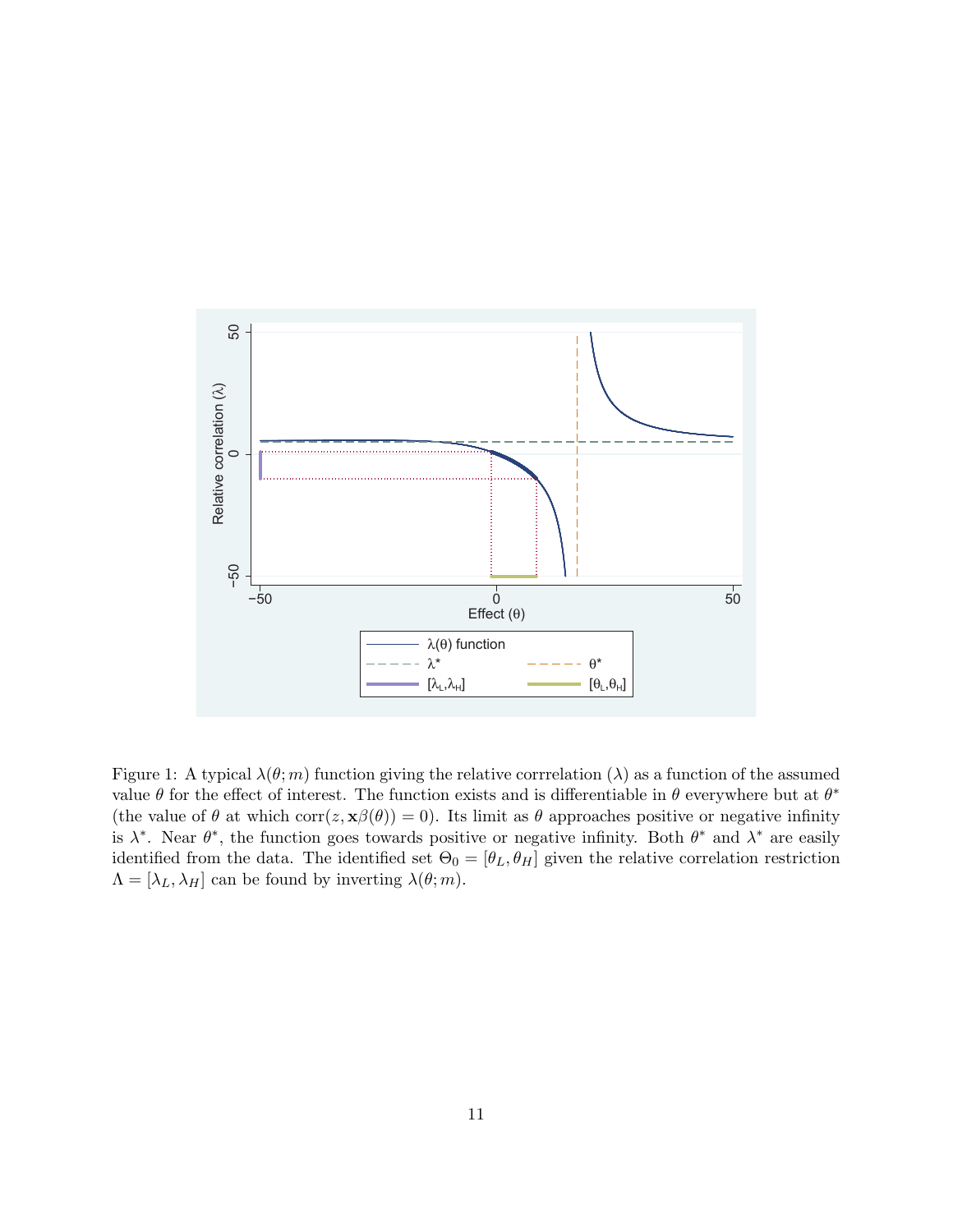1.  $\lambda(\theta; m)$  exists and is differentiable for all  $\theta \neq \theta^{*}(m)$ , where:

$$
\theta^*(m) \equiv \frac{cov_m(z^p,y^p)}{var_m(z^p)}
$$

2. Let:

$$
\lambda^*(m) \equiv \sqrt{\frac{var_m(z)}{var_m(z^p)} - 1}
$$

Then  $\lambda^*(m) \geq 0$  and:

$$
\lim_{\theta\to\infty}\lambda(\theta;m)=\lim_{\theta\to-\infty}\lambda(\theta;m)=\lambda^*(m)
$$

3. For any  $\lambda \neq \lambda^*(m)$  there exists at least one  $\theta$  satisfying [\(10\)](#page-10-3).

4. Let:

$$
\tilde{\Theta}_0(\Lambda; m) = \{\theta : \lambda(\theta; m) \in \Lambda\}
$$

Then:

$$
\tilde{\Theta}_0(\Lambda; m) \subset \Theta_0(\Lambda; m) \subset \tilde{\Theta}_0(\Lambda; m) \cup \{ \theta^*(m) \}
$$

Proof: See Appendix [A.1.](#page-32-0)

The identified set is not necessarily convex, so it will usually be more convenient to work with its upper and lower bounds:

$$
\theta_L(\Lambda; m) = \inf \Theta_0(\Lambda; m) \tag{11}
$$

$$
\theta_H(\Lambda; m) = \sup \Theta_0(\Lambda; m) \tag{12}
$$

Proposition [2](#page-12-0) is the primary identification result of the paper, and describes conditions under which the identified set is both nonempty and bounded. Under these conditions, data can be used to estimate nontrivial bounds on the true effect.

<span id="page-12-0"></span>**Proposition 2 (Size of the identified set)** The identified set  $\Theta_0(\Lambda; m_0)$  is nonempty and bounded if  $\lambda^*(m_0) \notin \Lambda$ .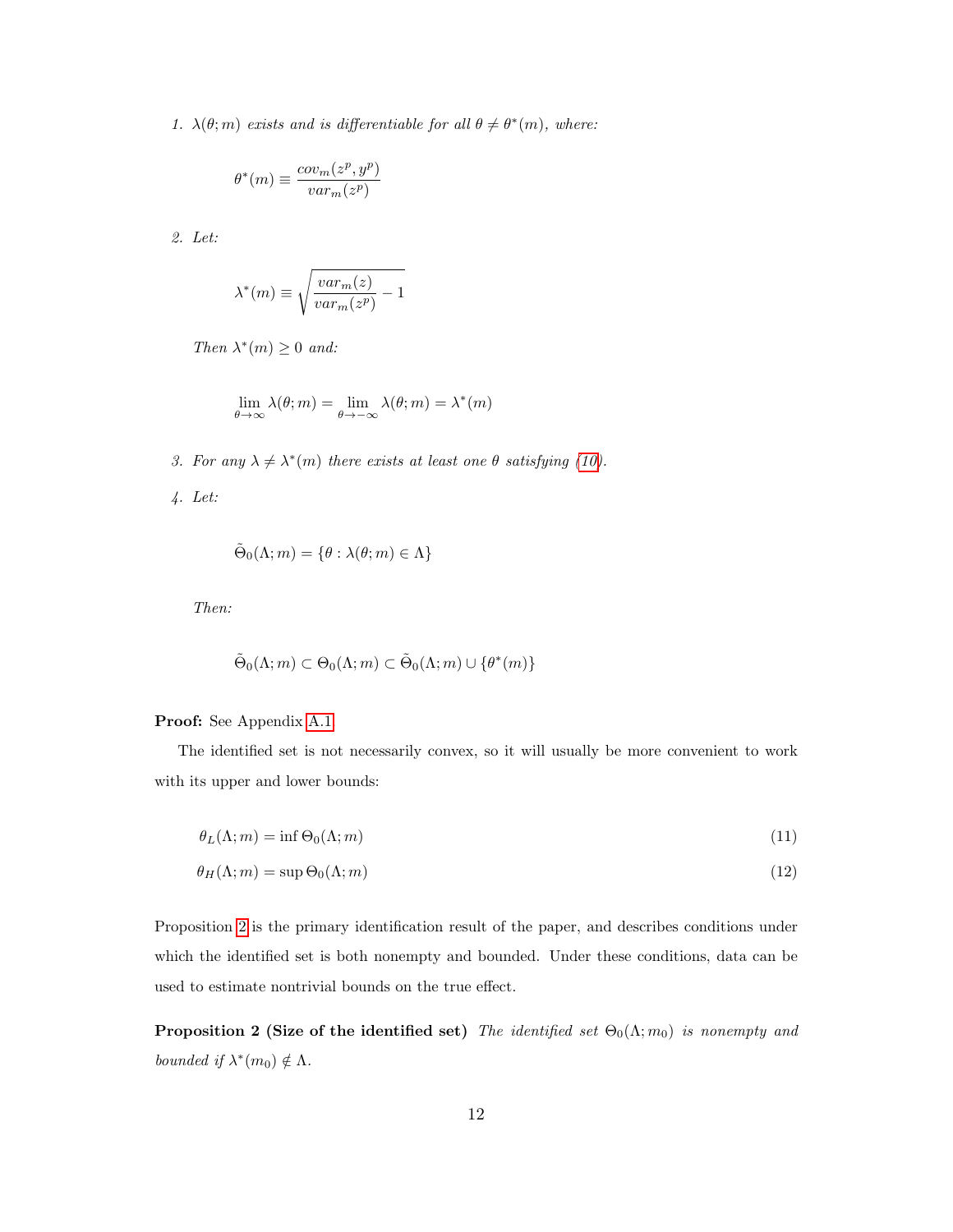Proof: See Appendix [A.2.](#page-37-0)

#### <span id="page-13-2"></span>2.4 Estimation

The identified features of the model can be estimated by substituting  $\hat{m}_n$  for  $m_0$  in the quantities defined in Section [2.3.](#page-9-2) Let:

<span id="page-13-1"></span>
$$
\hat{\lambda}(\theta) \equiv \lambda(\theta; \hat{m}_n)
$$
\n
$$
\hat{\lambda}^* \equiv \lambda^*(\hat{m}_n)
$$
\n
$$
\hat{\theta}^* \equiv \theta^*(\hat{m}_n)
$$
\n
$$
\hat{\theta}_L(\Lambda) \equiv \inf \{ \theta : \lambda(\theta; \hat{m}_n) \in \Lambda \}
$$
\n
$$
\hat{\theta}_H(\Lambda) \equiv \sup \{ \theta : \lambda(\theta; \hat{m}_n) \in \Lambda \}
$$
\n(13)

An important complication in characterizing the asymptotic properties of these estimators is the possibility of nonidentification. That is, if the identified set is unbounded, a good estimator for the identified set should also be unbounded with high probability for a sufficiently large sample size. Proposition [3](#page-13-0) below shows this to be the case.

<span id="page-13-0"></span>Proposition 3 (Consistency) The estimators defined in [\(13\)](#page-13-1) are consistent. That is:

$$
\hat{\theta}^* \stackrel{p}{\to} \theta^*(m_0)
$$
  

$$
\hat{\lambda}^* \stackrel{p}{\to} \lambda^*(m_0)
$$
  

$$
\hat{\lambda}(\theta) \stackrel{p}{\to} \lambda(\theta; m_0) \qquad \text{for all } \theta \neq \theta^*(m_0)
$$

If  $\Theta_0(\Lambda; m_0)$  is bounded then:

$$
\hat{\theta}_L(\Lambda) \xrightarrow{p} \theta_L(\Lambda; m_0) \qquad \text{if } \frac{d\lambda(\theta; m_0)}{d\theta}|_{\theta = \theta_L(\Lambda; m_0)} \neq 0
$$

$$
\hat{\theta}_H(\Lambda) \xrightarrow{p} \theta_H(\Lambda; m_0) \qquad \text{if } \frac{d\lambda(\theta; m_0)}{d\theta}|_{\theta = \theta_H(\Lambda; m_0)} \neq 0
$$

and if  $\Theta_0(\Lambda; m_0) = \mathbb{R}$  then for any B:

$$
\lim_{n \to \infty} \Pr((\hat{\theta}_H(\Lambda) > B) = \lim_{n \to \infty} \Pr((\hat{\theta}_L(\Lambda) < B) = 1
$$

Proof: See Appendix [A.3.](#page-37-1)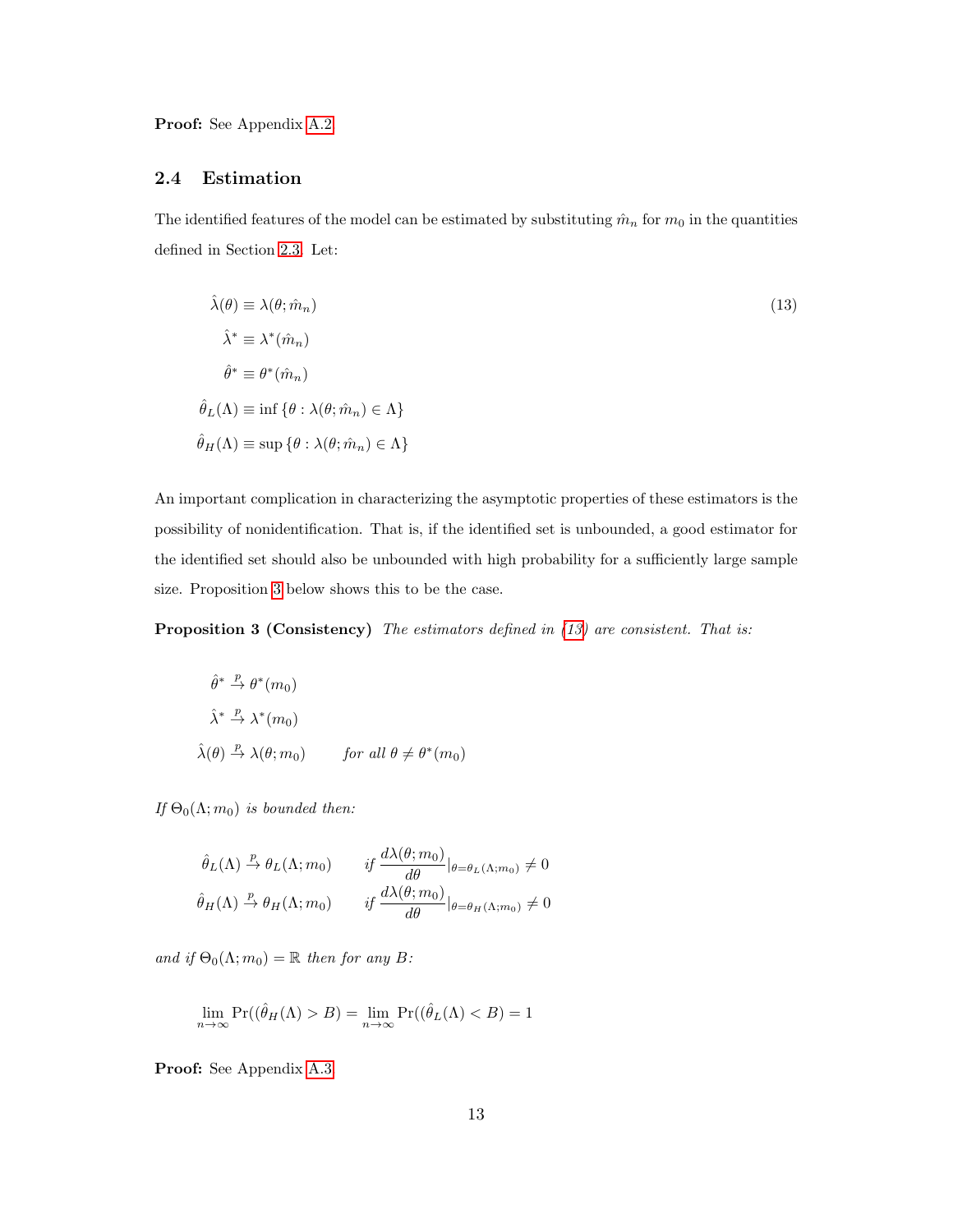Note that consistency of  $\hat{\theta}_L(\Lambda)$  (for example) requires two conditions to be satisfied: that  $\theta_L(\Lambda; m_0) \neq \theta^*(m_0)$  (guaranteeing existence of the derivative  $\partial \lambda(\theta; m)/\partial \theta$  when evaluated at  $\theta_L(\Lambda; m_0)$ , and that  $\partial \lambda(\theta; m)/\partial \theta$  is nonzero when evaluated at  $\theta_L(\Lambda; m_0)$ . By analogy,  $\hat{\theta}_L(\Lambda)$ is likely to be a noisy estimator when either  $\theta_L(\Lambda; m_0)$  is close to  $\theta^*(m_0)$ , or when  $\lambda^*(m_0)$  is close to  $\Lambda$  (since result 2 of Proposition [1](#page-10-2) implies that  $\partial \lambda(\theta; m)/\partial \theta \to 0$  as  $|\theta| \to \infty$ ).

#### <span id="page-14-1"></span>2.5 Inference

Hypothesis tests and confidence intervals can be constructed for partially identified parameters, with no change in interpretation.

The quantities to be estimated are in most cases differentiable functions of  $m_0$ , so they will be asymptotically normal with a covariance matrix that can be obtained through straightforward application of the delta method. Proposition [4](#page-14-0) below states this more explicitly for the endpoints of the identified set.

#### <span id="page-14-0"></span>Proposition 4 (Asymptotic distribution for estimated bounds) Let:

$$
A \equiv -\begin{bmatrix} \nabla_m \lambda(\theta; m) \\ \frac{\partial \lambda(\theta; m)}{\partial n} \Big|_{\theta = \theta_L(\Lambda; m_0), m = m_0} \\ \frac{\nabla_m \lambda(\theta; m)}{\partial \lambda(\theta; m) / \partial \theta} \Big|_{\theta = \theta_H(\Lambda; m_0), m = m_0} \end{bmatrix}
$$

where the row vector  $\nabla_m \lambda(\theta, m)$  is the gradient of  $\lambda(\theta, m)$  with respect to m. If A exists, then:

$$
\sqrt{n}\left[\begin{array}{c}\hat{\theta}_L(\Lambda) - \theta_L(\Lambda; m_0) \\ \hat{\theta}_H(\Lambda) - \theta_H(\Lambda; m_0)\end{array}\right] \stackrel{D}{\rightarrow} N(0, A\Sigma A')
$$

Proof: See Appendix [A.4.](#page-38-0)

Note that existence of A requires two conditions to be satisfied: that neither  $\theta_L$  nor  $\theta_H$  is identical to  $\theta^*(m_0)$  (guaranteeing existence of the derivatives), and that  $\partial \lambda(\theta; m)/\partial \theta$  is nonzero when evaluated at  $\theta_L$  or  $\theta_H$ . By analogy, the asymptotic distribution is likely to provide a poor approximation to the finite sample distribution when either  $\theta_L$  or  $\theta_H$  is close to  $\theta^*$ , or when  $\lambda^*$ is close to  $\Lambda$ .

The asymptotic distribution described in Proposition [4](#page-14-0) can be used to construct Wald-type hypothesis tests and confidence intervals for  $\theta_0$ . In constructing confidence intervals under partial identification, Imbens and Manski [\(2004\)](#page-30-8) note the necessity of distinguishing between a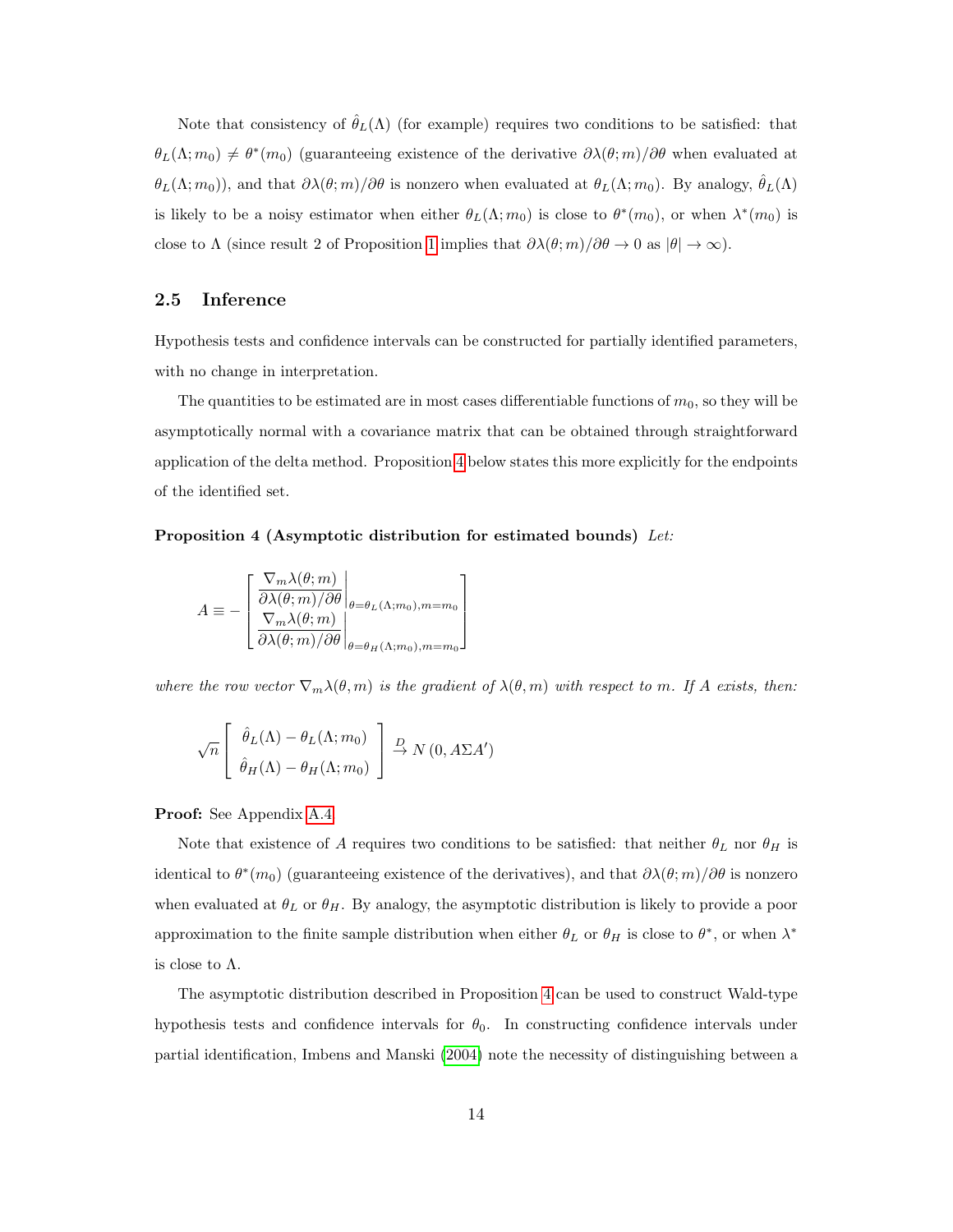confidence interval for the identified set:

$$
\lim_{n \to \infty} \Pr(\Theta_0(\Lambda) \subset CI^{set}) = 1 - \alpha
$$

and a confidence interval for the true parameter value:

$$
\lim_{n \to \infty} \inf_{\theta \in \Theta_0(\Lambda)} \Pr(\theta \in CI^{par}) = 1 - \alpha
$$

A confidence interval for the identified set can be constructed using the lower and upper bounds, respectively, of the ordinary confidence intervals for  $\hat{\theta}_L(\Lambda)$  and  $\hat{\theta}_H(\Lambda)$ .

A confidence interval for the true parameter value is generally narrower than one for the identified set. Imbens and Manski describe a method of constructing such a confidence interval by reducing the critical values to account for the width of the identified set. Stoye [\(2009\)](#page-31-4) notes that validity of the Imbens-Manski procedure requires a strong assumption of superefficient estimation for the width of the identified set. However, he also shows that superefficiency will hold if the estimators of the bounds are jointly asymptotically normal and ordered by construction [\(Stoye, 2009,](#page-31-4) Lemma 3). These criteria are satisfied in the setting of this paper, and so Stoye's more elaborate procedure is not required.

## 3 Extensions

#### <span id="page-15-0"></span>3.1 Perfect experiments

Assumption 6 of the model says that the explanatory variable of interest is at least slightly correlated with the control variables. This assumption is made strictly for convenience in presenting the results in Sections [2.3](#page-9-2)- [2.5,](#page-14-1) as it guarantees existence of the intermediate quantities  $\lambda(\theta, m_0)$ ,  $\lambda^*(m_0)$ , and  $\theta^*(m_0)$ , and avoids the need to discuss various exceptions and special cases. While Assumption 6 is likely to hold in most cases of interest, it will not hold in the special case of pure random assignment. That is, if the treatment  $z$  really is independent of the pretreatment control variables x it will also be uncorrelated with those variables, and Assumption 6 will not hold. This section considers the implications of replacing Assumption 6 with its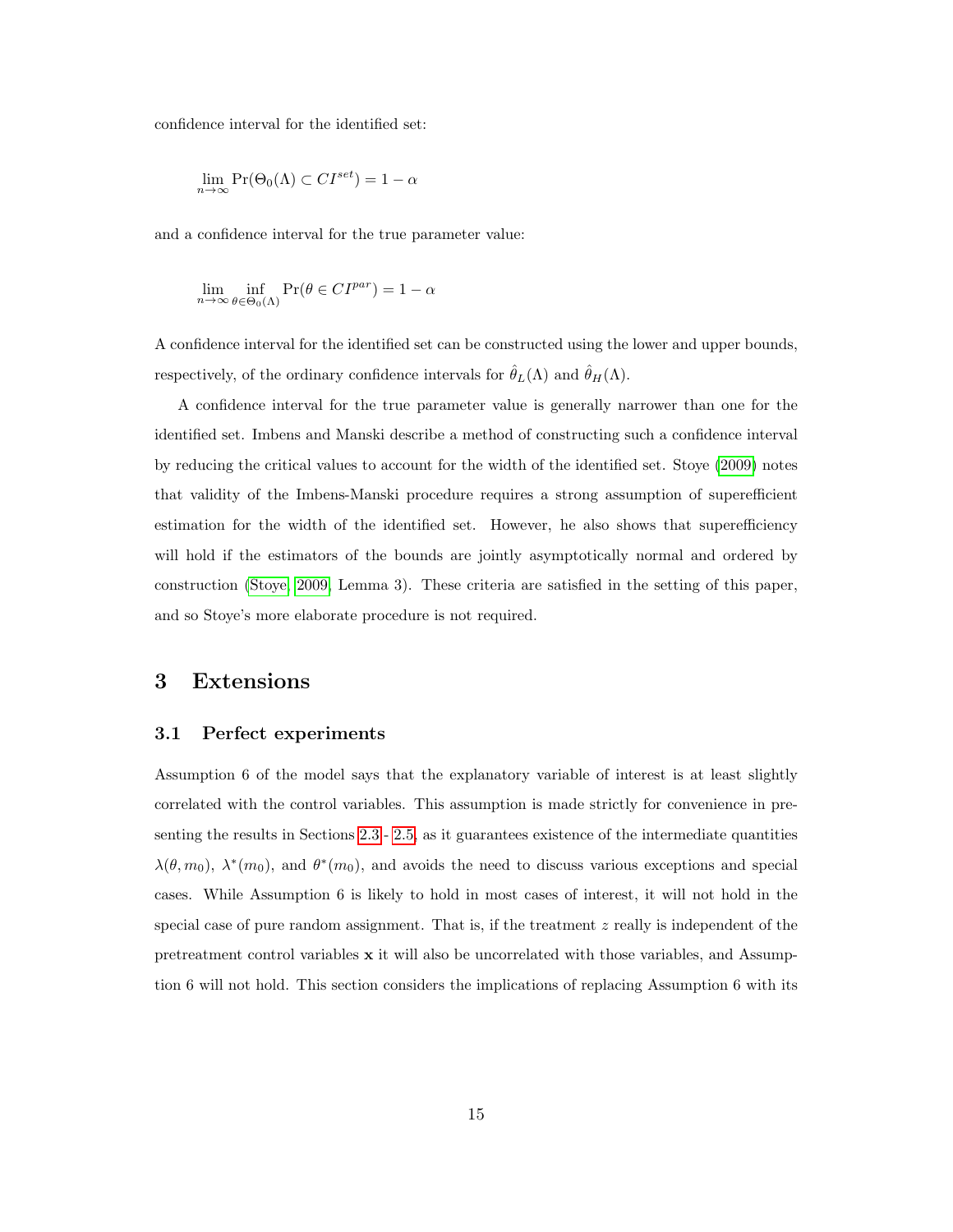opposite:

ASSUMPTION 6':  $var(z^p) = 0$ 

Assumption 6' implies that  $\lambda(\theta, m_0)$ ,  $\lambda^*(m_0)$ , and  $\theta^*(m_0)$  are undefined. However, Propositions [5](#page-16-0) and [6](#page-16-1) below show that the identified set is still well-defined, and can be estimated consistently by the estimators described in Section [2.4.](#page-13-2)

<span id="page-16-0"></span>**Proposition 5 (Size of the identified set)** The identified set  $\Theta_0(\Lambda; m_0)$  is nonempty and bounded. In particular,  $\Theta_0(\Lambda; m_0) = \begin{cases} \frac{cov(z,y)}{var(z)} \end{cases}$  $\left\{\frac{cov(z,y)}{var(z)}\right\} = \{\theta_0\}.$ 

<span id="page-16-1"></span>Proof: See Appendix [A.5.](#page-38-1)

**Proposition 6 (Consistency)** Suppose that  $\Lambda$  is bounded and includes zero. Then:  $\hat{\theta}_L(\Lambda) \stackrel{p}{\to}$  $\theta_0$  and  $\hat{\theta}_H(\Lambda) \stackrel{p}{\rightarrow} \theta_0$ .

Proof: See Appendix [A.6.](#page-39-0)

#### 3.2 Heterogeneity in response

The model presented in Section [2](#page-4-0) assumes a constant marginal effect of  $z$  on  $y$ . This section describes how the estimation method would apply to the case of heterogeneous response.

Replace Assumption 1 with:

ASSUMPTION 1':  $y = y(z) = tz + u$  where  $E(t) = \theta_0$ 

where t is the individual-specific marginal effect of z on y and  $\theta_0$  is a parameter representing the average marginal effect in the population. If  $z$  is a binary treatment indicator, then Assumption 1' fits the standard treatment effects framework, with u the untreated outcome,  $t + u$  the treated outcome, t the individual-specific treatment effect, and  $\theta_0$  the average treatment effect. For notational simplicity, normalize y, z, and  $x$  to mean zero so that  $x$  does not need to have an intercept.

The average marginal effect  $\theta_0$  is point-identified if the potential outcomes are mean-independent of z conditional on **x**, i.e., if  $E(t|z, \mathbf{x}) = E(t|\mathbf{x})$  and  $E(u|z, \mathbf{x}) = E(u|\mathbf{x})$ . If these conditional expectation functions happen to be linear in  $x$ , then  $\theta_0$  is consistently estimated by the OLS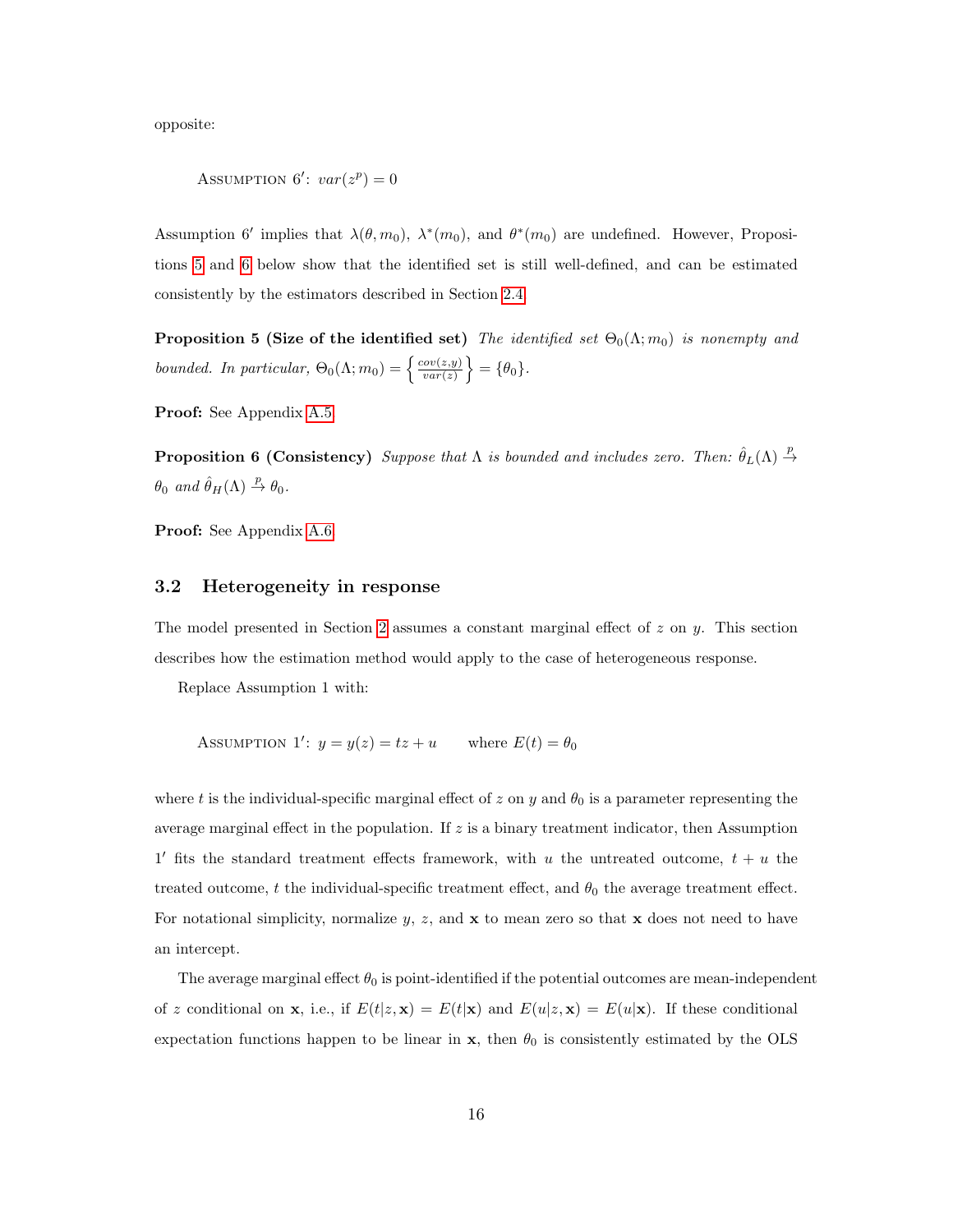regression of y on  $(z, \mathbf{x}, z\mathbf{x})$ . Note that conditional mean independence is the important assumption here, as one can always choose  $x$  to make the conditional expectations linear (e.g. by making x binary).

Next we derive a version of equation [\(14\)](#page-17-0) that replaces the mean-independence and linear CEF assumptions with relative correlation restrictions. Without loss of generality, let  $z\mathbf{x}\Gamma_0+\mathbf{x}\beta_0$ be the best linear predictor of  $y - \theta_0 z$  given  $(z\mathbf{x}, \mathbf{x})$ . Let  $v \equiv y - \theta_0 z - z\mathbf{x}\Gamma_0 - \mathbf{x}\beta_0$  be the corresponding residual. Then

<span id="page-17-0"></span>
$$
y = \theta_0 z + z \mathbf{x} \Gamma_0 + \mathbf{x} \beta_0 + v \qquad \text{where } E(z \mathbf{x}' v) = E(\mathbf{x}' v) = 0.
$$
 (14)

Consistent OLS estimation of equation [\(14\)](#page-17-0) requires the additional assumption that  $E(zv) = 0$  or equivalently  $corr(z, v) = 0$ . This condition would hold under the conditional mean-independence and linear CEF assumptions, but the goal here is to relax those assumptions. As in Section [2.1,](#page-4-1) this is done by replacing the absolute correlation restriction corr $(z, v) = 0$  with a relative correlation restriction  $\Lambda$  such that:

<span id="page-17-1"></span>
$$
\lambda_0 = \frac{\text{corr}(z, v)}{\text{corr}(z, z\mathbf{x}\Gamma_0 + \mathbf{x}\beta_0)} \in \Lambda \tag{15}
$$

In this version of the model, the relative correlation parameter  $\lambda_0$  can be interpreted as the correlation between the treatment and unobserved heterogeneity (in both untreated outcome and treatment response) relative to the correlation between the treatment and observed heterogeneity (in both untreated outcome and treated response).

Equations [\(14\)](#page-17-0) and [\(15\)](#page-17-1) are identical to equations [\(3\)](#page-5-2) and [\(4\)](#page-5-3) in Section [2.1,](#page-4-1) with  $(zx, x)$ as the control variables instead of just x. Therefore this model can be fit into the framework of Section [2.1,](#page-4-1) and the results from Section [2](#page-4-0) apply directly.

## 4 Applications

The two applications described in this section have been chosen to illustrate the two primary settings in which OLS regression is used to estimate causal effects: random-assignment experiments, and observational studies using control variables.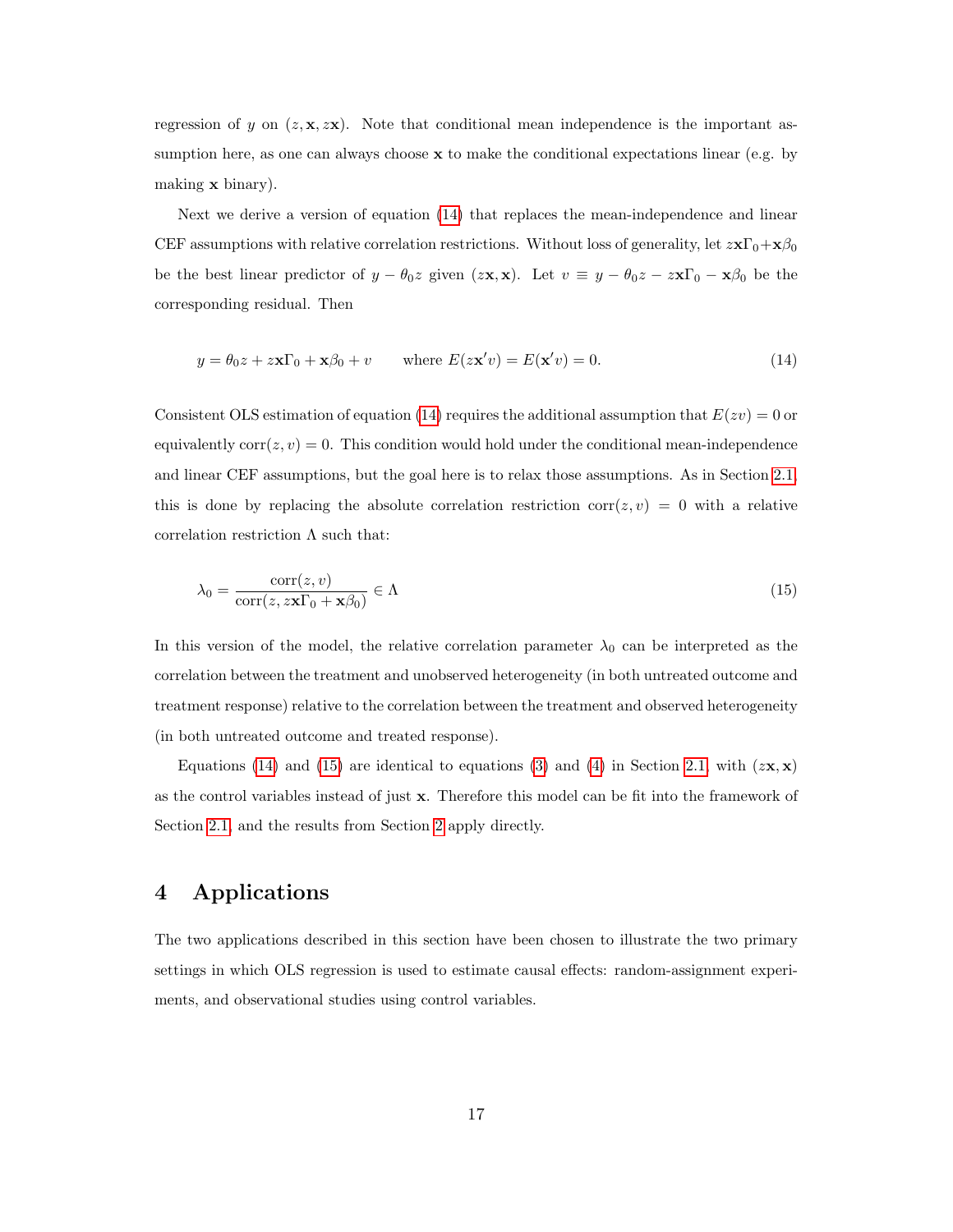#### 4.1 Application #1: Project STAR

Project STAR (Student/Teacher Achievement Ratio) is an influential class size experiment implemented in Tennessee in the late 1980's. Class size reductions are a common and expensive initiative for improving schools, but their effect on academic achievement is controversial [\(Hanushek, 1986\)](#page-30-9). As is often the case with field experiments involving human subjects, Project STAR's implementation deviated slightly from the original random-assignment design. The application here shows that relative correlation restrictions are useful for analyzing such deviations.

#### 4.1.1 Background

The analysis here is based on Krueger [\(1999\)](#page-30-0). A total of 79 schools were nonrandomly selected for participation in Project STAR. Within each school, students entering kindergarten in 1985 were randomly assigned to the small class (S) group, the regular class (R) group, or the regular class with full-time teacher aide (RA) group. Each school had at least one class of each type. Students in group S were organized into classes with 13 to 17 students, while students in the R and RA groups were organized into classes with 22-25 students. Teachers were also randomly assigned. The experimental treatment continued through grade 3, and students were given achievement tests each year. The most important deviations from the experimental design were:

- 1. Between grades, some students were moved between the small and regular class groups as a result of behavioral issues and/or possibly pressure by parents.
- 2. New students entered Project STAR schools during the experiment, and were randomly assigned to one of the experimental groups.
- 3. Some students moved out of their original schools. Krueger notes that there is some evidence that students in the small class treatment are less likely to change schools.

Krueger's approach to the problem of imperfect randomization is similar to that described in Section [2.2.](#page-7-0) That is, he shows that observed pretreatment variables are similar (within-school) in the treated and control groups, and uses this observation to argue that this provides evidence for random assignment:

"None of the three background variables displays a statistically significant association with class-type assignment at the 10 percent level, which suggests that random assignment produced relatively similar groups in each class size, on average.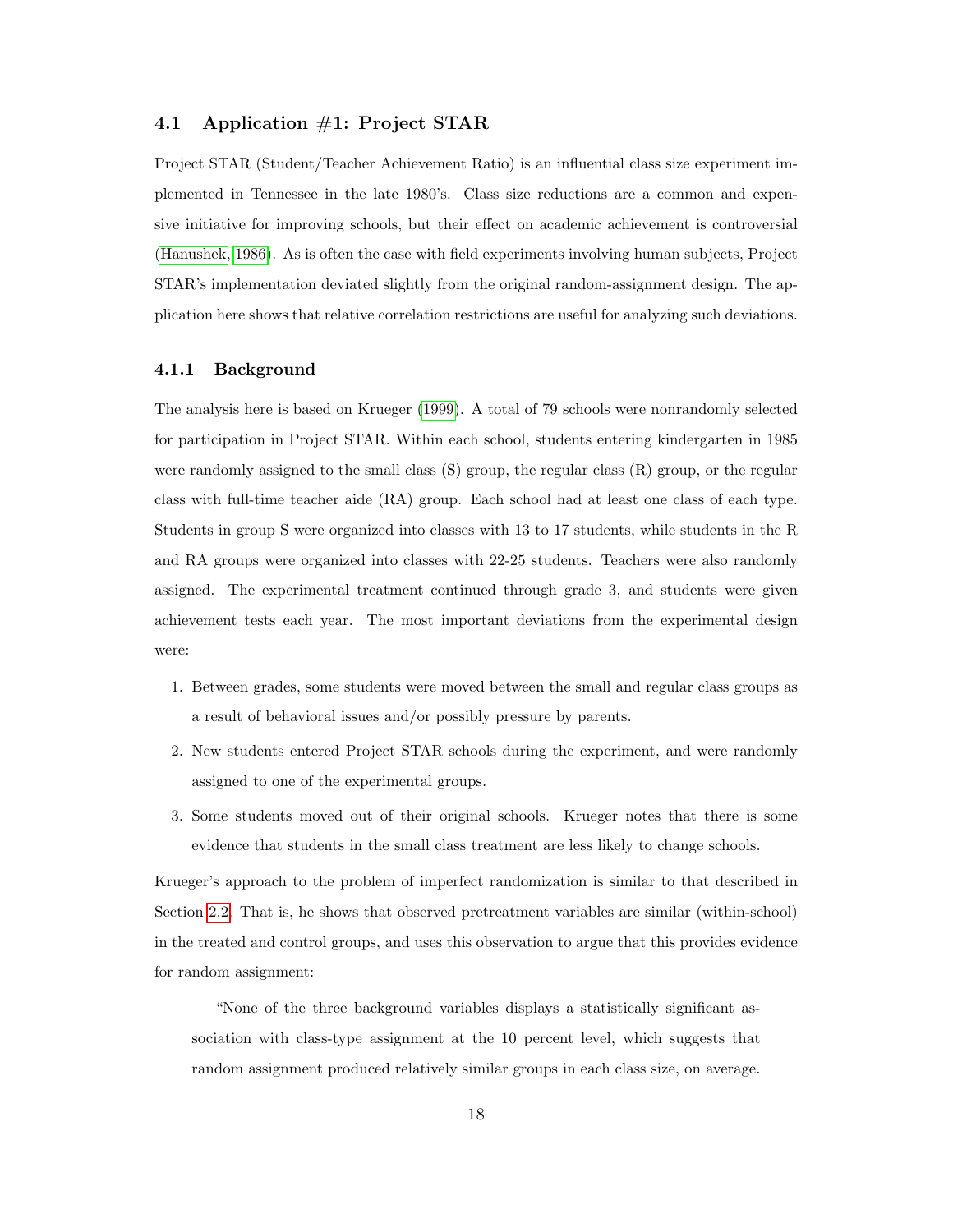As an overall test of random assignment, I regressed a dummy variable indicating assignment to a small class on the three background measures in rows 1-3 and school dummies. For each wave, the student characteristics had no more than a chance association with class-type assignment." [\(Krueger, 1999,](#page-30-0) page 504)

While Krueger presents these results as a test of the null hypothesis of random assignment, the deviations from the experimental design described above already imply that this null is false. Krueger says as much earlier in the paper: "As in any experiment, there were deviations from the ideal experimental design in the actual implementation of Project STAR." [\(Krueger, 1999,](#page-30-0) p. 499). Failure to reject this null is in some sense simply a matter of insufficient sample size.

An alternative interpretation of this procedure is that it aims to show that deviations from random assignment produce small (if nonzero) differences in observable pre-treatment characteristics between treated and control groups, and therefore can plausibly be assumed to produce small differences in unobservable pre-treatment characteristics. This interpretation can be made more explicitly and quantitatively by using relative correlation restrictions.

#### 4.1.2 Data

The data are from [Finn et al. \(2007\)](#page-30-10). Table [1](#page-20-0) reports summary statistics and is a partial reconstruction of the table in the appendix of Krueger [\(1999\)](#page-30-0). Most table entries are self-explanatory, with the exception of the test score variables. The test score variables are constructed according to the procedure described by Krueger: raw scores on each of the individual subject tests in a given year are converted into percentiles based on the distribution of scores among students in the control group. Each student's percentile scores are then averaged across subjects. The resulting score thus has a potential range of zero to 100, has a mean and median close to 50, and can be roughly though not exactly interpreted in percentile units. Krueger leaves out some details in describing how the test score variable was constructed (e.g., how ties were broken in calculating percentiles), so the average test scores reported in Table [1](#page-20-0) differ by up to 0.3 of a percentage point from those reported by Krueger.

Krueger's regressions include school-level fixed effects to account for the fact that class size was randomly assigned within schools, but assignment probabilities differed across schools. These fixed effects can be incorporated into the framework of this paper by applying the standard within transformation and defining  $y, z$  and  $x$  in terms of deviations from the corresponding school-level averages.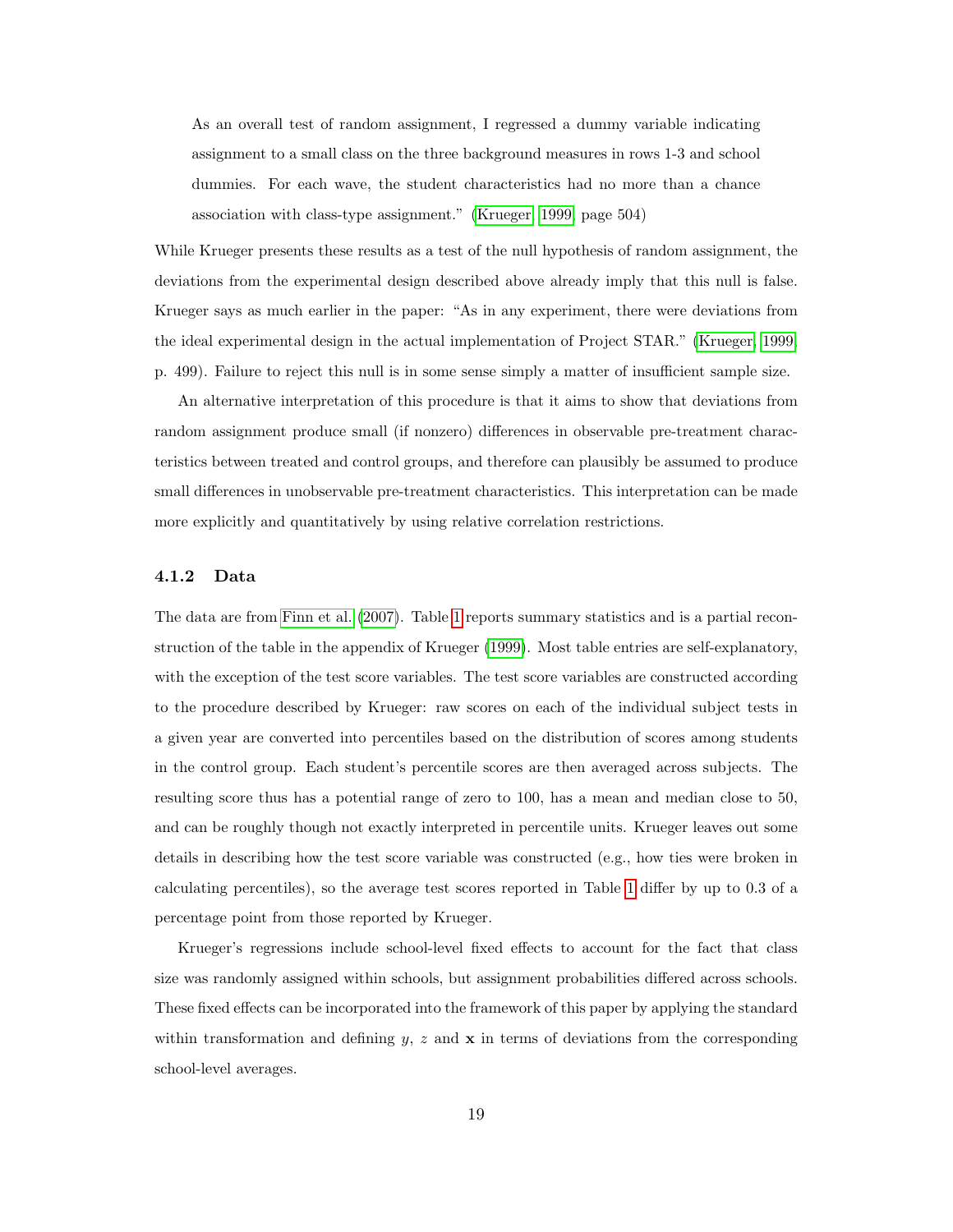|                                      | Grade    |          |                |        |
|--------------------------------------|----------|----------|----------------|--------|
| Variable                             | Κ        | 1        | $\overline{2}$ | 3      |
| Average class size                   | 20.3     | 21.0     | 21.1           | 21.3   |
| $(\text{std. dev.})$                 | (4.0)    | (4.0)    | (4.1)          | (4.4)  |
| Average percentile score, SAT        | 51.4     | 51.8     | 51.3           | 51.3   |
| $(\text{std. dev.})$                 | (26.7)   | (26.9)   | (26.5)         | (27.0) |
| % Free lunch                         | 48       | 52       | 51             | 51     |
| $%$ White/Asian                      | 67       | 67       | 65             | 67     |
| % Female                             | 49       | 48       | 48             | 48     |
| Average Age on September 1st         | 5.43     | 6.58     | 7.66           | 8.70   |
| $(\text{std. dev.})$                 | (0.35)   | (0.49)   | (0.56)         | (0.59) |
| % Exited sample                      | 29       | 26       | 21             |        |
| % of teachers with MA+ degree        | 35       | 35       | 37             | 44     |
| % of teachers who are White          | 84       | 83       | 80             | 79     |
| % of teachers who are male           | $\Omega$ | $\Omega$ | $\mathbf{1}$   | 3      |
| Teacher experience, years            | 9.26     | 11.63    | 13.14          | 13.93  |
| $(\text{std. dev.})$                 | (5.81)   | (8.94)   | (8.65)         | (8.61) |
| $#$ schools                          | 79       | 76       | 75             | 75     |
| $#$ students                         | 6325     | 6829     | 6840           | 6802   |
| $#$ small classes                    | 127      | 124      | 133            | 140    |
| $#$ regular classes                  | 99       | 115      | 100            | 89     |
| $# \text{ reg.}/\text{aide classes}$ | 99       | 100      | 107            | 107    |

<span id="page-20-0"></span>Table 1: Summary statistics, Project STAR data.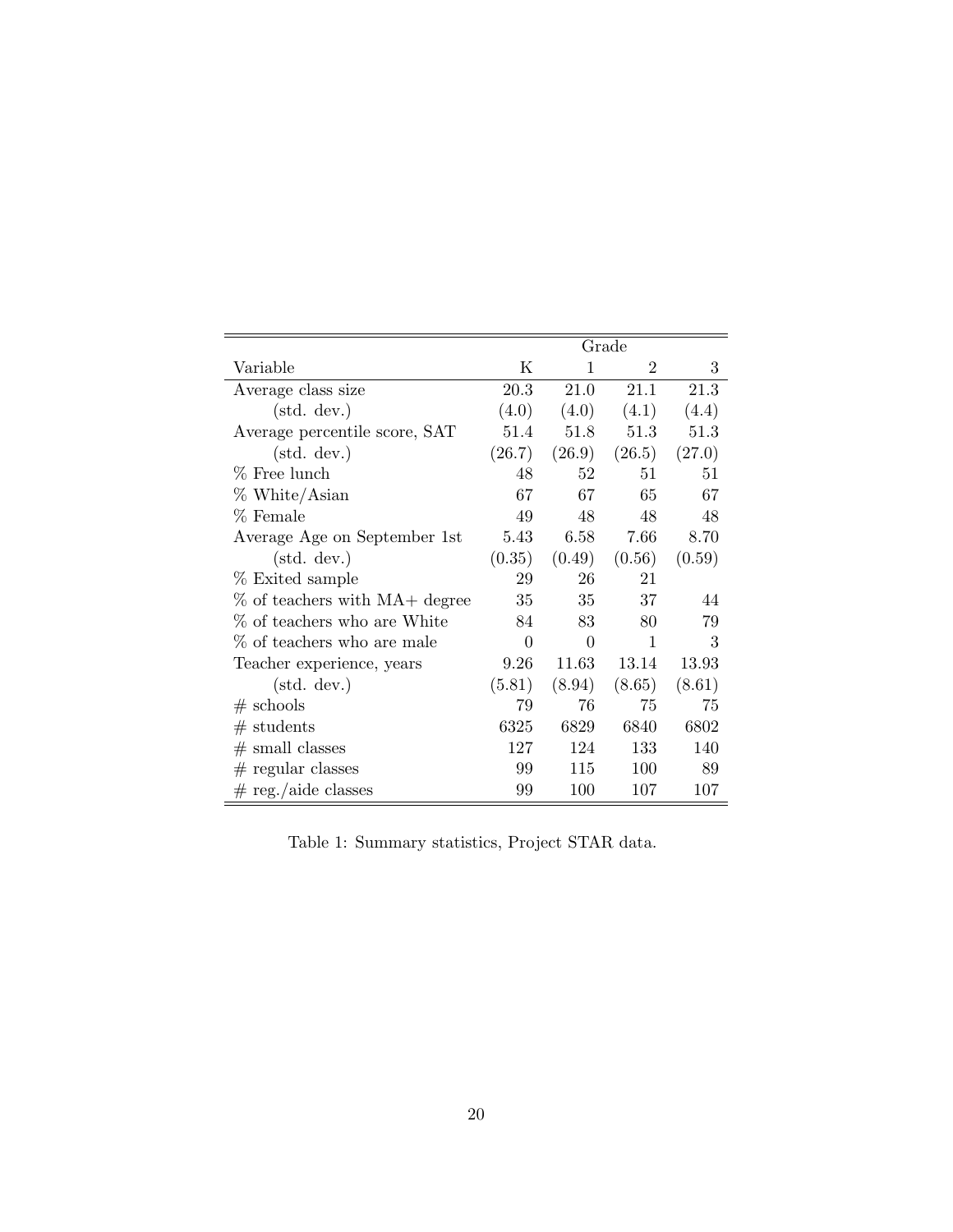#### 4.1.3 OLS results

Table [2](#page-21-0) shows OLS regression results, and is a partial reconstruction of Table 5 in Krueger [\(1999\)](#page-30-0). For each grade, two specifications are reported. Specification (1) corresponds to specification (4) in Krueger's Table 5, while specification (2) omits the regular/aide class indicator. This is done because the approach described in this paper is designed to evaluate the effect of a single explanatory variable. Both Krueger and the original Project STAR research team found that the regular-aide treatment was nearly irrelevant to student outcomes. The results in Table [2](#page-21-0) suggest that the small-class treatment increases test scores by five to seven percentile points.

| Explanatory          | Kindergarten |                   | Grade 1  |                   |          | Grade 2           | Grade 3  |                   |
|----------------------|--------------|-------------------|----------|-------------------|----------|-------------------|----------|-------------------|
| Variable             | (1)          | $\left( 2\right)$ | (1)      | $\left( 2\right)$ | (1)      | $\left( 2\right)$ | (1)      | $\left( 2\right)$ |
| Small class          | 5.33         | 5.20              | 7.55     | 6.72              | 5.76     | 4.97              | 5.01     | 5.30              |
|                      | (1.20)       | (1.04)            | (1.17)   | (1.05)            | (1.22)   | (1.05)            | (1.22)   | (1.05)            |
| Regular/aide class   | 0.26         |                   | 1.77     |                   | 1.54     |                   | $-0.51$  |                   |
|                      | (1.07)       |                   | (0.97)   |                   | (1.06)   |                   | (1.10)   |                   |
| White/Asian          | 8.39         | 8.39              | 6.94     | 6.98              | 6.45     | 6.48              | 6.05     | 6.05              |
|                      | (1.36)       | (1.36)            | (1.19)   | (1.19)            | (1.19)   | (1.19)            | (1.44)   | (1.44)            |
| Girl                 | 4.38         | 4.38              | 3.83     | 3.82              | 3.42     | 3.41              | 4.19     | 4.20              |
|                      | (0.63)       | (0.63)            | (0.56)   | (0.56)            | (0.60)   | (0.60)            | (0.66)   | (0.66)            |
| Free lunch           | $-13.08$     | $-13.08$          | $-13.55$ | $-13.55$          | $-13.62$ | $-13.64$          | $-12.95$ | $-12.94$          |
|                      | (0.77)       | (0.77)            | (0.88)   | (0.88)            | (0.72)   | (0.72)            | (0.81)   | (0.81)            |
| White teacher        | $-1.13$      | $-1.09$           | $-4.02$  | $-4.23$           | 0.43     | 0.61              | 0.28     | 0.27              |
|                      | (2.17)       | (2.18)            | (1.95)   | (1.96)            | (1.75)   | (1.75)            | (1.80)   | (1.80)            |
| Teacher experience   | 0.26         | 0.27              | 0.06     | 0.07              | 0.10     | 0.11              | 0.05     | 0.05              |
|                      | (0.11)       | (0.10)            | (0.06)   | (0.06)            | (0.06)   | (0.07)            | (0.06)   | (0.06)            |
| Master's degree      | $-0.59$      | $-0.60$           | 0.44     | 0.55              | $-1.06$  | $-0.92$           | 0.93     | 0.89              |
|                      | (1.05)       | (1.05)            | (1.07)   | (1.08)            | (1.06)   | (1.04)            | (1.18)   | (1.18)            |
|                      |              |                   |          |                   |          |                   |          |                   |
| School fixed effects | Yes          | Yes               | Yes      | Yes               | Yes      | ${\rm Yes}$       | Yes      | Yes               |
| $\#$ of observations | 5,839        | 5,839             | 6,452    | 6,452             | 5,953    | 5,953             | 6,100    | 6,100             |

<span id="page-21-0"></span>Table 2: OLS estimates of effect of class sizes on average percentile rank on Stanford Achievement Test. Standard errors (robust to clustering by teacher) are in parentheses.

#### 4.1.4 RCR results

Table [3](#page-23-0) reports the results from estimating the treatment effect under a series of relative correlation restrictions. As in the OLS results, the outcome variable  $y$  is the average percentile SAT score, the explanatory variable of interest  $z$  is the small class treatment, and the set of control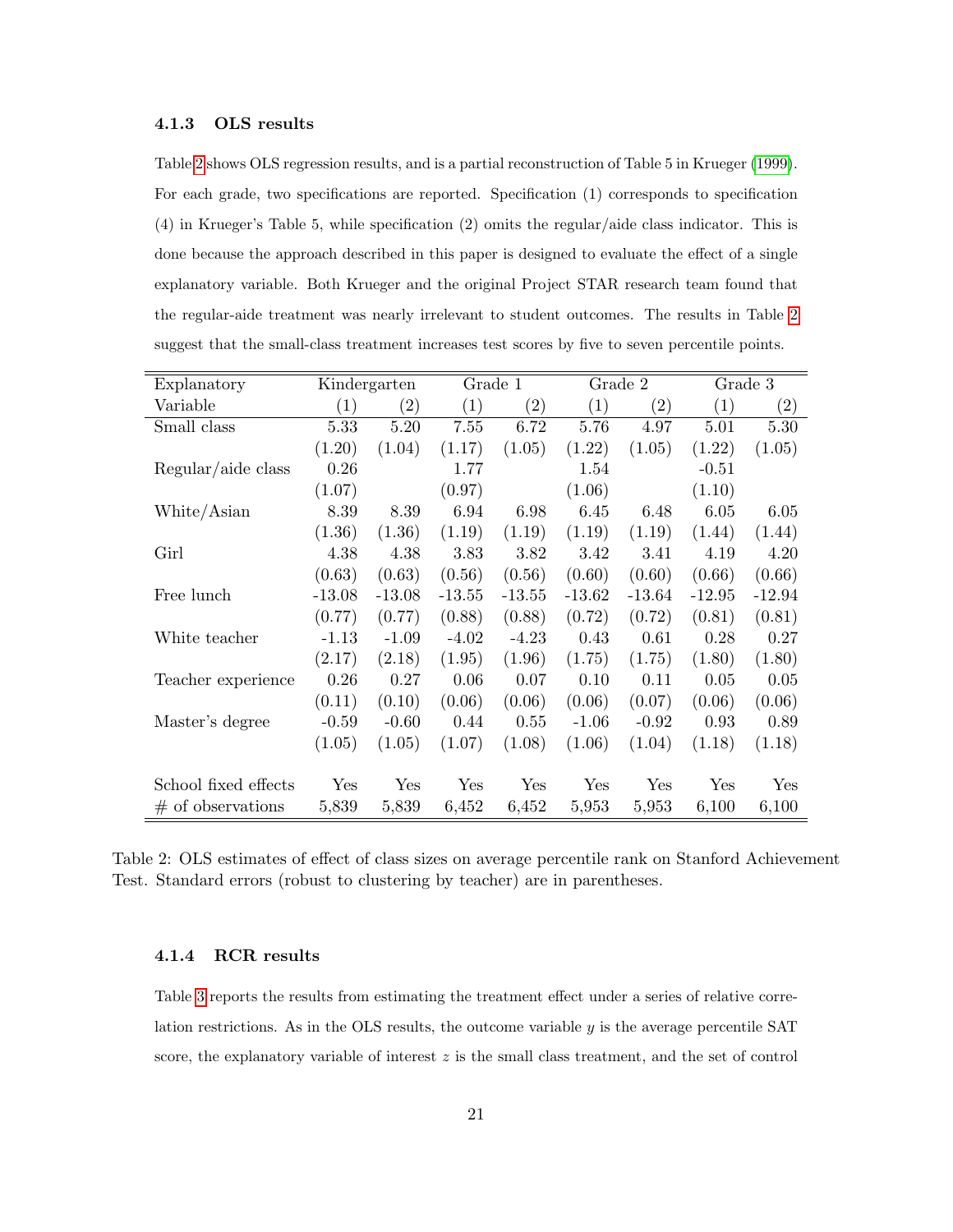variables x are those teacher and student background variables included in specification (2) of Table [2.](#page-21-0) To account for school fixed effects, each variable is expressed in terms of deviation from the corresponding school-level average. The point estimates of  $\theta_L(\Lambda)$  and  $\theta_H(\Lambda)$  are reported in square brackets, while the 95% asymptotic confidence intervals for  $\theta_0$  are reported in round brackets. Confidence intervals are calculated based on the method described in Imbens and Manski [\(2004\)](#page-30-8), and are robust to clustering by teacher. For the relative correlation restriction  $\Lambda = (-\infty, 0.0],$  the function  $\hat{\lambda}(\theta)$  does not exist at  $\hat{\theta}_H(\Lambda) = \hat{\theta}^*$  and so the confidence intervals reported are one-tailed confidence intervals for  $\theta_L(\Lambda)$  only.

The results in Table [3](#page-23-0) suggest that Krueger's original findings are quite robust. The estimated effect of small classes in kindergarten remains similar in magnitude even if the correlation between the treatment and unobservables is as much as ten times as large as the correlation between the treatment and observables. The results are slightly less robust for the later grades. The range of grade 1 treatment effects consistent with the data is strictly positive as long as the correlation between treatment and unobservables is somewhat less than three times as large as the correlation between the treatment and unobservables. For the grade 2 and 3 data, the range of estimated treatment effects is positive for a relative correlation of slightly more than three, but not for a relative correlation of 3.5 or above.

#### 4.2 Application  $#2$ : Inequality and health

The second type of application of the RCR approach is to studies using observational data in which causal effects are estimated by OLS regression using a carefully selected set of control variables. Despite the increased use of methods like natural experiments, instrumental variables, regression discontinuity, and difference-in-differences, the OLS-with-controls regression remains a staple of applied work. The reason for this is simple: there are many interesting questions for which there exists no credible source of exogenous variation in the explanatory variable of interest. One example of such a question is the relationship between inequality and health.

#### 4.2.1 Background

The relationship between economic inequality and health is the subject of an extensive literature in public health, surveyed by [Deaton \(2003\)](#page-30-11), [Subramanian and Kawachi \(2004\)](#page-31-5), and [Wilkinson](#page-31-6) [and Pickett \(2006\)](#page-31-6). The typical finding in this literature is that a higher level of income inequality has a substantial negative impact on individual health outcomes in industrialized countries,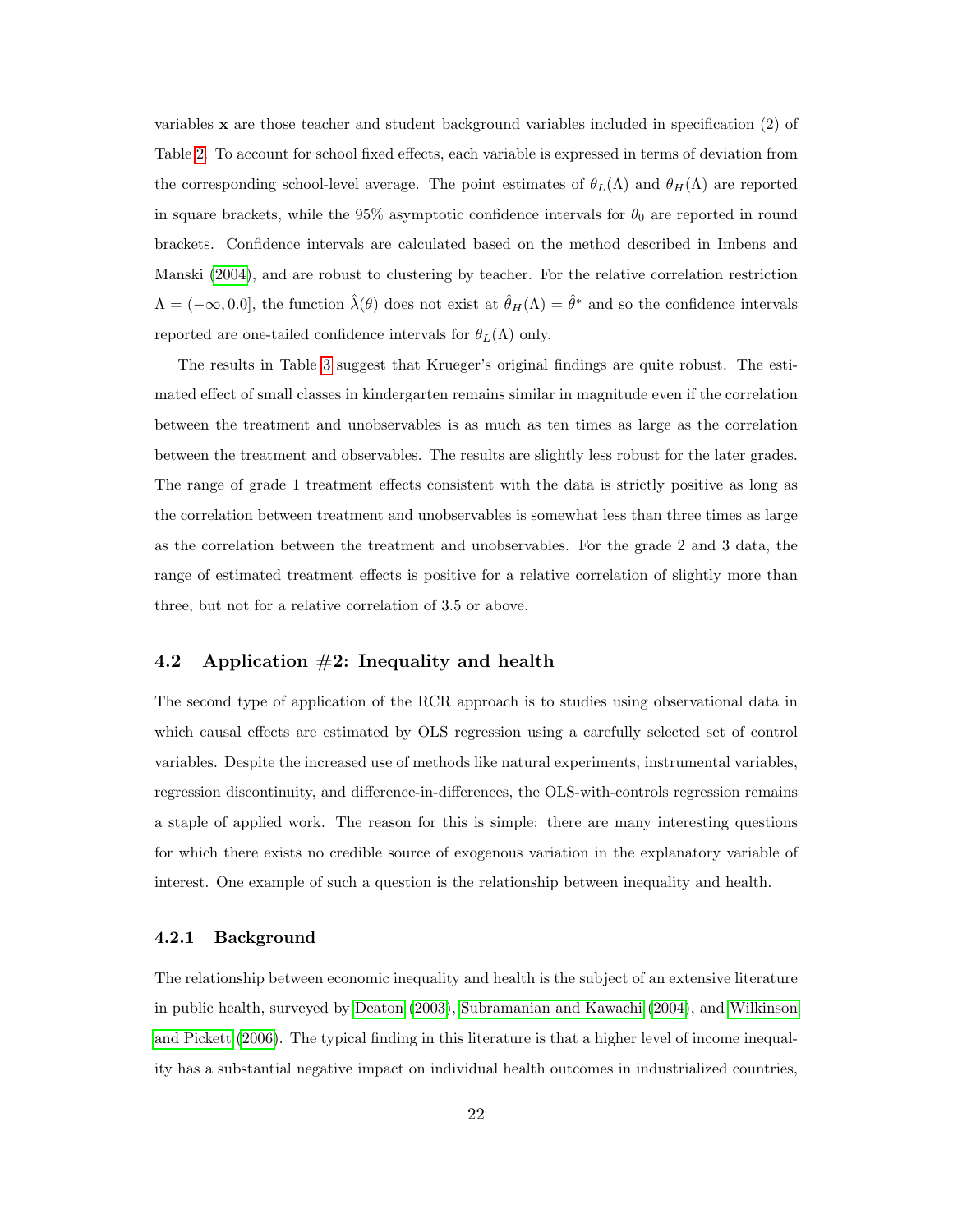| Relative                   | Bounds on class size effect by grade                 |                                  |                    |                    |  |  |  |  |  |
|----------------------------|------------------------------------------------------|----------------------------------|--------------------|--------------------|--|--|--|--|--|
| correlation                | $[\hat{\theta}_L(\Lambda), \hat{\theta}_H(\Lambda)]$ |                                  |                    |                    |  |  |  |  |  |
| restriction $(\Lambda)$    | K                                                    | 1                                | $\overline{2}$     | 3                  |  |  |  |  |  |
| ${0.00}$                   | 5.20                                                 | 6.72                             | 4.97               | 5.30               |  |  |  |  |  |
|                            | (3.17, 7.24)                                         | (4.66, 8.78)                     | (2.90, 7.04)       | (3.24, 7.36)       |  |  |  |  |  |
| [0.00, 1.00]               | [5.14, 5.20]                                         | [4.50, 6.72]                     | [3.55, 4.97]       | [4.08, 5.30]       |  |  |  |  |  |
|                            | (2.49, 7.21)                                         | (2.27, 8.46)                     | (1.58, 6.73)       | (1.30, 7.10)       |  |  |  |  |  |
| [0.00, 3.00]               | [4.99, 5.20]                                         | $[-0.15, 6.72]$                  | [0.57, 4.97]       | [0.44, 5.30]       |  |  |  |  |  |
|                            | $(-1.00, 7.20)$                                      | $(-5.11, 8.45)$                  | $(-3.49, 6.71)$    | $(-7.27, 7.06)$    |  |  |  |  |  |
| [0.00, 5.00]               | [4.84, 5.20]                                         | $[-5.19, 6.72]$                  | $[-2.61, 4.97]$    | $[-6.87, 5.30]$    |  |  |  |  |  |
|                            | $(-5.31, 7.20)$                                      | $(-14.22, 8.45)$                 | $(-9.74, 6.71)$    | $(-29.38, 7.07)$   |  |  |  |  |  |
| [0.00, 10.00]              | [4.37, 5.20]                                         | $[-21.58, 6.72]$                 | $[-12.04, 4.97]$   | $(-\infty,\infty)$ |  |  |  |  |  |
|                            | $(-18.48, 7.20)$                                     | $(-53.46, 8.46)$                 | $(-31.78, 6.72)$   | $(-\infty,\infty)$ |  |  |  |  |  |
| [0.00, 15.00]              | $(-\infty,\infty)$                                   | $(-\infty,\infty)$               | $(-\infty,\infty)$ | $(-\infty,\infty)$ |  |  |  |  |  |
|                            | $(-\infty,\infty)$                                   | $(-\infty,\infty)$               | $(-\infty,\infty)$ | $(-\infty,\infty)$ |  |  |  |  |  |
| $[0.00,\infty)$            | $(-\infty,\infty)$                                   | $(-\infty,\infty)$               | $(-\infty,\infty)$ | $(-\infty,\infty)$ |  |  |  |  |  |
|                            | $(-\infty,\infty)$                                   | $(-\infty,\infty)$               | $(-\infty,\infty)$ | $(-\infty,\infty)$ |  |  |  |  |  |
| $(-\infty, 0.00]$          | [5.20, 8.17]                                         | $[6.72, 134.57]$ $[4.97, 96.33]$ |                    | [5.30, 15.12]      |  |  |  |  |  |
|                            | $(3.37,\infty)$                                      | $(4.83,\infty)$                  | $(2.90,\infty)$    | $(3.27,\infty)$    |  |  |  |  |  |
| Other parameter estimates: |                                                      |                                  |                    |                    |  |  |  |  |  |
| $\hat{\lambda}^*$          | 12.31                                                | 13.85                            | 14.88              | 5.79               |  |  |  |  |  |
| $\hat{\theta}^*$           | 8.17                                                 | 134.57                           | 96.33              | 15.12              |  |  |  |  |  |
| $\hat{\lambda}(0)$         | 28.94                                                | 2.94                             | 3.37               | 3.18               |  |  |  |  |  |

<span id="page-23-0"></span>Table 3: Bounds on the effect of class sizes on average percentile rank on Stanford Achievement Test, given relative correlation restrictions. Intervals in square brackets are the bounds themselves, while the intervals in the round brackets are 95% cluster-robust asymptotic confidence intervals.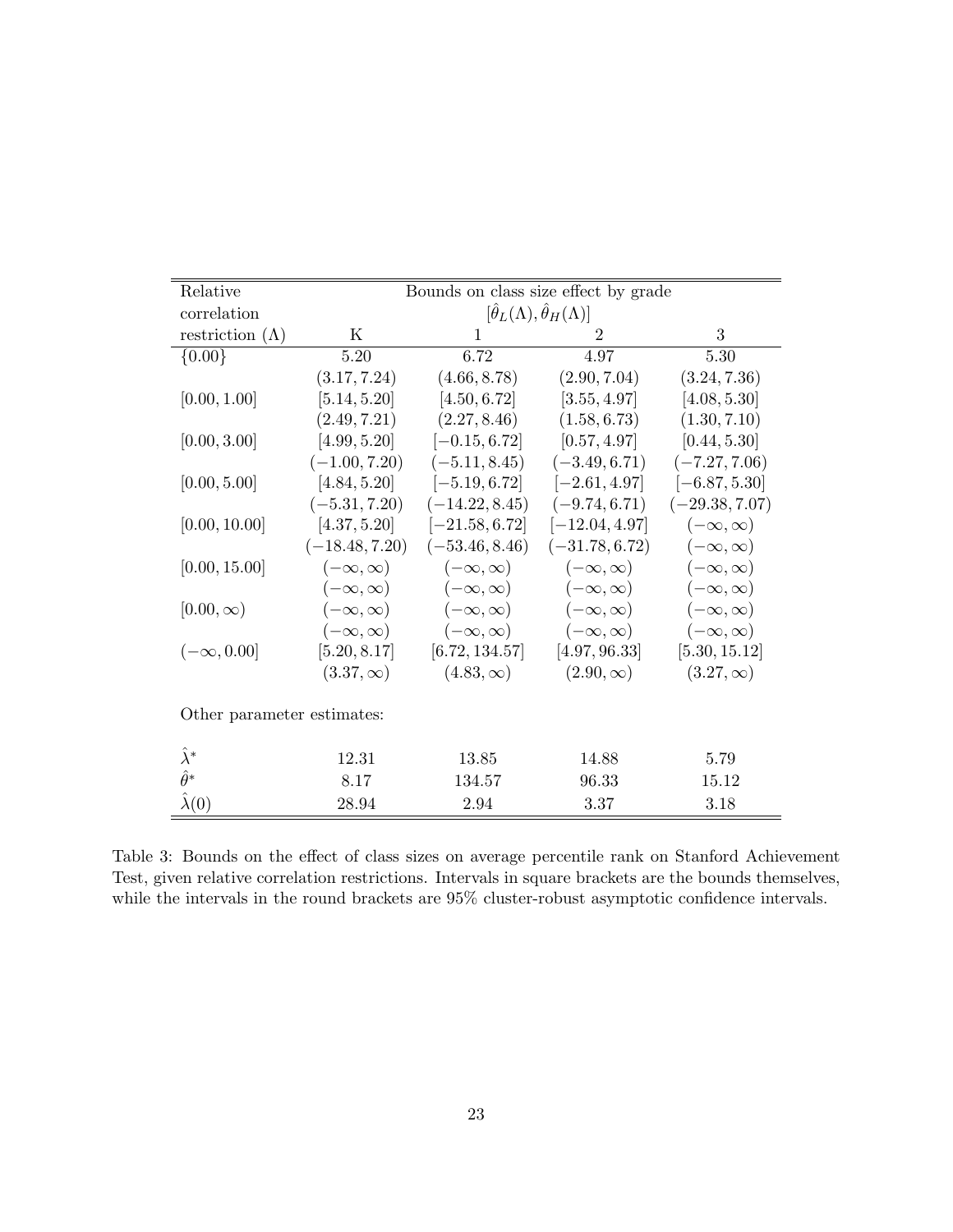even after accounting for the individual's own income. [Wilkinson and Pickett \(2009\)](#page-31-7) argue that the key mechanism for this effect is that the low social status associated with low relative income leads to increased stress, which has both a direct negative impact on health and an indirect effect through depression and unhealthy behaviors. In wealthy societies with extensive public healthcare systems, health behavior may be more important than health expenditures in explaining cross-sectional variation in health outcomes. [Wilkinson and Pickett \(2009\)](#page-31-7), among others, use these findings to argue in favor of large-scale income redistribution in industrialized countries.

Most recent empirical work in this literature regresses individual health on regional or statelevel income inequality, controlling for the respondent's own income and background characteristics. Although many of these studies exhibit a great deal of methodological sophistication and complexity, including the deployment of elaborate multilevel models, almost none have done much to address the issue of endogenous community selection. For example, none of the 21 studies cited in the review article by Subramanian and Kawachi [\(2004\)](#page-31-5) have a research design aimed at addressing endogenous community selection. Researchers in this literature are aware of the issue, but this question is particularly ill-suited for the typical methods microeconometricians use to deal with endogeneity. The inequality-health relationship has several relevant features:

- 1. Most commonly hypothesized mechanisms by which inequality affects health (e.g., stress, depression, increased smoking, drinking, and drug use) operate with long and variable lags.
- 2. Inequality changes slowly over time, and is measured with a great deal of noise.
- 3. Government policies that affect the income distribution are also likely to affect relative prices, allocations, and other variables relevant to health outcomes.[1](#page-1-0)

The first two features make the use of panel data with cross-sectional fixed effects particularly unappealing, while the third feature implies that suitable instrumental variables or natural experiments will be difficult to find.

<sup>1</sup>One can also argue that the "effect" of inequality on health is not clearly defined because inequality is not a policy but rather an outcome of policy. For the purposes of this example, the causal model in which inequality has a well-defined (if zero) effect on health will be taken as given.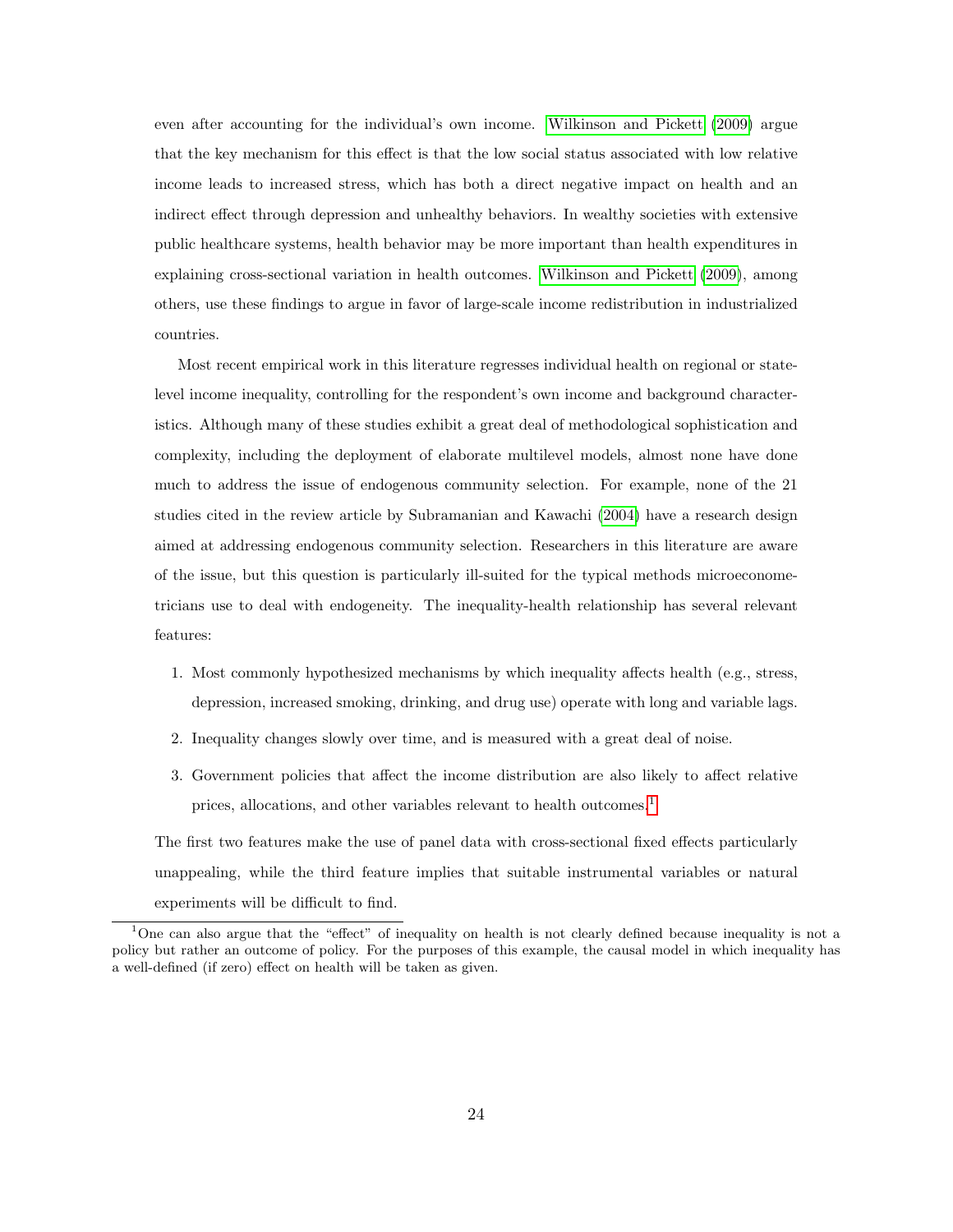#### 4.2.2 Data

The primary data source is the pooled 1996 and 1998 Current Population Survey (CPS) March supplement [\(US Department of Labour, 1998\)](#page-31-8). The sample consists of all CPS respondents at least 18 years of age, and the outcome variable is a binary indicator of self-reported poor health. Specifically, respondents were asked "Would you say your health in general is ..." and are coded as  $y = 1$  if they reported "Fair" or "Poor" and  $y = 0$  if they reported "Good," "Very Good," or "Excellent." This particular data source and outcome variable have been used extensively in the inequality and health literature [\(Blakely et al., 2000,](#page-29-3) [2002;](#page-29-4) [Mellor and](#page-31-9) [Milyo, 2002,](#page-31-9) [2003;](#page-31-10) [Subramanian and Kawachi, 2003,](#page-31-0) [2004\)](#page-31-5), and so have been selected for ease of comparison. Individual-level explanatory variables include age, sex, race, education, log equivalized household income (total household income divided by the square root of household size), employment status, and health insurance status. The community-level variable is the state-level Gini coefficient for equivalized household income, as calculated by the Census Bureau from the 1990 Census [\(US Census Bureau, 2000\)](#page-31-11).

The pooled CPS sample includes 188,785 over-18 respondents, of which 1,015 reported zero or negative household income. In order to use log household income as an explanatory variable, these cases are dropped yielding 187,760 respondents in the sample. Table [4](#page-26-0) reports summary statistics. All estimates using the CPS data are unweighted. Weighted results are similar.

#### 4.2.3 OLS and related results

Table [5](#page-27-0) shows regression results based on the standard assumption that inequality is conditionally exogenous. The first set of estimates are for a linear model, and are estimated using OLS. Standard errors are robust to clustering by state. The second set of estimates are for a logistic model with a state-level random effect, and are estimated by maximizing the restricted penalized quasi-likelihood.

In general, Table [5](#page-27-0) shows a statistically significant association between measured state-level inequality and the probability of self-rated fair/poor health. To put the coefficient magnitudes in perspective, the linear regression with specification (2) implies that a one-standard-deviation increase in inequality is associated with an increase in the probability of fair/poor health of 0.6 percentage points. This is roughly the same predictive effect as a 20% increase in one's own income.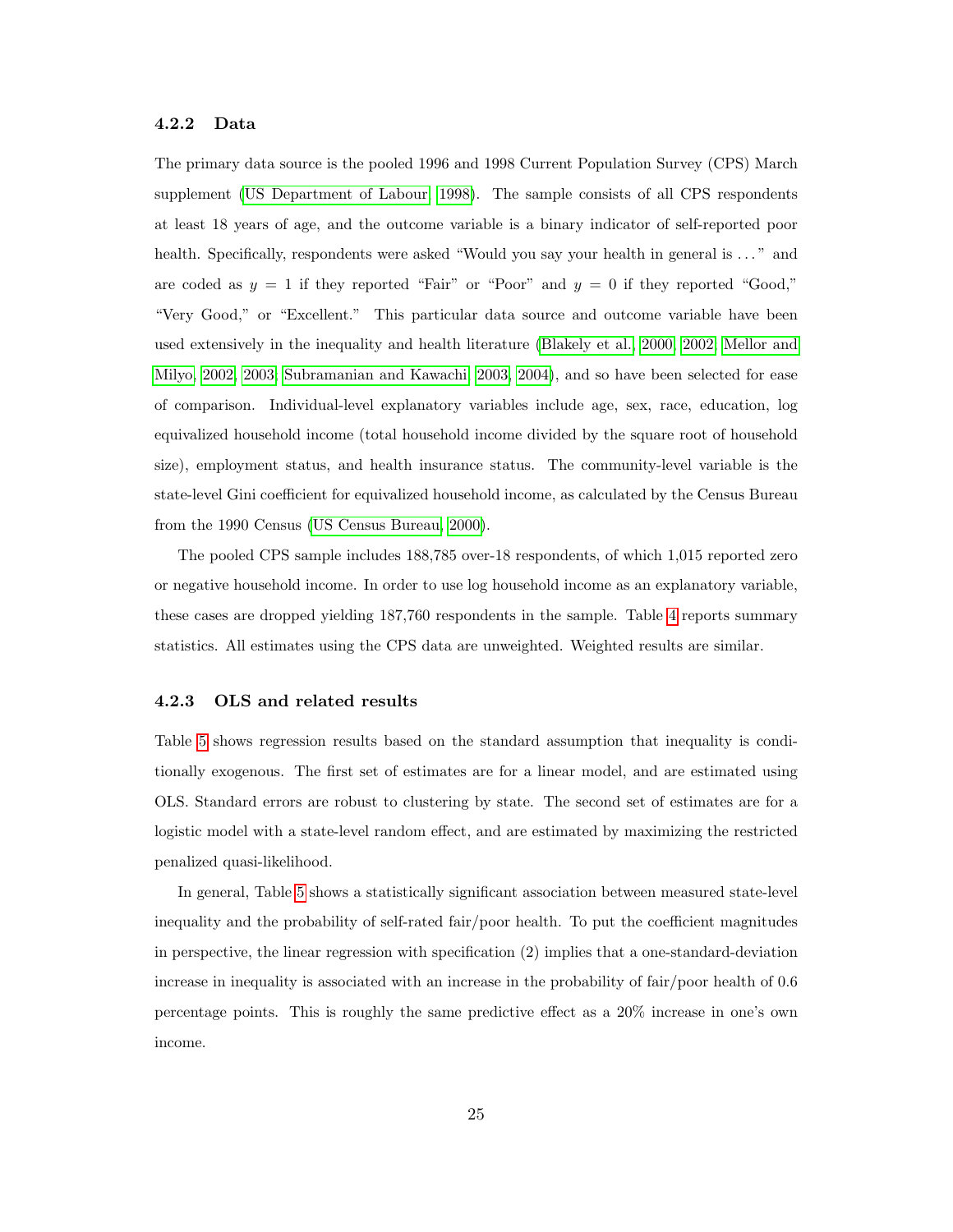|                                      | Unweighted mean      |
|--------------------------------------|----------------------|
| Variable                             | $(\text{std. dev.})$ |
| Individual-level characteristics:    |                      |
| Self-reported fair or poor health    | 0.15                 |
| Log equivalized household income     | 10.03                |
|                                      | (0.88)               |
| Age, years                           | 44.9                 |
|                                      | (17.49)              |
| Female                               | 0.53                 |
| Black                                | 0.09                 |
| $\text{Asian/other}$                 | 0.05                 |
| Education, years                     | 12.73                |
|                                      | (2.71)               |
| Not employed                         | 0.36                 |
| No health insurance                  | 0.21                 |
| State-level characteristics:         |                      |
| Income inequality (Gini coefficient) | 0.43                 |
|                                      | (0.02)               |
| $#$ of individuals                   | 187,760              |
| $\#$ of states (including DC)        | 51                   |

<span id="page-26-0"></span>Table 4: Summary statistics, linked CPS-Census data.

The logistic model estimates in Table [5](#page-27-0) can be compared to those seen in previous research using this data source. The logistic coefficient estimate of 4.608 corresponds to an odds ratio of 1.26 associated with an increase in the state-level Gini coefficient of 0.05. This is similar in magnitude to the odds ratios of 1.31 to 1.39 reported by Subramanian and Kawachi [\(2003\)](#page-31-0) also using CPS data. The corresponding odds ratio for the linear model would vary across individuals. For a representative individual whose characteristics imply a probability of selfrated fair/poor health of 15% (the average in the data), the odds ratio would be 1.12.

#### 4.2.4 RCR results

Table [6](#page-28-0) reports the results from estimating the effect of inequality on health under a series of relative correlation restrictions. As the table shows, increases in  $\lambda$  from the benchmark case of exogeneity are generally associated with decreases in the estimated marginal effect of inequality. A relative correlation of 23% or greater (i.e.,  $\lambda > 0.23$ ) implies that the range of point estimates for  $\theta$  consistent with the data includes zero. That is, in order to interpret this data as demonstrating a positive causal relationship between inequality and poor health, one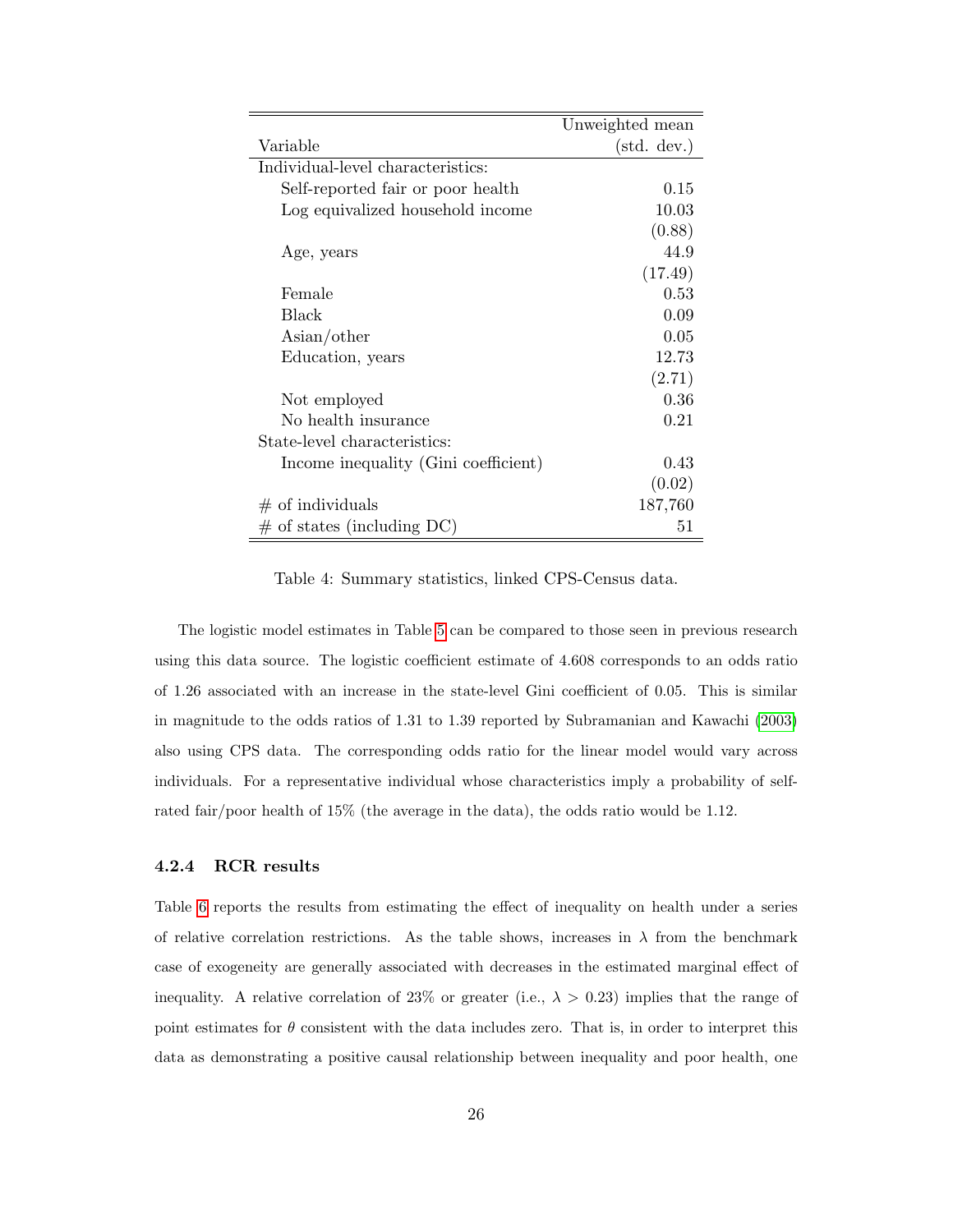| Explanatory                      |         | Linear            |         | Logistic          |
|----------------------------------|---------|-------------------|---------|-------------------|
| Variable                         | (1)     | $\left( 2\right)$ | (1)     | $\left( 2\right)$ |
| Income inequality (Gini coef.)   | 0.903   | 0.299             | 8.564   | 4.608             |
|                                  | (0.160) | (0.124)           | (1.226) | (1.173)           |
| Log equivalized household income |         | $-0.031$          |         | $-0.254$          |
|                                  |         | (0.001)           |         | (0.009)           |
| Age, years                       |         | 0.005             |         | 0.036             |
|                                  |         | (<0.001)          |         | (<0.001)          |
| Female                           |         | $-0.007$          |         | $-0.082$          |
|                                  |         | (0.001)           |         | (0.015)           |
| Black                            |         | 0.050             |         | 0.437             |
|                                  |         | (0.007)           |         | (0.024)           |
| $\text{Asian/other}$             |         | 0.010             |         | 0.174             |
|                                  |         | (0.006)           |         | (0.038)           |
| Education, years                 |         | $-0.013$          |         | $-0.093$          |
|                                  |         | (0.001)           |         | (0.003)           |
| Not employed                     |         | 0.129             |         | 1.089             |
|                                  |         | (0.003)           |         | (0.017)           |
| No health insurance              |         | 0.066             |         | 0.529             |
|                                  |         | (0.005)           |         | (0.018)           |
|                                  |         |                   |         |                   |
| $#$ of observations              | 187,760 | 187,760           | 187,760 | 187,760           |

<span id="page-27-0"></span>Table 5: Estimated effect of inequality on self-reported fair or poor health under assumption of exogeneity. Linear model estimated using OLS, with standard errors robust to clustering by state. Logistic model estimated as random-intercept multilevel model with maximum likelihood.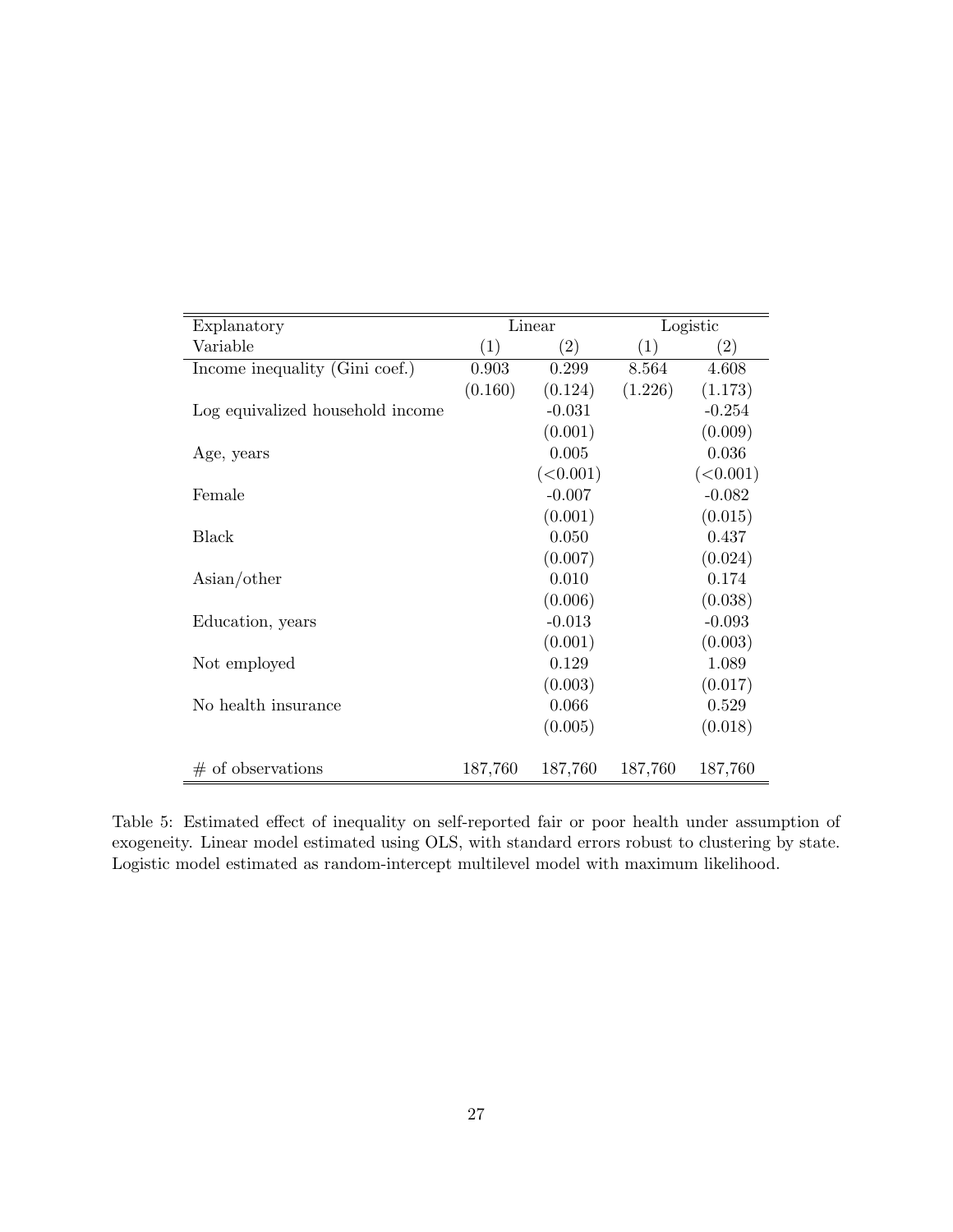would need to claim that the correlation between inequality and unobserved factors affecting health is no greater than 23% as large as the correlation between inequality and the observed factors that affect health.

| Relative correlation       |                                                      | Bounds on effect of income inequality |
|----------------------------|------------------------------------------------------|---------------------------------------|
| restriction $(\Lambda)$    | $[\hat{\theta}_L(\Lambda), \hat{\theta}_H(\Lambda)]$ | 95% CI                                |
| ${0.00}$                   | 0.30                                                 | (0.06, 0.54)                          |
| [0.00, 0.10]               | [0.17, 0.30]                                         | $(-0.03, 0.51)$                       |
| [0.00, 0.20]               | [0.04, 0.30]                                         | $(-0.16, 0.50)$                       |
| [0.00, 0.30]               | $[-0.10, 0.30]$                                      | $(-0.29, 0.50)$                       |
| [0.00, 0.50]               | $[-0.37, 0.30]$                                      | $(-0.58, 0.50)$                       |
| [0.00, 1.00]               | $[-1.09, 0.30]$                                      | $(-1.37, 0.50)$                       |
| [0.00, 3.00]               | $[-4.70, 0.30]$                                      | $(-6.00, 0.50)$                       |
| [0.00, 5.00]               | $[-11.83, 0.30]$                                     | $(-20.69, 0.50)$                      |
| $[0.00,\infty)$            | $(-\infty,\infty)$                                   | $(-\infty,\infty)$                    |
| $(-\infty, 0.00]$          | [0.30, 17.04]                                        | $(0.06,\infty)$                       |
| Other parameter estimates: |                                                      |                                       |
| $\tilde{\lambda}^*$        | 5.17                                                 |                                       |
| $\hat{\theta}^*$           | 17.04                                                |                                       |
|                            | 0.23                                                 |                                       |

<span id="page-28-0"></span>Table 6: Bounds on the effect of income inequality on health. Bounds for the true effect are reported in square brackets, and 95% cluster-robust asymptotic confidence intervals are reported in parentheses.

## 5 Conclusion

The methodology developed in this paper provides a simple means of providing bounds on causal parameters under relative correlation restrictions. In the application using the experimental Project STAR data, the bounds on the class size effect are narrow and the lower bound is strictly positive even if class size is several times more strongly correlated with unobserved factors than with the observed control variables. In the application using the observational CPS data, the bounds on the effect of income inequality on the prevalence of fair/poor health are much wider, and the lower bound is negative as long as the upper bound on the correlation between inequality and unobserved factors is at least 23% of the correlation between inequality and the observed control variables.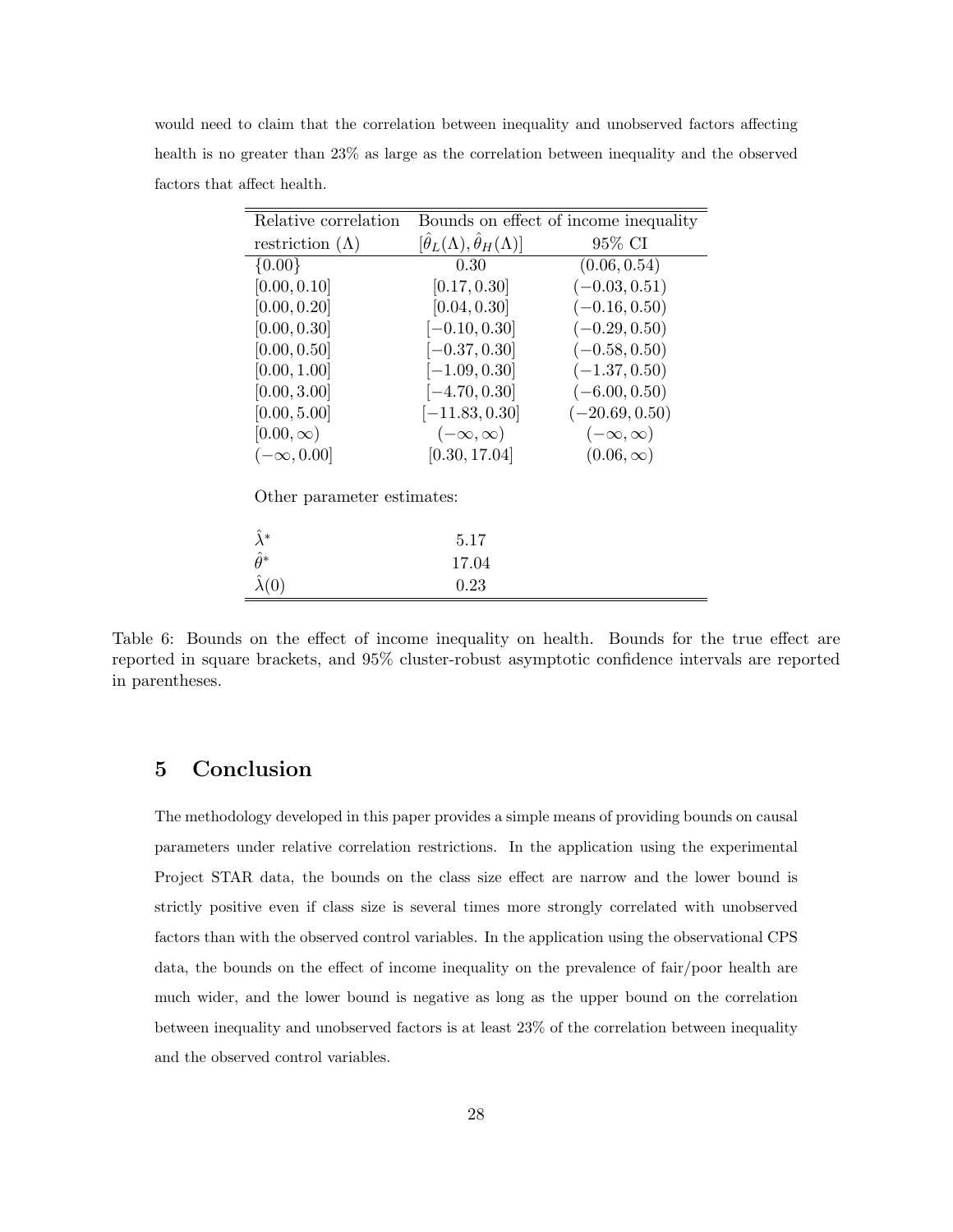These two applications have been selected in part to represent two extremes. One would expect to find the Project STAR findings are more robust than the inequality-and-health findings, given the unavoidable differences in research design. The important thing to note here is that this finding of greater robustness comes entirely from the data. While the method described in this paper is no substitute for careful evaluation of research design, it provides a systematic and straightforward means for that evaluation to be informed by the data.

The methodology can be advanced in future research along two main fronts. First, the model is quite simple and might be usefully extended to accomodate common features like fixed effects or simple forms of nonlinearity. Second, the inference in the current paper is based on standard asymptotics. Because the underlying estimators are based on ratios/inverses, standard asymptotics can provide a poor approximation in finite sample when a relevant denominator is nearly zero. Alternative inference procedures may be more robust to this potential form of weak identification.

## References

- <span id="page-29-1"></span>Altonji, Joseph G., Todd E. Elder, and Christopher R. Taber, "Selection on observed and unobserved variables: Assessing the effectiveness of Catholic schools," Journal of Political Economy, 2005, 113, 151–184.
- <span id="page-29-3"></span>Blakely, Tony A., Bruce P. Kennedy, Roberta Glass, and Ichiro Kawachi, "What is the lag time between income inequality and health status?," Journal of Epidemiology and Community Health, 2000, 54, 318–319.
- <span id="page-29-4"></span>, Kimberly Lochner, and Ichiro Kawachi, "Metropolitan area income inequality and self-rated health: A multi-level study," Social Science and Medicine, 2002, 54, 65–77.
- <span id="page-29-2"></span>Conley, Timothy G., Christian B. Hansen, and Peter E. Rossi, "Plausibly exogenous," Review of Economics and Statistics, 2010. Forthcoming, DOI: 10.1162/REST a 00139.
- <span id="page-29-0"></span>Cornfield, J., W. Haenszel, E. Hammond, A. Lilienfield, M. Shimkin, and E. Wynder, "Smoking and lung cancer: Recent evidence and a discussion of some questions," Journal of the National Cancer Institute, 1959, 22, 173–203.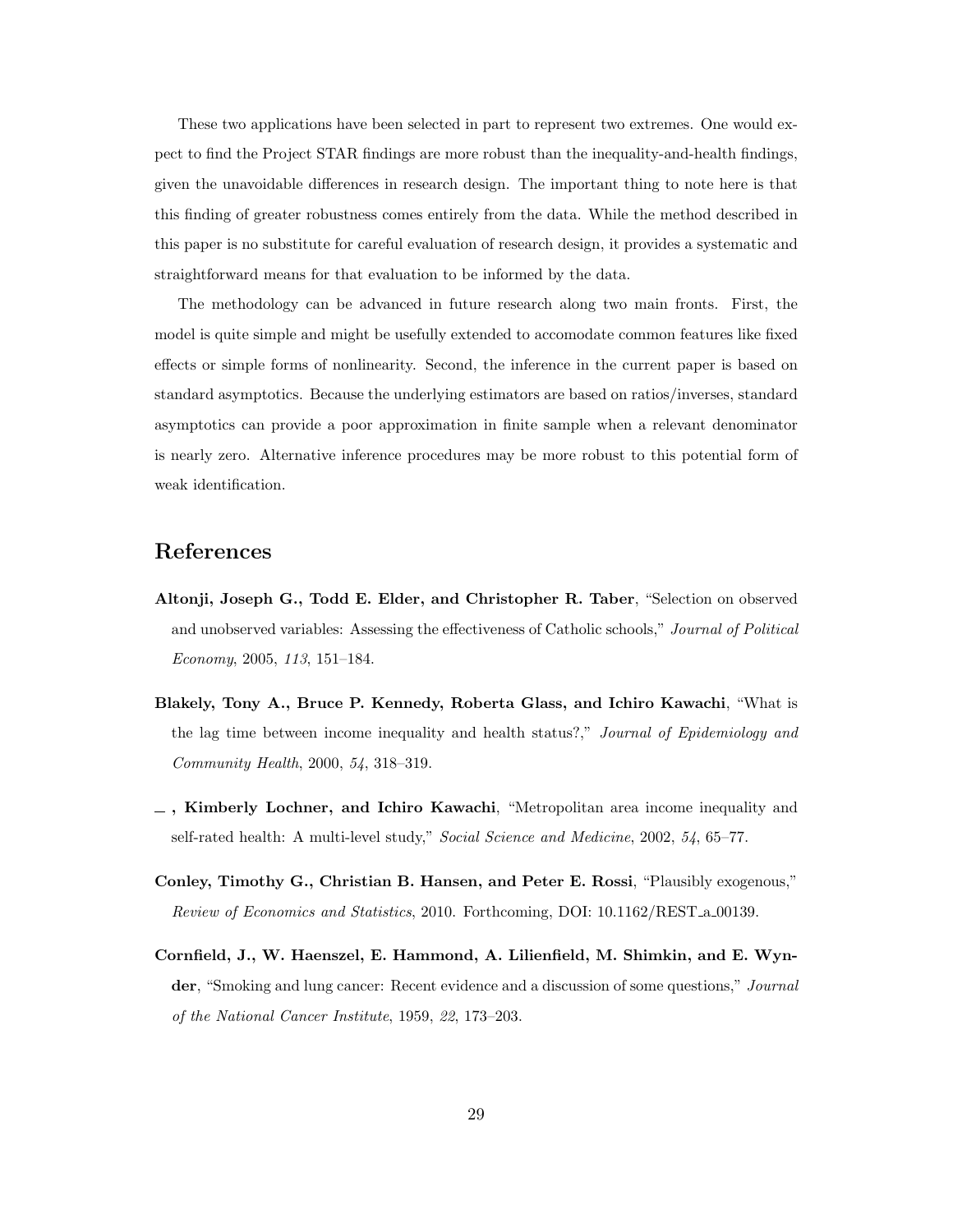- <span id="page-30-11"></span>Deaton, Angus S., "Health, inequality, and economic development," Journal of Economic Literature, 2003, 41, 113–158.
- <span id="page-30-10"></span>Finn, Jeremy D., Jayne Boyd-Zaharias, Reva M. Fish, and Susan B. Gerber, "Project STAR and Beyond: Database User's Guide," Data set and documentation, HEROS, Inc. 2007. Retrieved from http://www.heros-inc.org/data.htm, 7/15/2007.
- <span id="page-30-9"></span>Hanushek, Eric A., "The economics of schooling: Production and efficency in public schools," Journal of Economic Literature, 1986, 24, 1141–1177.
- <span id="page-30-4"></span>Imbens, Guido W., "Sensitivity to exogeneity assumptions in program evaluation," American Economic Review, 2003, 93, 126–132.
- <span id="page-30-8"></span> $\Box$  and Charles F. Manski, "Confidence intervals for partially identified parameters," *Econo*metrica, 2004, 72, 1845–1857.
- <span id="page-30-2"></span>Klepper, Steven and Edward E. Leamer, "Consistent sets of estimates for regressions with errors in all variables," Econometrica, 1984, 52, 163–184.
- <span id="page-30-7"></span>Kraay, Aart, "Instrumental variables regressions with uncertain exclusion restrictions: A Bayesian approach," Journal of Applied Econometrics, 2010. Forthcoming, DOI: 10.1002/jae.1148.
- <span id="page-30-5"></span>Krauth, Brian V., "Peer effects and selection effects on youth smoking in California," Journal of Business and Economic Statistics, 2007, 25, 288–298.
- <span id="page-30-0"></span>Krueger, Alan B., "Experimental estimates of education production functions," Quarterly Journal of Economics, 1999, 114, 497–532.
- <span id="page-30-1"></span>Leamer, Edward E., Specification Searches: Ad Hoc Inference with Non Experimental Data, John Wiley and Sons, 1978.
- <span id="page-30-6"></span>Lewbel, Arthur, "Using Heteroskedasticity to Identify and Estimate Mismeasured and Endogenous Regressor Models," Journal of Business and Economic Statistics, 2011. Forthcoming.
- <span id="page-30-3"></span>Manski, Charles F., *Identification Problems in the Social Sciences*, Harvard University Press, 1994.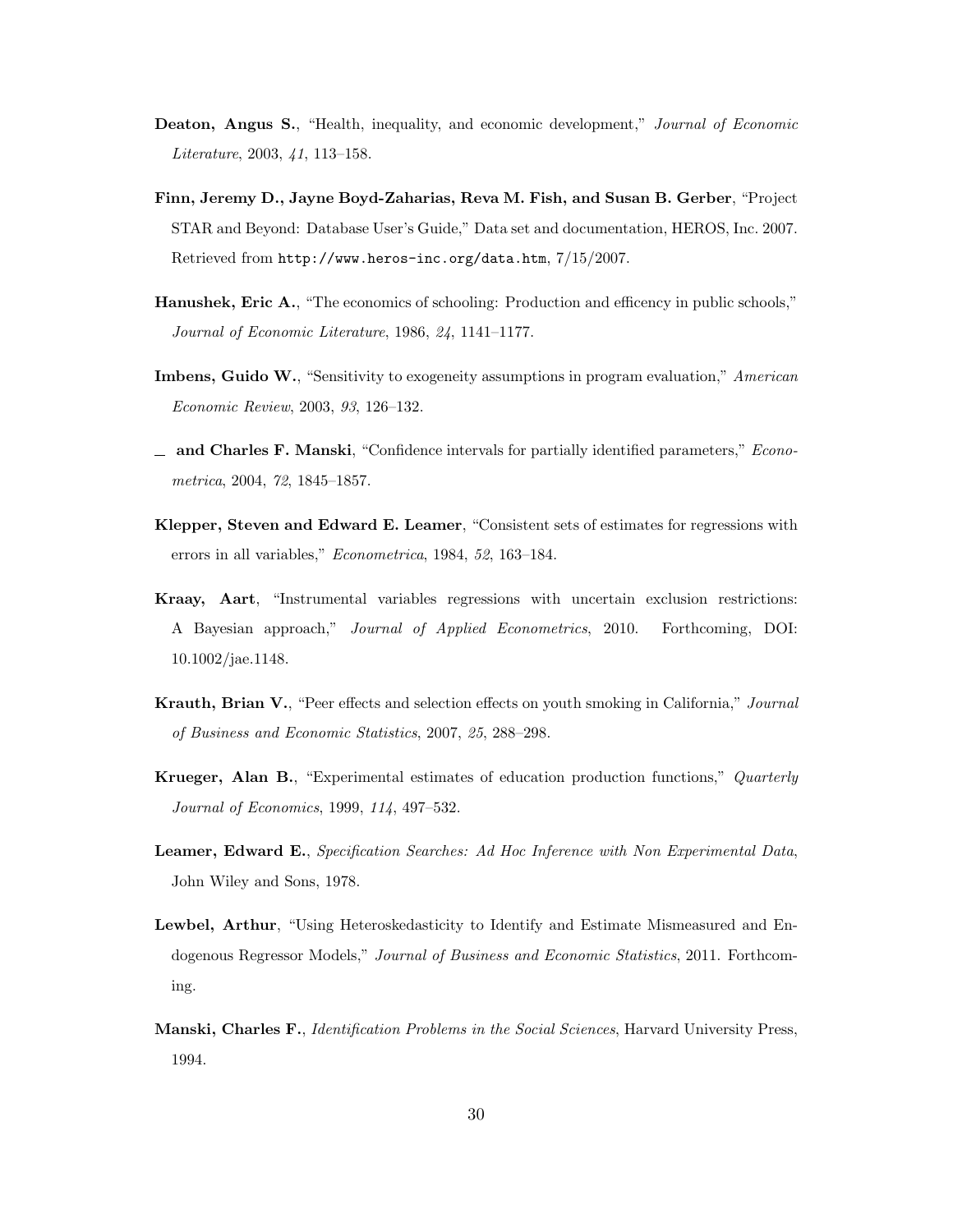- <span id="page-31-1"></span>, Partial Identification of Probability Distributions, Springer-Verlag, 2003.
- <span id="page-31-9"></span>Mellor, Jennifer M. and Jeffrey Milyo, "Income inequality and health status in the United States: Evidence from the Current Population Survey," Journal of Human Resources, 2002, 37, 510–539.
- <span id="page-31-10"></span> $\Box$  and  $\Box$ , "Is exposure to income inequality a public health concern? Lagged effects of income inequality on individual and population health," Health Services Research, 2003, 38, 137–151.
- <span id="page-31-3"></span>Nevo, Aviv and Adam M. Rosen, "Identification with imperfect instruments," Review of Economics and Statistics, 2010. Forthcoming, DOI: 10.1162/REST a 00171.
- <span id="page-31-2"></span>Rosenbaum, Paul R., Observational Studies, 2nd edition, Springer, 2002.
- <span id="page-31-4"></span>Stoye, Jörg, "More on confidence intervals for partially identified parameters," *Econometrica*, 2009, 77, 1299–1315.
- <span id="page-31-0"></span>Subramanian, S. V. and Ichiro Kawachi, "The association between state income inequality and worse health is not confounded by race," International Journal of Epidemiology, 2003, 32, 1022–1028.
- <span id="page-31-5"></span> $\Box$  and  $\Box$ , "Income inequality and health: What have we learned so far?," Epidemiologic Reviews, 2004, 26, 78–91.
- <span id="page-31-11"></span>US Census Bureau, Historical income tables for states: Table S4. Gini ratios by state: 1969, 1979, 1989., Washington, D.C.: Income Statistics Branch/Housing and Household Economic Statistics Division, 2000. Retrieved from http://www.census.gov/hhes/income/histinc/state/statetoc.html.
- <span id="page-31-8"></span>US Department of Labour, Current Population Survey, Washington, D.C.: Bureau of Labour Statistics, 1998. Retrieved from http://www.bls.census.gov/cps/cpsmain.htm.
- <span id="page-31-6"></span>Wilkinson, Richard G. and Kate E. Pickett, "Income inequality and health: A review and explanation of the evidence," Social Science and Medicine, 2006, 62, 1768–1784.
- <span id="page-31-7"></span> $\Box$  and  $\Box$ , The spirit level : Why more equal societies almost always do better, Allen Lane, 2009.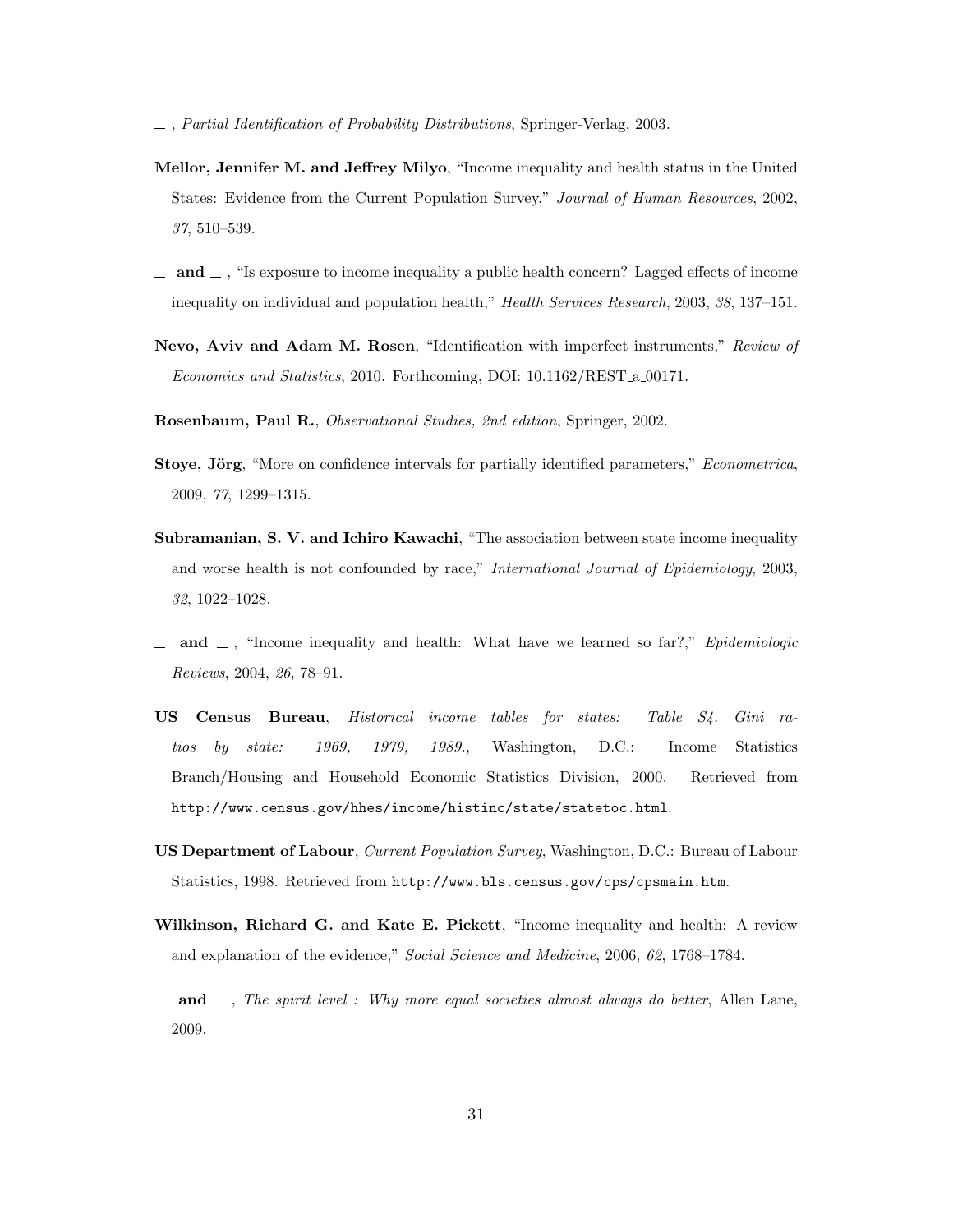## A Proofs of propositions

#### <span id="page-32-0"></span>A.1 Proposition [1](#page-10-2)

Proof: To establish result 1, note that:

$$
\lambda(\theta; m) = \frac{\text{corr}_{m}(z, y - \theta z - (y - \theta z)^{p})}{\text{corr}_{m}(z, (y - \theta z)^{p})}
$$

$$
= \frac{\frac{cov_{m}(z, y - \theta z - (y - \theta z)^{p})}{\sqrt{var_{m}(z)var_{m}(y - \theta z - (y - \theta z)^{p})}}}{\frac{cov_{m}(z, (y - \theta z)^{p})}{\sqrt{var_{m}(z)var_{m}((y - \theta z)^{p})}}}
$$

$$
= \frac{\left(\frac{cov_{m}(z, y) - \theta var_{m}(z)}{cov_{m}(z, y^{p}) - \theta cov_{m}(z, z^{p})} - 1\right)}{\sqrt{\frac{var_{m}(y - \theta z)}{var_{m}((y - \theta z)^{p})} - 1}}
$$

We can apply several properties of the best linear predictor, specifically that  $cov(z, y^p)$  =  $cov(z^p, y^p), cov(z, z^p) = var(z^p)$  and  $var(y - y^p) = var(y) - var(y^p)$ , to further derive:

$$
\lambda(\theta; m) = \frac{\left(\frac{cov_m(z,y) - \theta var_m(z)}{cov_m(z^p, y^p) - \theta var_m(z^p)} - 1\right)}{\sqrt{\frac{var_m(y) - 2\theta cov_m(z,y) + \theta^2 var_m(z)}{var_m(y^p) - 2\theta cov_m(z^p, y^p) + \theta^2 var_m(z^p)}} - 1}
$$
\n
$$
= \frac{\left(\frac{p_1}{p_2} - 1\right)}{\sqrt{\frac{p_3}{p_4} - 1}}
$$
\n(16)

where  $p_1, p_2, p_3$ , and  $p_4$  are all polynomials (and thus differentiable) in  $\theta$ . They are also differentiable in m. Application of the quotient and product rules implies that  $\lambda(\theta; m)$  is differentiable provided that (a)  $p_2 \neq 0$ , (b)  $p_4 \neq 0$ , and (c)  $\frac{p_3}{p_4} > 1$ . Condition (a) fails if and only if:

$$
p_2 = cov_m(z^p, y^p) - \theta var_m(z^p) = 0
$$

Since  $var_m(z^p) > 0$  by equation [\(7\)](#page-9-1), we can solve to get

$$
\theta = \frac{cov_m(z^p, y^p)}{var_m(z^p)} = \theta^*(m)
$$

Condition (b) fails if and only if:

$$
p_4 = var_m(y^p - \theta z^p) = 0
$$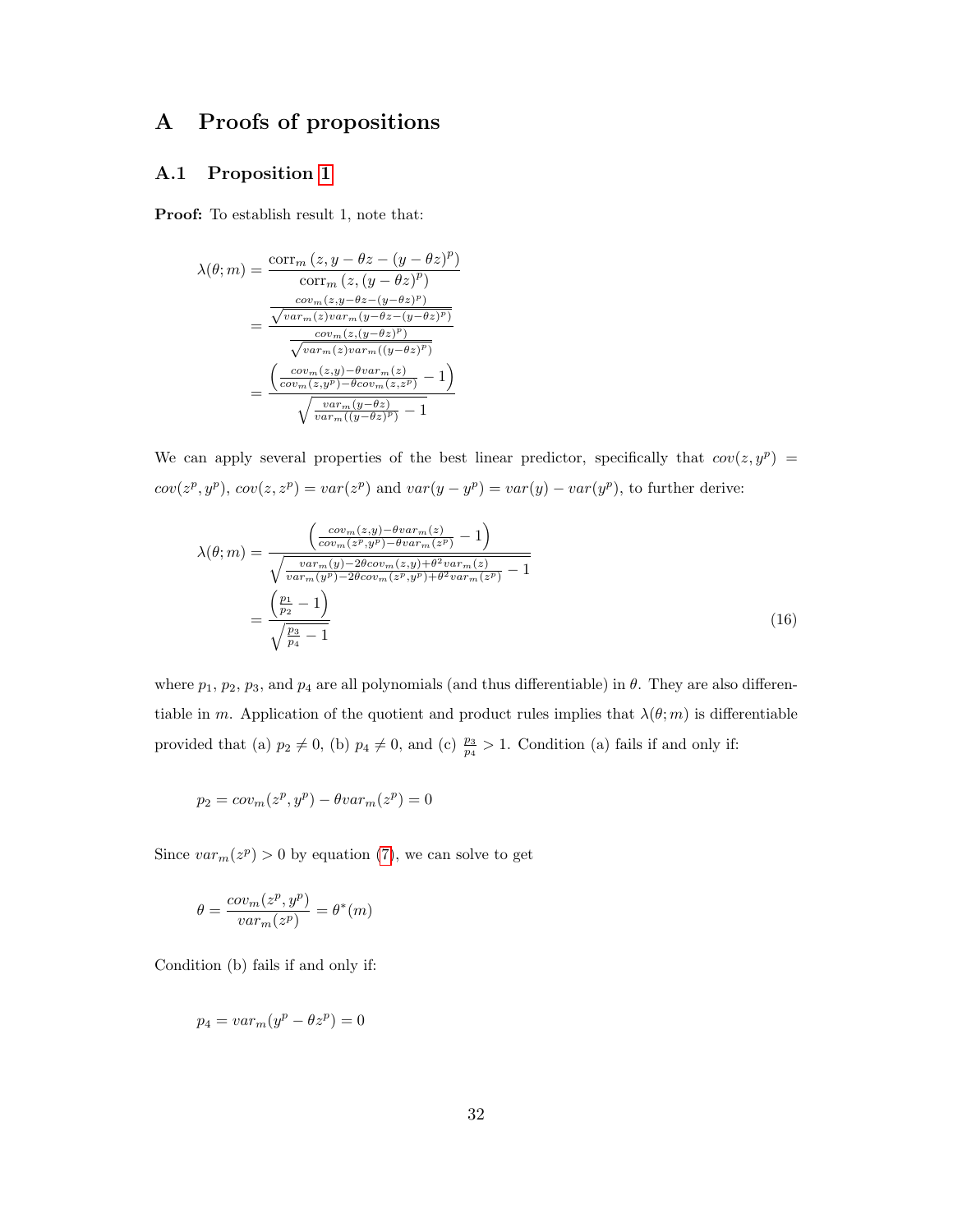which implies that  $y^p - \theta z^p$  is constant. Since the covariance of any random variable with a constant is zero, this in turn implies that  $cov(z^p, y^p - \theta z^p) = cov(z^p, y^p) - \theta var(z^p) = 0$ . Again we can solve for  $\theta$  to get:

$$
\theta = \frac{cov_m(z^p, y^p)}{var_m(z^p)} = \theta^*(m)
$$

Condition (c) fails if and only if  $p_3 \leq p_4$ , or equivalently:

$$
var_m(y - \theta z) \leq var_m(y^p - \theta z^p)
$$

Note that  $y^p - \theta z^p$  is the best linear predictor of  $y - \theta z$ , so:

$$
var_m(y - \theta z) = var_m(y^p - \theta z^p) + var_m(y - \theta z - (y^p - \theta z^p))
$$

This implies that  $var_m (y - \theta z - (y^p - \theta z^p)) = 0$ , which also implies that:

$$
y - \theta z - (y^p - \theta z^p) = 0
$$

Rearranging, we get:

$$
y = y^p - \theta z^p + \theta z
$$

which implies that y is an exact linear function of  $(z, \mathbf{x})$  and equation [\(5\)](#page-9-0) is violated. Therefore condition (c) must hold. Since conditions (a), (b), and (c) hold for all  $\theta \neq \theta^*(m)$ ,  $\lambda(\theta; m)$  is differentiable at all  $\theta \neq \theta^*(m)$ .

To establish result 2, note that  $var_m(z)$  is strictly positive by [\(5\)](#page-9-0) and  $var_m(z^p)$  is strictly positive by [\(7\)](#page-9-1). Therefore:

$$
\lim_{\theta \to \infty} (cov_m(z, y) - \theta var_m(z)) = -\infty
$$

$$
\lim_{\theta \to \infty} (cov_m(z^p, y^p) - \theta var_m(z^p)) = -\infty
$$

So by L'Hospital's rule:

$$
\lim_{\theta \to \infty} \frac{cov_m(z, y) - \theta var_m(z)}{cov_m(z^p, y^p) - \theta var_m(z^p)} = \frac{var_m(z)}{var_m(z^p)}
$$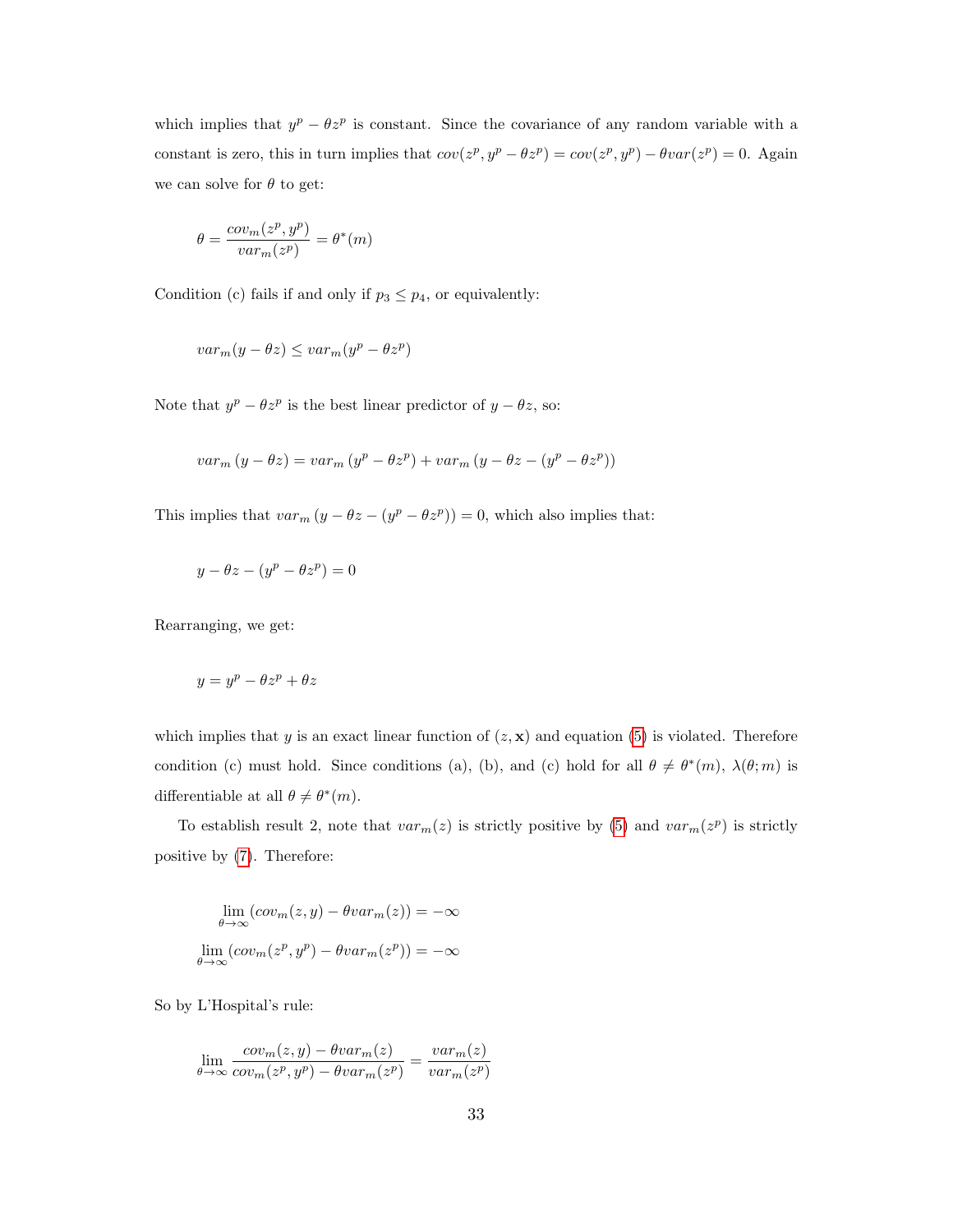By the same reasoning:

$$
\lim_{\theta \to \infty} (var_m(y) - 2\theta cov_m(z, y) + \theta^2 var_m(z)) = \infty
$$

$$
\lim_{\theta \to \infty} (var_m(y^p) - 2\theta cov_m(z^p, y^p) + \theta^2 var_m(z^p)) = \infty
$$

$$
\lim_{\theta \to \infty} (-2cov_m(z, y) + 2\theta var_m(z)) = \infty
$$

$$
\lim_{\theta \to \infty} (-2cov_m(z^p, y^p) + 2\theta var_m(z^p)) = \infty
$$

So by two applications of L'Hospital's rule:

$$
\lim_{\theta \to \infty} \frac{var_m(y) - 2\theta cov_m(z, y) + \theta^2 var_m(z)}{var_m(y^p) - 2\theta cov_m(z^p, y^p) + \theta^2 var_m(z^p)} = \frac{var_m(z)}{var_m(z^p)}
$$

Result 2 can then be derived by substitution, and the argument repeated for  $\lim_{\theta \to -\infty}$ .

To prove result 3 we first show how the behavior of  $\lambda(\theta; m)$  near  $\theta^*(m)$  depends on some special cases:

Case A: Suppose that m implies an exact linear relationship between  $y^p$  and  $z^p$ , i.e.

<span id="page-34-0"></span>
$$
E_m\left(\left(y^p - a_m - b_m z^p\right)^2\right) = 0\tag{17}
$$

for some  $a_m$  and  $b_m$ . Then equation [\(10\)](#page-10-3) is satisfied for all  $\lambda$  when  $\theta = \theta^*(m) = b_m$ . **Proof:** To show that  $\theta^*(m) = b_m$ :

$$
\theta^*(m) = \frac{cov_m(z^p, y^p)}{var_m(z^p)}
$$
  
= 
$$
\frac{cov_m(z^p, a_m + b_m z^p) + cov_m(z^p, y^p - a_m - b_m z^p)}{var_m(z^p)}
$$
  
= 
$$
\frac{b_m var_m(z^p) + 0}{var_m(z^p)}
$$
  
= 
$$
b_m
$$

To show that equation [\(10\)](#page-10-3) is satisfied at  $\theta^*(m)$  for all  $\lambda$ , note that  $\mathbf{x}\beta(\theta; m) = y^p - \theta z^p$ .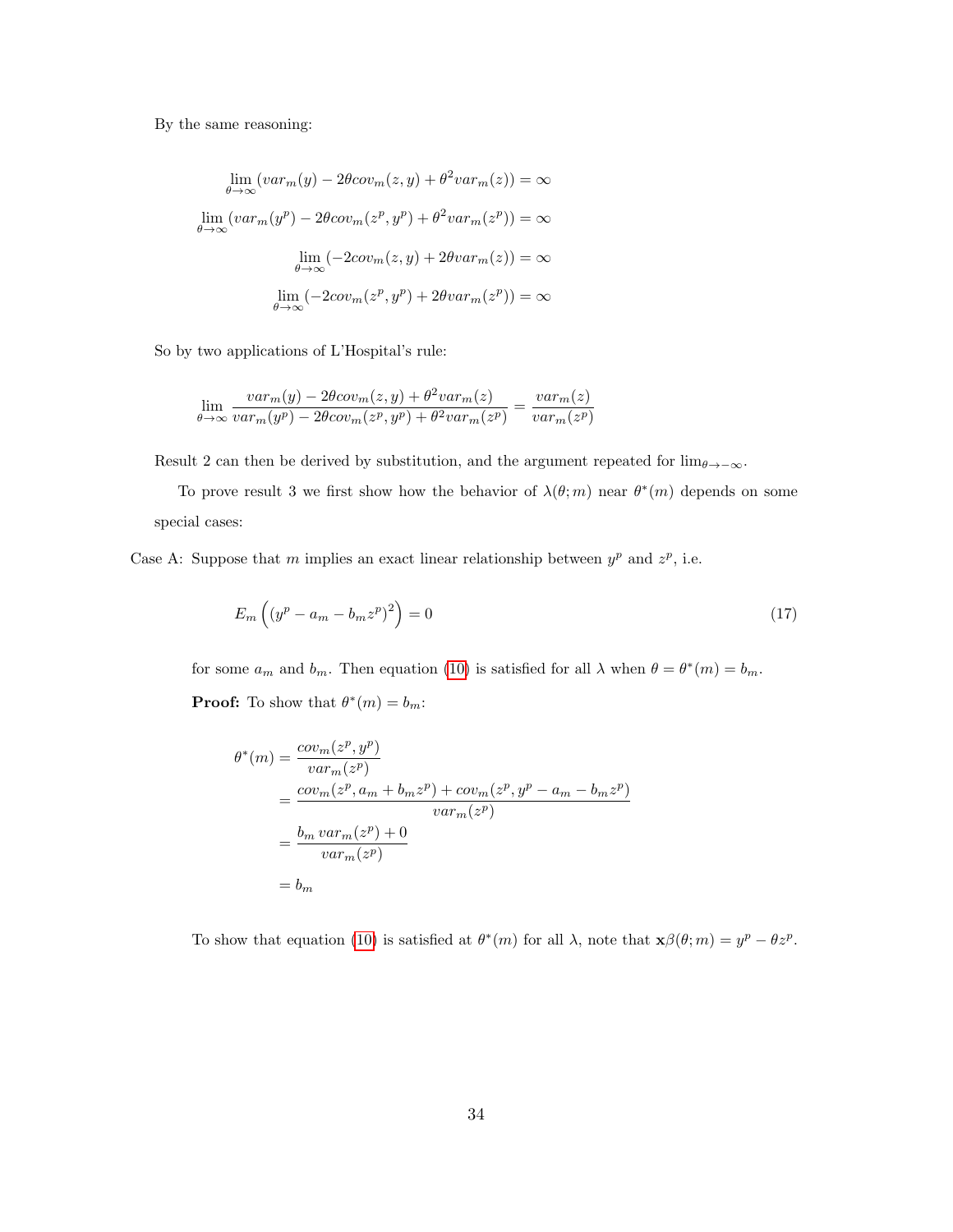This implies that:

$$
var_m(\mathbf{x}\beta(\theta^*(m);m)) = var_m (y^p - \theta^*(m)z^p)
$$
  
=  $var_m (y^p - b_m z^p)$   
=  $var_m (y^p - b_m z^p) - 2cov_m (y^p - b_m z^p, a_m) + var_m(a_m)$   
=  $var_m (y^p - a_m - b_m z^p)$   
= 0

and by the same argument  $cov_m(z, \mathbf{x}\beta(\theta^*(m); m)) = 0$ . Equation [\(10\)](#page-10-3) thus reduces to  $0=\lambda0,$  a condition that is satisfied by any  $\lambda.$ 

Case B: Suppose that  $m$  implies:

<span id="page-35-0"></span>
$$
\frac{cov_m(y,z)}{var_m(z)} = \frac{cov_m(y^p, z^p)}{var_m(z^p)}
$$
\n(18)

Then equation [\(10\)](#page-10-3) is satisfied for all  $\lambda$  when  $\theta = \theta^*(m)$ .

Proof: First, note that in this case:

$$
cov_m(z, y - \theta^*(m)z - \mathbf{x}\beta(\theta^*(m); m))
$$
  

$$
= cov_m(z, y - \theta^*(m)z - y^p + \theta^*(m)z^p)
$$
  

$$
= cov_m(z, y) - \theta^*(m)var_m(z) - cov_m(y^p, z^p) + \theta^*(m)var_m(z^p)
$$
  

$$
= cov_m(z, y) - \frac{cov_m(z, y)}{var_m(z)}var_m(z) - cov_m(y^p, z^p) + \frac{cov(z^p, y^p)}{var(z^p)}var(z^p)
$$
  

$$
= 0
$$

and:

$$
cov_m(z, \mathbf{x}\beta(\theta^*(m); m)) = cov_m(z, y^p - \theta^*(m)z^p)
$$
  
=  $cov_m(z^p, y^p) - \theta^*(m)var_m(z^p)$   
=  $cov_m(z^p, y^p) - \frac{cov_m(z^p, y^p)}{var_m(z^p)}var_m(z^p)$   
= 0

Equation [\(10\)](#page-10-3) thus reduces to  $0 = \lambda 0$ , which is satisfied for all  $\lambda$ .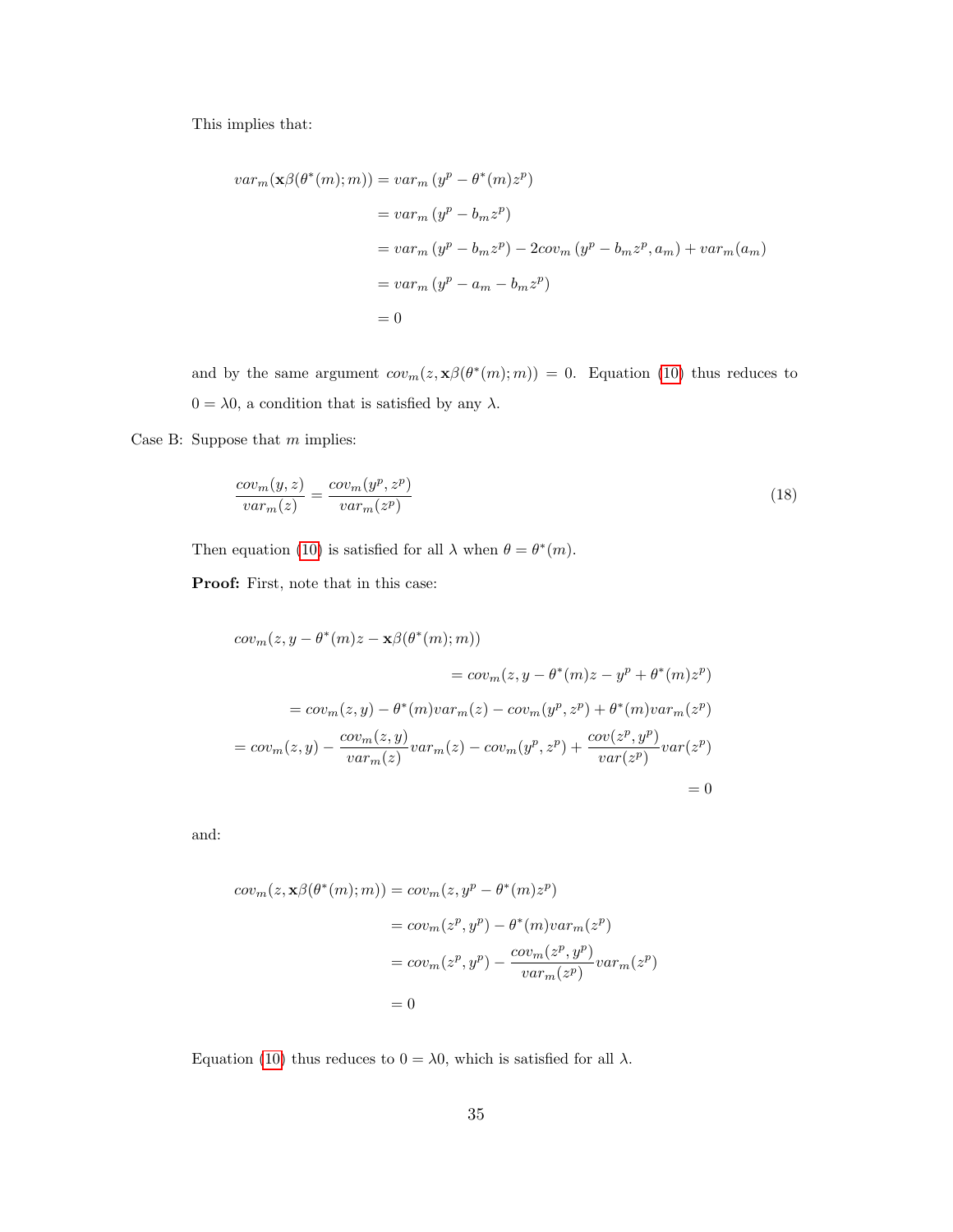Case C: Suppose that neither [\(17\)](#page-34-0) nor [\(18\)](#page-35-0) hold. Then for any  $\lambda \in (-\infty, \lambda^*(m)) \cup (\lambda^*(m), \infty)$  we can find a  $\theta$  such that  $\lambda(\theta; m) = \lambda$ , i.e., that solves equation [\(10\)](#page-10-3).

**Proof:** First, note that since  $cov_m(z^p, y^p) - \theta^*(m)var_m(z^p) = 0$ , the existence of a solution to equation [\(10\)](#page-10-3) when  $\theta = \theta^*(m)$  requires that either  $var_m(y^p - \theta^*(m)z^p) = 0$ , implying [\(17\)](#page-34-0) holds, or  $cov_m(z, y) - \theta^*(m)var_m(z) = 0$ , implying [\(18\)](#page-35-0) holds. Since neither holds, there is no  $\lambda$  that satisfies equation [\(10\)](#page-10-3) for  $\theta = \theta^*(m)$ .

Next we characterize the behavior of  $\lambda(\theta; m)$  near  $\theta^*(m)$ . Since  $var_m(z^p) > 0$ ,  $p_2$  is positive for  $\theta < \theta^*(m)$ , negative for  $\theta > \theta^*(m)$ , and zero when  $\theta = \theta^*(m)$ . Also note that  $cov_m(z, y) - \theta^*(m)var_m(z) = cov_m(z, y) - \frac{cov_m(z^p, y^p)}{var_m(z^p)}$  $\frac{\partial v_m(z^r, y^r)}{\partial u_{m}(z^p)}var_m(z)$ , so  $p_1$  is strictly positive for all  $\theta \approx \theta^*(m)$  if  $\frac{cov_m(z,y)}{var_m(z)} > \frac{cov_m(z^p,y^p)}{var_m(z^p)}$  $\frac{\partial v_m(z^{\nu}, y^{\nu})}{\partial u_{m}(z^{\nu})}$ , and strictly negative for all  $\theta \approx \theta^*(m)$  if  $\frac{cov_m(z,y)}{var_m(z)} < \frac{cov_m(z^p,y^p)}{var_m(z^p)}$  $\frac{\partial v_m(z^r, y^r)}{\partial u_{m}(z^p)}$ . This implies that:

$$
\lim_{\theta \uparrow \theta^*(m)} \lambda(\theta; m) = \begin{cases} \infty & \text{if } \frac{cov_m(y, z)}{var_m(z)} > \frac{cov_m(y^p, z^p)}{var_m(z^p)} \\ -\infty & \text{if } \frac{cov_m(y, z)}{var_m(z)} < \frac{cov_m(y^p, z^p)}{var_m(z^p)} \end{cases}
$$

and

$$
\lim_{\theta \downarrow \theta^*(m)} \lambda(\theta; m) = \begin{cases}\n-\infty & \text{if } \frac{cov_m(y, z)}{var_m(z)} > \frac{cov_m(y^p, z^p)}{var_m(z^p)} \\
\infty & \text{if } \frac{cov_m(y, z)}{var_m(z)} < \frac{cov_m(y^p, z^p)}{var_m(z^p)}\n\end{cases}
$$

We have thus established that  $\lim_{\theta \to -\infty} \lambda(\theta; m) = \lambda^*(m)$ , that  $\lim_{\theta \uparrow \theta^*} \lambda(\theta; m)$  is either  $-\infty$  or  $\infty$ , and that  $\lambda(\theta; m)$  is continuous on  $(-\infty, \theta^*(m))$ . Suppose for the moment that  $\lim_{\theta \uparrow \theta^*(m)} \lambda(\theta; m) = -\infty$ . By the intermediate value theorem, for any  $\lambda \in (-\infty, \lambda^*(m)),$ there exists some  $\theta \in (-\infty, \theta^*(m))$  such that  $\lambda(\theta; m) = \lambda$ . This is a sufficient condition for  $\theta$  to solve equation [\(10\)](#page-10-3). Since  $\lim_{\theta \uparrow \theta^*(m)} = -\infty$ , then  $\lim_{\theta \downarrow \theta^*(m)} \lambda(\theta; m) = \infty$ . Again, since  $\lambda(\theta; m)$  is continuous on  $(\theta^*(m), \infty)$ , the intermediate value theorem implies that for any  $\lambda \in (\lambda^*(m), \infty)$  there exists some  $\theta \in (\theta^*(m), \infty)$  such that  $\lambda(\theta; m) = \lambda$ . Therefore, for any  $\lambda \in (-\infty, \lambda^*(m)) \cup (\lambda^*(m), \infty)$  we can find a  $\theta$  such that  $\lambda(\theta; m) = \lambda$ , i.e., that solves equation [\(10\)](#page-10-3). The same argument can be duplicated for the case  $\lim_{\theta \uparrow \theta^*(m)} \lambda(\theta) = \infty$ . Note that there may or may not be a  $\theta$  such that  $\lambda(\theta; m) = \lambda^*(m)$ .

To prove result 4, pick any  $\theta$  and consider two cases. First, suppose that  $\theta = \theta^*(m)$ . Then  $\theta \notin \tilde{\Theta}_0(\Lambda; m)$  since  $\lambda(\theta; m)$  does not exist. Next, suppose that  $\theta \neq \theta^*(m)$ . Then  $\lambda(\theta; m)$  exists (by result 1 of this proposition) and provides the unique  $\lambda$  that solves equation [\(10\)](#page-10-3) for that  $\lambda$ .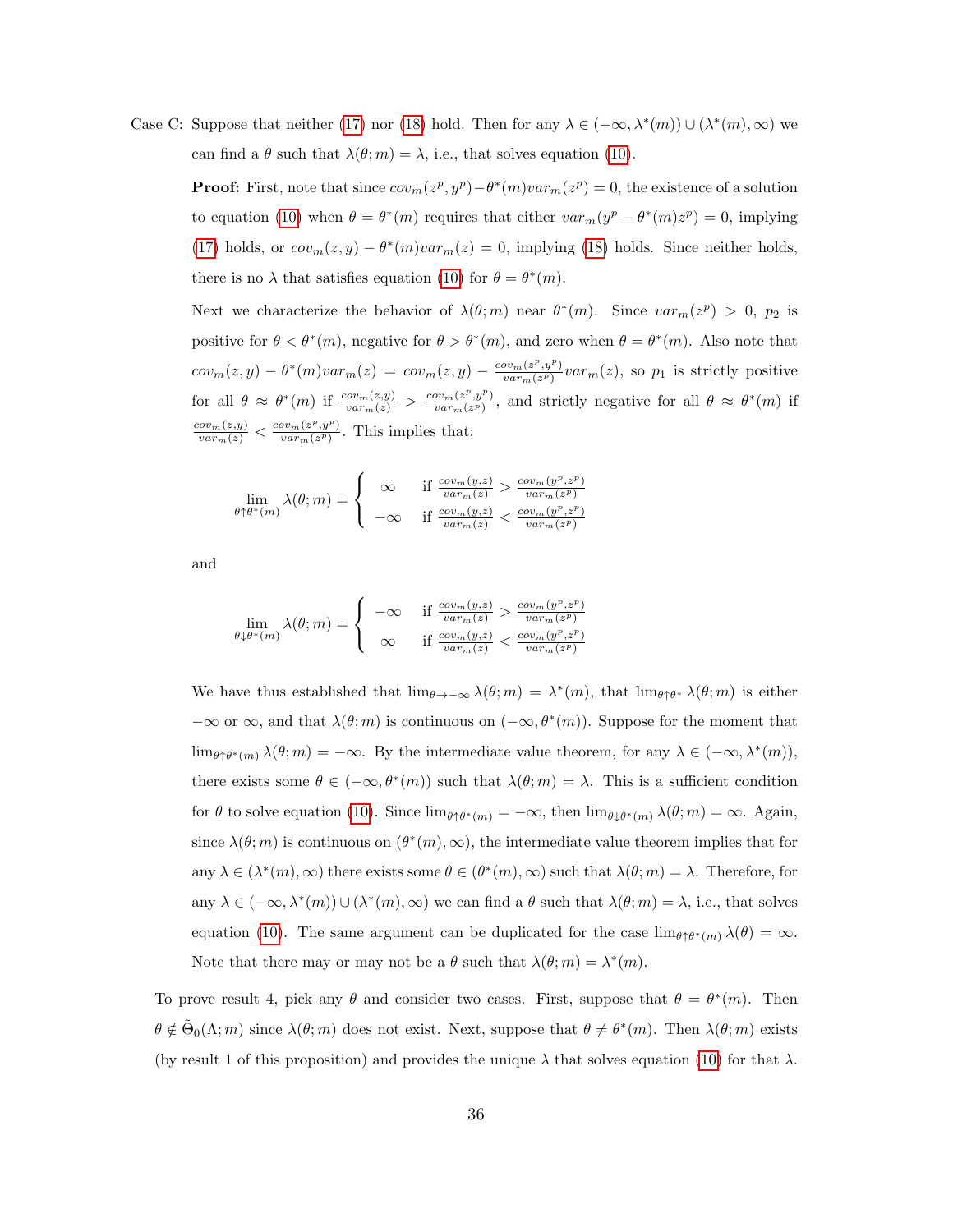Therefore,

$$
\theta \in \tilde{\Theta}_0(\Lambda; m)
$$
 if and only if  $\theta \in \Theta_0(\Lambda; m)$  and  $\theta \neq \theta^*(m)$ 

which is another way of stating the result.  $\square$ 

#### <span id="page-37-0"></span>A.2 Proposition [2](#page-12-0)

**Proof:** Since  $\Lambda$  is nonempty,  $\lambda^*(m_0) \notin \Lambda$  implies that  $\Lambda$  must contain some  $\lambda \neq \lambda^*(m_0)$ . Result 3 of Proposition [1](#page-10-2) says that there exists some  $\theta$  such that  $(\lambda, \theta)$  satisfy equation [\(10\)](#page-10-3). Therefore the identified set is nonempty.

Since  $\Lambda$  is closed,  $\lambda^*(m_0) \notin \Lambda$  implies that there is some  $\epsilon > 0$  such that  $(\lambda^*(m_0) - \epsilon, \lambda^*(m_0) + \epsilon)$  $\epsilon$ ) is disjoint from  $\Lambda$ . Result 2 of Proposition [1](#page-10-2) says that  $\lim_{\theta\to\infty}\lambda(\theta;m_0)=\lim_{\theta\to-\infty}\lambda(\theta;m_0)=0$  $\lambda^*(m_0)$ . This means that given such an  $\epsilon$ , there is some finite  $B_{\epsilon}$  such that  $B_{\epsilon} > \theta^*(m_0)$  and:

$$
|\theta| > B_{\epsilon} \Rightarrow \lambda(\theta; m_0) \in (\lambda^*(m_0) - \epsilon, \lambda^*(m_0) + \epsilon) \qquad \text{(by result 2 of Proposition 1)}
$$

$$
\Rightarrow \lambda(\theta; m_0) \notin \Lambda \qquad \text{(since } (\lambda^*(m_0) - \epsilon, \lambda^*(m_0) + \epsilon) \text{ is disjoint from } \Lambda)
$$

$$
\Rightarrow \theta \notin \tilde{\Theta}_0(\Lambda, m_0) \qquad \text{(by definition of } \tilde{\Theta}_0)
$$

$$
\Rightarrow \theta \notin \tilde{\Theta}_0(\Lambda, m_0) \cup \{\theta^*(m_0)\} \qquad \text{(since } B_{\epsilon} > \theta^*(m_0))
$$

$$
\Rightarrow \theta \notin \Theta_0(\Lambda, m_0) \qquad \text{(by result 4 of Proposition 1)}
$$

Therefore, the identified set is bounded.  $\square$ 

#### <span id="page-37-1"></span>A.3 Proposition [3](#page-13-0)

**Proof:** Both  $\theta^*(m)$  and  $\lambda^*(m)$  are continuous in m by the quotient rule, given that  $var_m(z^p)$ 0. Result [1](#page-10-2) of Proposition 1 says that  $\lambda(\theta; m)$  is continuous in m for all  $\theta \neq \theta^*(m)$ ). So the first set of results follows from the straightforward application of Slutsky's theorem.

For the second result, note that the implicit function theorem implies that  $\theta_L(\Lambda; m)$  is continuously differentiable in m if  $\frac{d\lambda(\theta;m)}{d\theta}|_{\theta=\theta_L(\Lambda;m)}\neq 0$ . In that case, consistency of  $\hat{\theta}_L(\Lambda)$ follows from Slutsky's theorem. The same argument applies to  $\hat{\theta}_H(\Lambda)$ .

For the third result, note that if  $\Theta_0(\Lambda; m_0) = \mathbb{R}$ , then result 2 of Proposition [1](#page-10-2) implies  $\lambda^*(m_0)$ is in the interior of  $\Lambda$ . Therefore, there exists an  $\epsilon > 0$  and  $B_1 < B$  such that  $\left[ \lambda(B_1; m_0) - \lambda(B_2; m_0) \right]$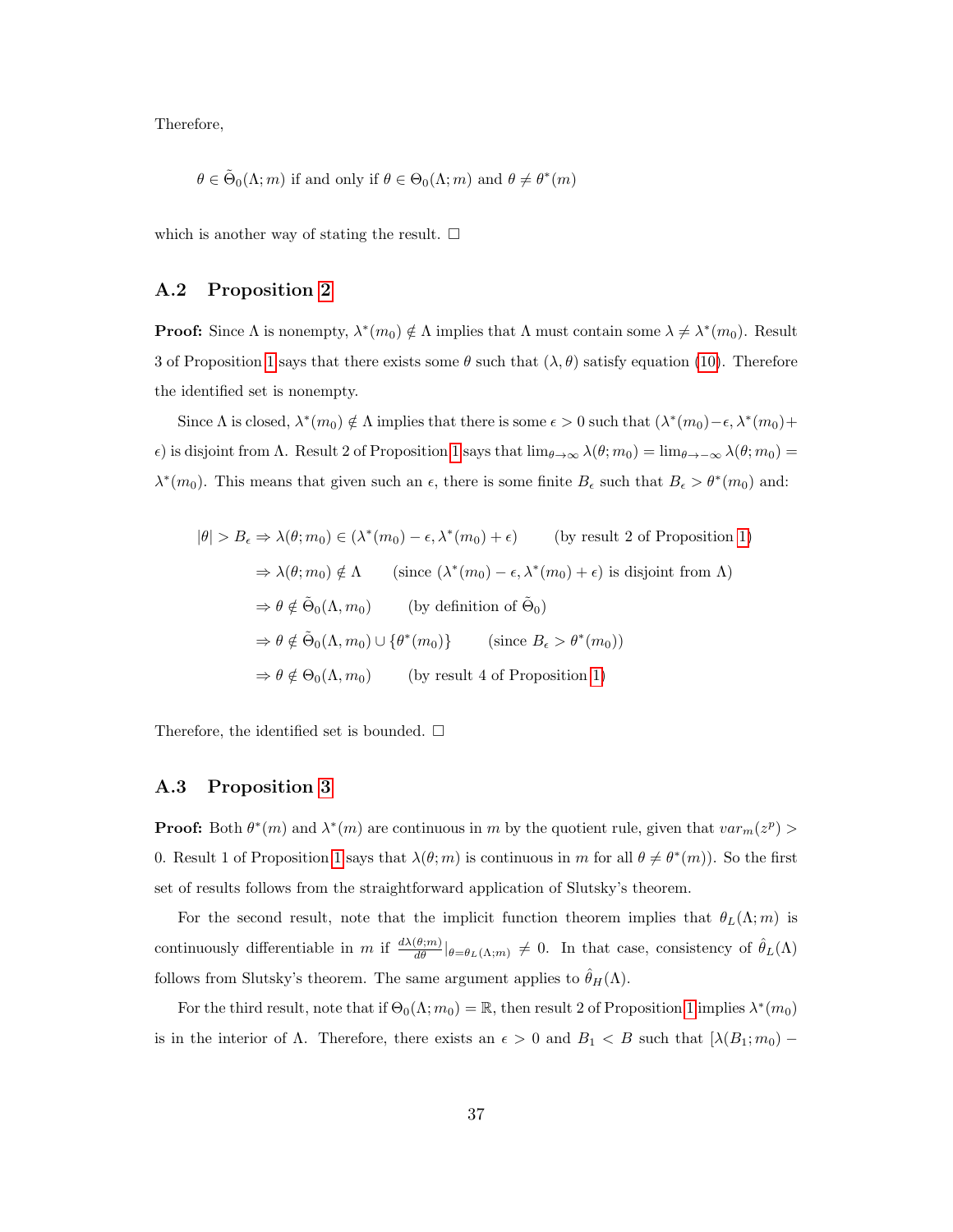$\epsilon, \lambda(B_1; m_0) + \epsilon] \subset \Lambda$ . Since  $\hat{\lambda}(B_1) \stackrel{p}{\to} \lambda(B_1; m_0)$ , we have:

$$
\lim_{n \to \infty} \Pr(\hat{\theta}_L < B) \ge \lim_{n \to \infty} \Pr(\hat{\lambda}(B_1) \in \Lambda) = 1
$$

The same argument applies to  $\hat{\theta}_H(\Lambda)$ , with a change of sign.  $\Box$ 

#### <span id="page-38-0"></span>A.4 Proposition [4](#page-14-0)

**Proof:** Both  $\theta_L(\Lambda; m)$  and  $\theta_H(\Lambda; m)$  are differentiable in m under these conditions, so the result follows from direct application of the delta method, where:

$$
A = \begin{bmatrix} \nabla_m \theta_L(\Lambda; m)|_{m=m_0} \\ \nabla_m \theta_H(\Lambda; m)|_{m=m_0} \end{bmatrix}
$$
 (19)

The expression for A given in the proposition comes from applying the implicit function theorem:

$$
\nabla_m \theta_L(\Lambda; m) = - \left. \frac{\nabla_m \lambda(\theta; m)}{\partial \lambda(\theta; m) / \partial \theta} \right|_{\theta = \theta_L(\Lambda; m)}
$$
\n
$$
\nabla_m \theta_H(\Lambda; m) = - \left. \frac{\nabla_m \lambda(\theta; m)}{\partial \lambda(\theta; m) / \partial \theta} \right|_{\theta = \theta_H(\Lambda; m)}
$$
\n(20)

and substituting. While mathematically unnecessary, this substitution is important computationally. Derivatives of  $\lambda(\theta; m)$  – a closed form function with closed form derivatives – can be calculated much more accurately than derivatives of  $\theta_L(\Lambda; m)$  – an implicit function that must be approximated by iterative methods.  $\Box$ 

#### <span id="page-38-1"></span>A.5 Proposition [5](#page-16-0)

**Proof:** If  $var(z^p) = 0$ , then  $cov(z, y^p - \theta z^p) = 0$  for all  $\theta$ . This implies that [\(10\)](#page-10-3) holds if and only if  $cov(z, y - \theta z) = 0$ , i.e., if  $\theta = cov(z, y)/var(z)$ .  $\Box$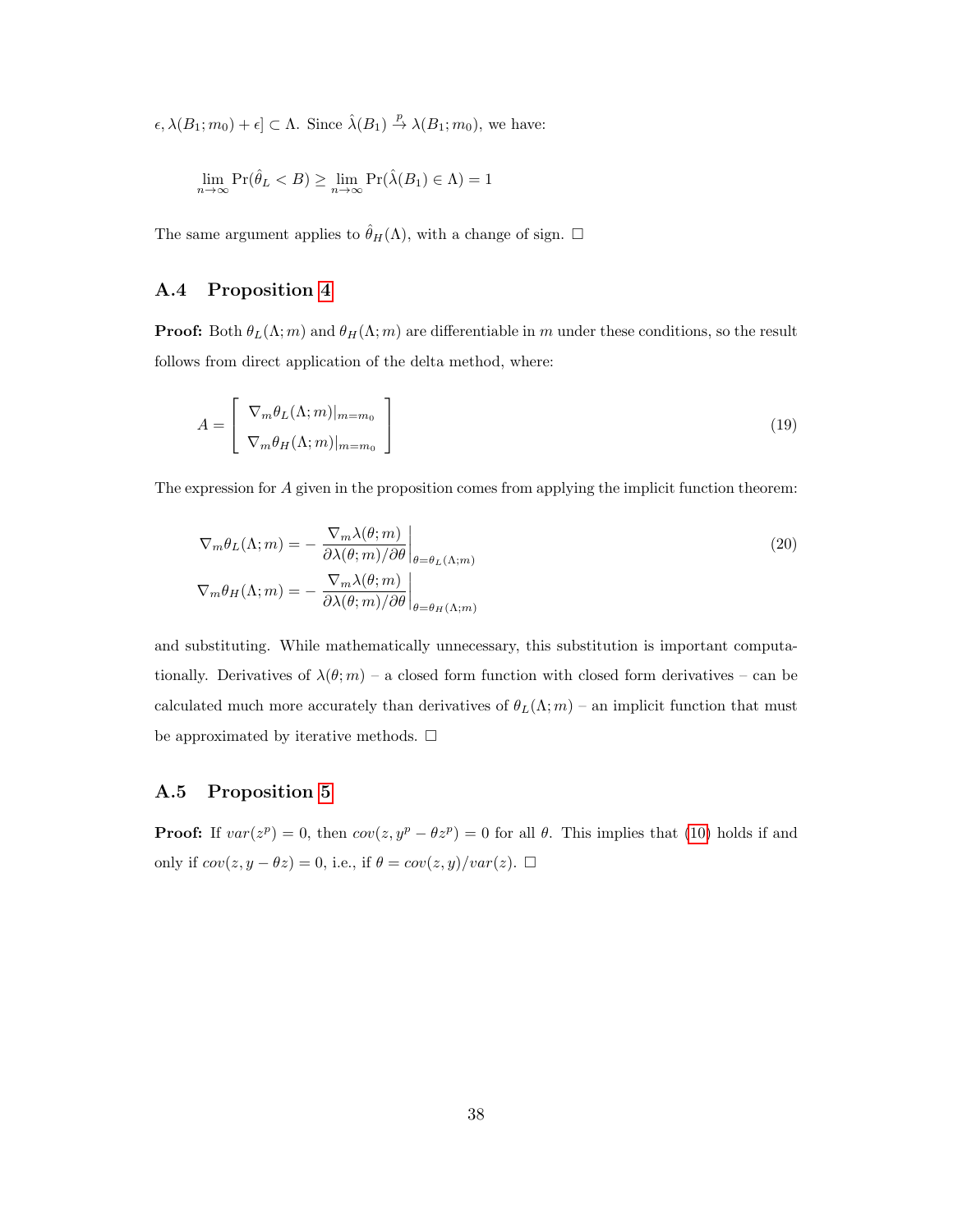#### <span id="page-39-0"></span>A.6 Proposition [6](#page-16-1)

Proof: First, we rewrite:

$$
\lambda(\theta; m) = \frac{\text{corr}_{m}(z, y - \theta z - y^{p} + \theta z^{p})}{\text{corr}_{m}(z, y^{p} - \theta z^{p})}
$$
  
= 
$$
\frac{cov_{m}(z, y - \theta z - y^{p} + \theta z^{p})}{\text{corr}_{m}(z, y^{p} - \theta z^{p})\sqrt{var_{m}(z)var_{m}(y - \theta z - y^{p} + \theta z^{p})}}
$$
  
= 
$$
\frac{q_{1}(\theta; m)}{q_{2}(\theta; m)}
$$

The numerator of  $\lambda(\theta; \hat{m}_n)$  is:

$$
q_1(\theta; \hat{m}_n) \stackrel{p}{\rightarrow} cov(z, y) - \theta var(z)
$$

while the denominator is

$$
q_2(\theta; \hat{m}_n) \stackrel{p}{\to} 0
$$

In a given finite sample,  $q_2(\theta; \hat{m}_n)$  will be nonzero with probability one if z or any of x is continuously distributed, and probability approaching one as  $n \to \infty$  (WPA1) otherwise. So  $\lambda(\theta; \hat{m}_n)$  will exist even though  $\lambda(\theta; m_0)$  does not. Let  $\theta_{OLS}(m)$  be the value of  $\theta$  that implies  $q_1(\theta; m) = 0$ , or equivalently:

$$
\theta_{OLS}(m) = \frac{cov_m(z - z^p, y - y^p)}{var_m(z - z^p)}
$$

<span id="page-39-1"></span>Note that  $\theta_{OLS}(\hat{m}_n)$  is just the coefficient on z from the OLS regression of y on z and **x**, and that:

$$
\theta_{OLS}(\hat{m}_n) \stackrel{p}{\to} \theta_{OLS}(m_0) = \frac{cov(z - z^p, y - y^p)}{var(z - z^p)} = \frac{cov(z, y)}{var(z)} = \theta_0
$$
\n(21)

Since  $q_1(\theta_{OLS}(\hat{m}_n)) = 0$  by construction and  $q_2(\theta_{OLS}(\hat{m}_n)) \neq 0$  WPA1:

$$
\lambda(\theta_{OLS}(\hat{m}_n); \hat{m}_n) = 0 \in \Lambda \quad \text{WPA1}
$$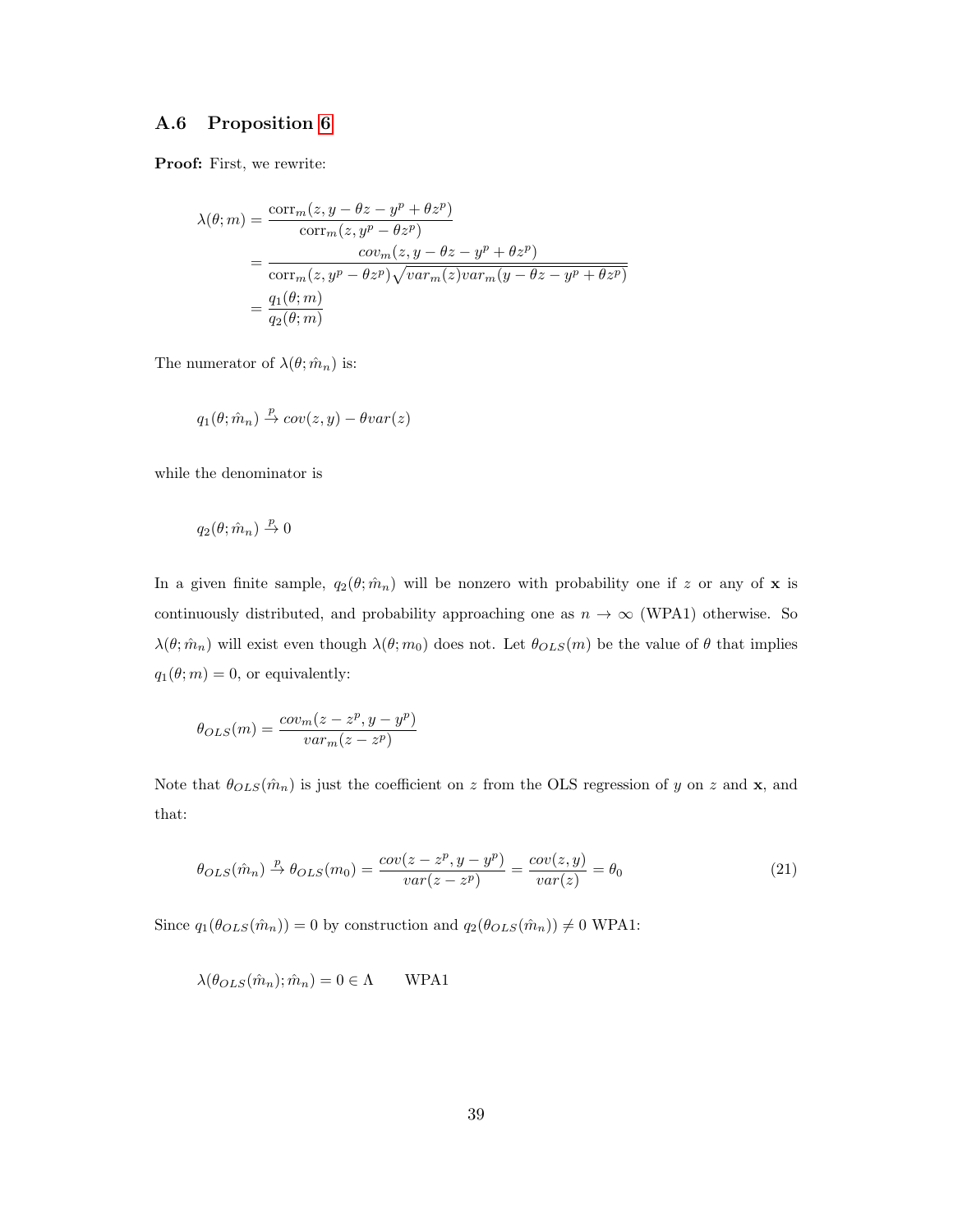Therefore:

<span id="page-40-0"></span>
$$
\hat{\theta}_L(\Lambda) \le \theta_{OLS}(\hat{m}_n) \le \hat{\theta}_H(\Lambda) \qquad \text{WPA1} \tag{22}
$$

Pick any  $\epsilon > 0$ . The event  $(|\theta_{OLS}(\hat{m}_n) - \theta_0| < \epsilon)$  clearly implies  $(\theta_{OLS}(\hat{m}_n) > \theta_0 - \epsilon)$ , which itself implies  $(\hat{\theta}_H(\Lambda)>\theta_0-\epsilon)$  by equation [\(22\)](#page-40-0). Therefore:

<span id="page-40-3"></span>
$$
Pr(|\theta_{OLS}(\hat{m}_n) - \theta_0| < \epsilon) \leq Pr(\hat{\theta}_H(\Lambda) > \theta_0 - \epsilon) \leq 1
$$

By [\(21\)](#page-39-1),  $\Pr(|\theta_{OLS}(\hat{m}_n)-\theta_0|<\epsilon) \rightarrow 1,$  so by the sandwich theorem:

$$
\Pr(\hat{\theta}_H(\Lambda) > \theta_0 - \epsilon) \to 1\tag{23}
$$

Let  $\lambda^{max}$  satisfy  $|\lambda| \leq \lambda^{max}$  for all  $\lambda \in \Lambda$ . Then  $\lambda \in \Lambda$  implies  $|\lambda| \leq \lambda^{max}$ . Therefore:

<span id="page-40-1"></span>
$$
0 \le \Pr(\hat{\theta}_H(\Lambda) \ge \theta_0 + \epsilon)
$$
  
=  $\Pr(\lambda(\theta; \hat{m}_n) \in \Lambda \text{ for some } \theta > \theta_0 + \epsilon)$   
 $\le \Pr(|\lambda(\theta; \hat{m}_n)| \le \lambda^{max} \text{ for some } \theta \ge \theta_0 + \epsilon)$  (24)

Now, for any  $\delta\neq 0$ 

$$
q_1(\theta_0 + \delta; \hat{m}_n) \stackrel{p}{\rightarrow} cov(z, y) - (\theta_0 + \delta)var(z) = -\delta var(z) \neq 0
$$
  

$$
q_2(\theta_0 + \delta; \hat{m}_n) \stackrel{p}{\rightarrow} 0
$$

Therefore,

<span id="page-40-4"></span><span id="page-40-2"></span>
$$
Pr(|\lambda(\theta; \hat{m}_n)| \le \lambda^{max} \text{for some } \theta \ge \theta_0 + \epsilon) \to 0
$$
\n(25)

By the sandwich theorem [\(24\)](#page-40-1) and [\(25\)](#page-40-2) imply  $Pr(\hat{\theta}_H(\Lambda) \ge \theta_0 + \epsilon) \to 0$ , or equivalently that:

$$
\Pr(\hat{\theta}_H(\Lambda) < \theta_0 + \epsilon) \to 1\tag{26}
$$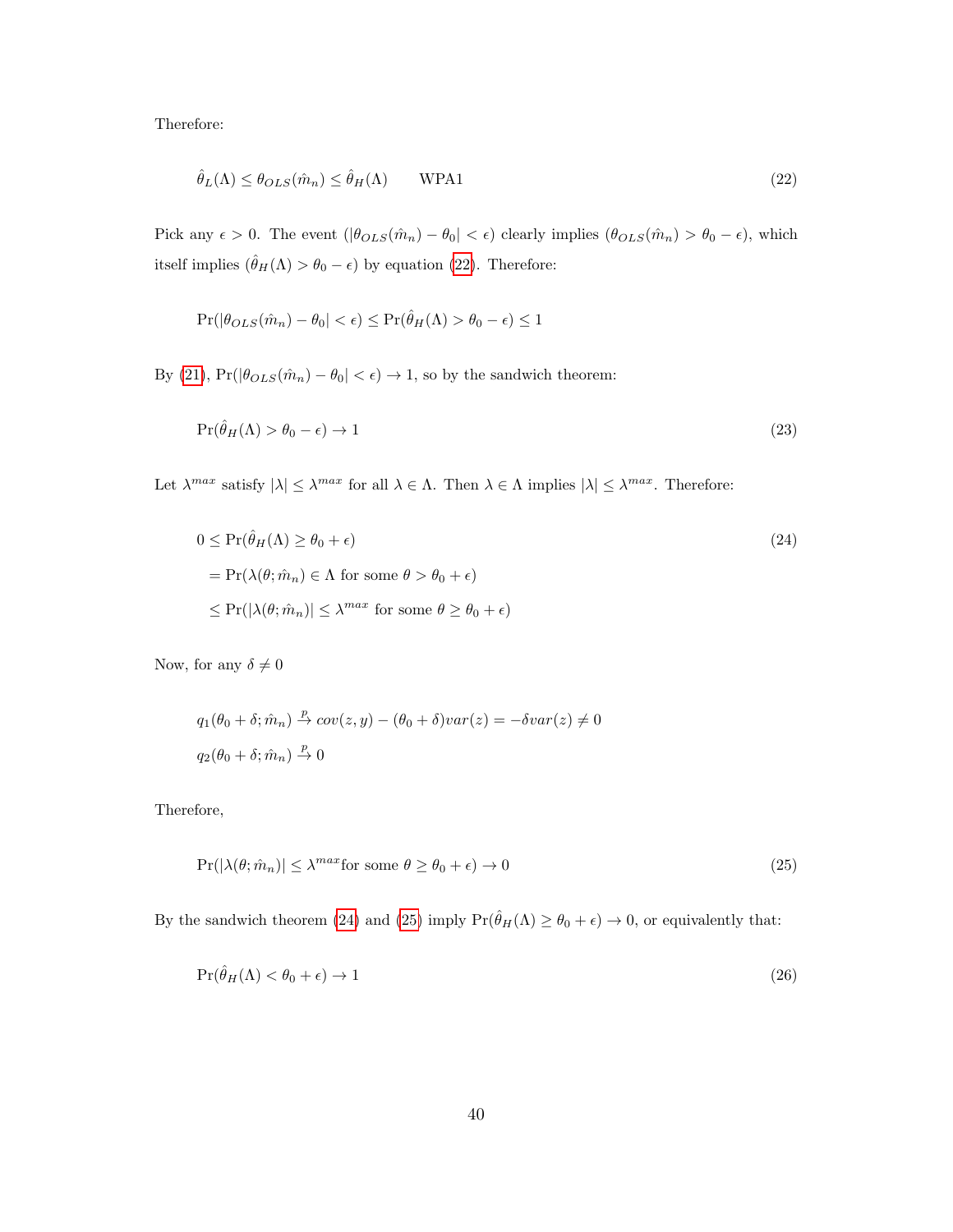Taking [\(23\)](#page-40-3) and [\(26\)](#page-40-4) together we get:

$$
\Pr(|\hat{\theta}_H(\Lambda) - \theta_0| < \epsilon) \to 1\tag{27}
$$

which is the result stated in the proposition. The same argument applies to  $\theta_L$ .  $\Box$ 

## B Monte Carlo results

This section reports the results from some simple Monte Carlo experiments. In each experiment, a sample of size  $n = 1,000$  is generated from the model:

$$
y = \theta_0 z + \beta_1 x_1 + \beta_2 x_2 + v \quad \text{where } E(x_1 v) = E(x_2 v) = 0 \tag{28}
$$

where  $corr(z, \beta_1x_1 + \beta_2x_2) = \rho_{z,x\beta}$  and  $corr(z, v) = \lambda_0\rho_{z,x\beta}$ . For convenience,  $(z, x_1, x_2, v)$ are jointly normal with mean zero and unit variance,  $\text{corr}(x_1, x_2)$  is set to zero, and  $\beta$  is set so that  $var(\beta_1 x_1 + \beta_2 x_2) = 1$ , i.e.,  $\beta_1 = \beta_2 =$ √ 0.5. Rather than assuming  $z$  is equally correlated with  $x_1$  and  $x_2$ , we set  $\text{corr}(z, x_2) = 0$  and  $\text{corr}(z, x_1) = \rho_{z,x\beta}$ √ 2, which implies corr(z,  $\beta_1x_1 + \beta_2x_2$ ) =  $\rho_{z,x\beta}$ . Given the simulated data, the RCR model is then estimated for the relative correlation restriction  $\Lambda = [0, \lambda_H]$  The parameters  $(\theta_0, \lambda_0, \rho_{z,x\beta}, \lambda_H)$  are varied across experiments.

Table [7](#page-42-0) shows the main results. The first six columns show the true values set for the model parameters  $(\theta_0, \lambda_0, \rho_{z,x\beta}, \lambda_H)$  and the related quantities  $(\theta^*, \lambda^*)$ . The next four columns show the average values of the estimators  $(\hat{\theta}^*, \hat{\lambda}^*, \hat{\theta}_L, \hat{\theta}_H)$ . The final column shows the actual coverage rate of the Imbens-Manski confidence interval for  $\theta_0$  with a nominal coverage of 95%. As the table shows, the estimator performs well in this setting. In all of the 14 cases in which the assumed relative correlation restriction actually holds (i.e., when  $\lambda_0 \in [0, \lambda_H]$ ) the average bounds contain or come very close to containing the true parameter value of zero and the coverage probabilities are close to the nominal coverage of 0.95.

As one would expect, the estimator performs less well when the assumed relative correlation restriction is misspecified (i.e., when  $\lambda_H = 0.1$  and  $\lambda_0$  is either 0.5 or 1.0) and this misspecification is quantitatively important (i.e., when  $\rho_{z,x\beta}$  is not very small). The estimated bounds are generally biased upwards, and the coverage probabilities are low. Estimates of  $\theta^*$  and  $\lambda^*$ are substantially biased (and highly variable) when  $\rho_{z,\beta} \approx 0$ , but are much more well-behaved